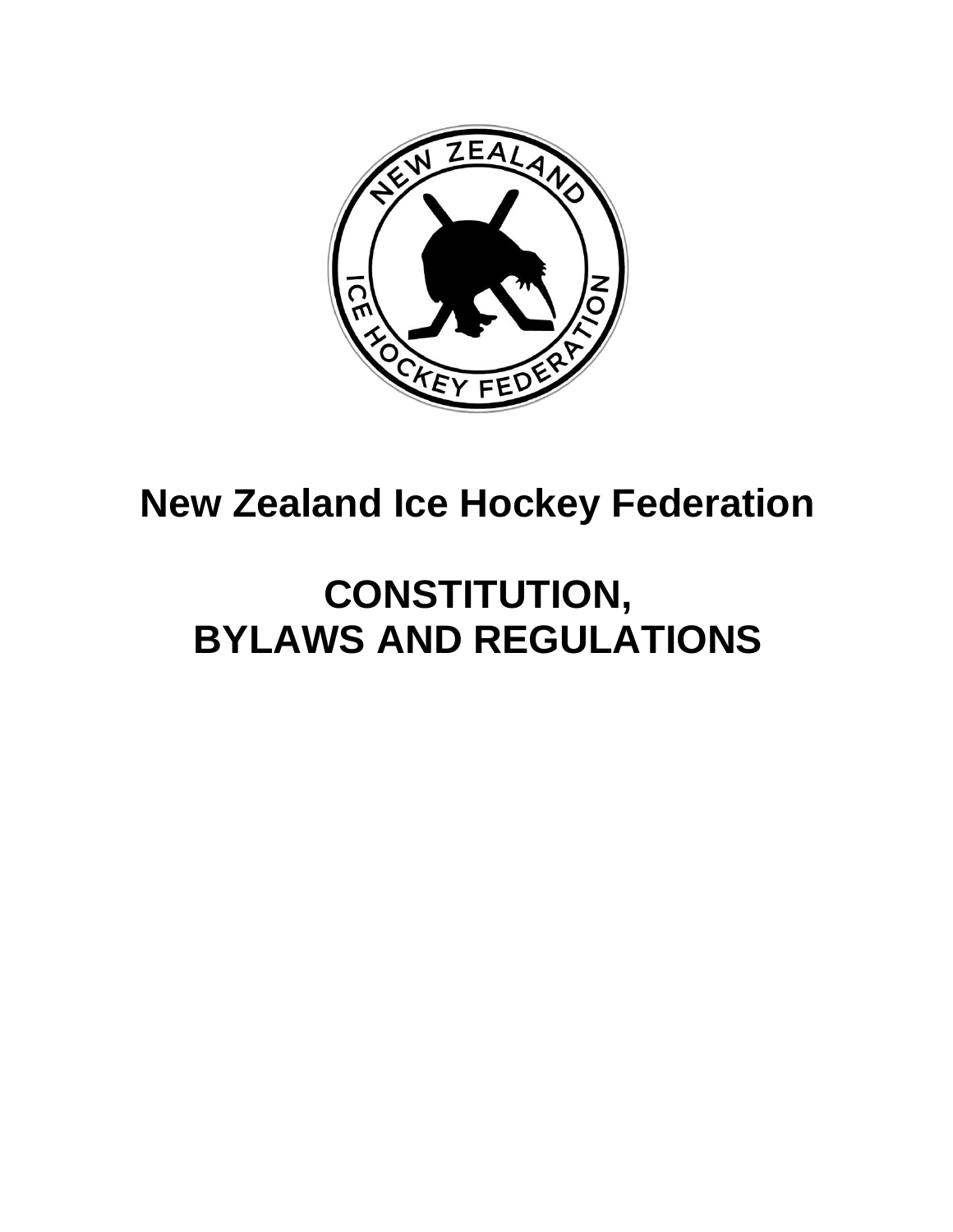# **New Zealand Ice Hockey Federation Incorporated CONSTITUTION, BYLAWS & REGULATIONS**

The New Zealand Ice Hockey Federation Incorporated (hereby known as the NZIHF) is dedicated to the national growth and development of ice hockey in New Zealand, providing exemplary leadership and governance by diligently observing the principles of democracy, fairness, solidarity and transparency for its Member Regional Associations.

The NZIHF achieves this by establishing in writing a governance structure with defined roles where accountability and responsibilities are clearly documented.

The objects of the NZIHF shall be the promotion of the sport of ice hockey in New Zealand, the assistance with the organization of national and international ice hockey competitions and exhibition matches, the facilitation of communication and cooperation between ice hockey organizations both within New Zealand and internationally, and other such business incidental to the main objects outlined in this clause.

The procedures for holding democratic elections and for all appointments to office are provided in written form with continuous communication between Member Regional Associations and the governing body and its officers on elections, appointments, goals, initiatives, conflict resolution and all other matters in a fair, transparent, accessible and efficient manners.

Every ice hockey player in Member Regional Associations of the NZIHF has the right to participate in a safe, positive and enjoyable environment and to be treated with respect, dignity and fairness in the process. The NZIHF and each of its Member Regional Associations do not accept and will not tolerate harassment, abuse or violence in any of its many forms, and particularly where people in positions of responsibility unfairly exercise their power and authority over others.

Membership in the NZIHF includes the acceptance of responsibilities by every Member Regional Association for its role in implementing its sporting goals, while acting conscientiously and responsibly to respect the environment. Member Regional Associations are responsible for making a reasonable effort to reduce the environmental impact of the event and to promote sustainability in all aspects of its hosting endeavors in National League competition.

The NZIHF and each of its Member Regional Associations is dedicated to preventing the intentional or unintentional use of drugs in ice hockey and shall, within their means and in cooperation with each other and the World Anti-Doping Agency, plan, implement, evaluate and monitor information and education programs for doping free sport.

The current 2019 NZIHF Constitution and Bylaws reflect the decisions taken by the Annual General Meeting 2018 in Christchurch and will be applicable from February 2019 until amended.

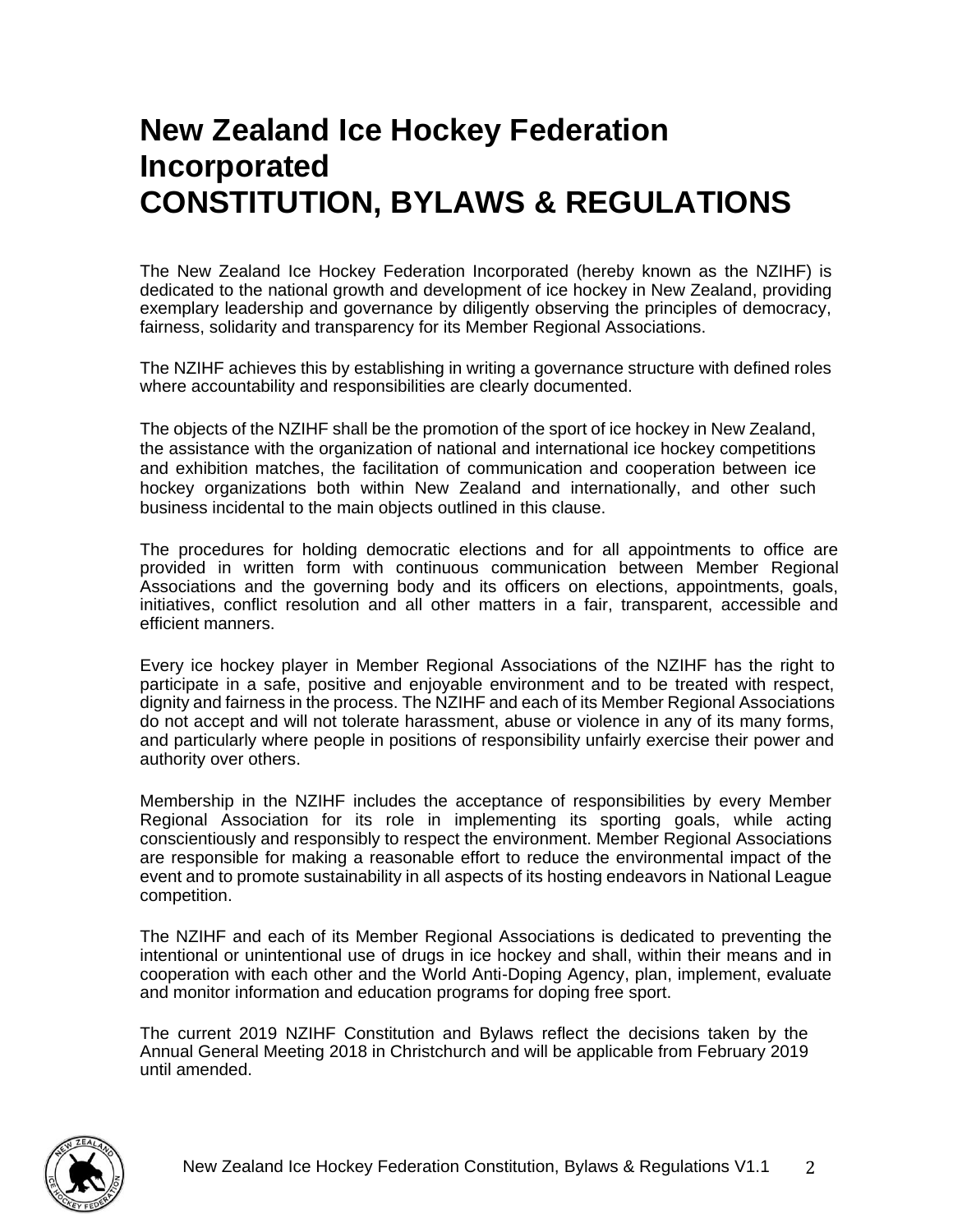# **CONSTITUTION**

# **I. GENERAL MATTERS**

The masculine gender used in relation to any physical person (for example, names such as member, leader, official, participant, competitor, player, referee, candidate, personnel, or pronouns such as he, they, them) shall, unless there is a specific provision to the contrary, be understood as including the feminine gender.

Constitution shall take precedence over Bylaws, Bylaws shall take precedence over Regulations, and Regulations shall take precedence over Rules.

#### **1. Name, Composition and Purpose**

A member of the International Ice Hockey Federation (hereby known as the IIHF), "The New Zealand Ice Hockey Federation Incorporated" is a federation of Member Regional Associations governing the sport of ice hockey in New Zealand for both men and women in accordance with its Constitution, Bylaws and Regulations. This organization solely applies for the governance of Ice Hockey in New Zealand and its National Team programmes.

## **2. Purposes**

The purposes of the NZIHF are:

- To legislate for and govern the activities and operations of the NZIHF in compliance with good governance principles.
- To govern, develop and promote ice hockey throughout New Zealand;
- To develop and promote international links and competitions in ice hockey;
- To promote friendly relations among the Member Regional Associations;
- To operate in an organized manner for the good order of the sport;
- To maintain the integrity of the sport in relation to New Zealand's international competition;
- To participate and control involvement in international competition; and
- To follow the NZIHF Strategic Plan; and
- To promote and actively participate in the fight against the use of doping in ice hockey.
- To maintain Charitable Status according to New Zealand Law and Sport New Zealand.

The NZIHF will take all necessary measures to attain the following:

- to comply with New Zealand law as it applies to the status of the NZIHF;
- to conduct its activities in accordance with the best good governance practices and its Constitution, Bylaws and Regulations;
- to arrange sponsorships, media coverage, license rights, advertising and merchandising in connection with all NZIHF competitions;
- to establish and coordinate international competitions for NZIHF representative teams;
- to conduct uniform national regulations and official playing rules;
- to support the development of young players;
- to support the development of coaches and game officials;
- to organize all events and competitions of the NZIHF;
- to oversee international transfers of players to/from New Zealand;
- to establish and maintain contacts with other sports federations and organizations;
- to plan, implement, evaluate and monitor information and education programs for drug-

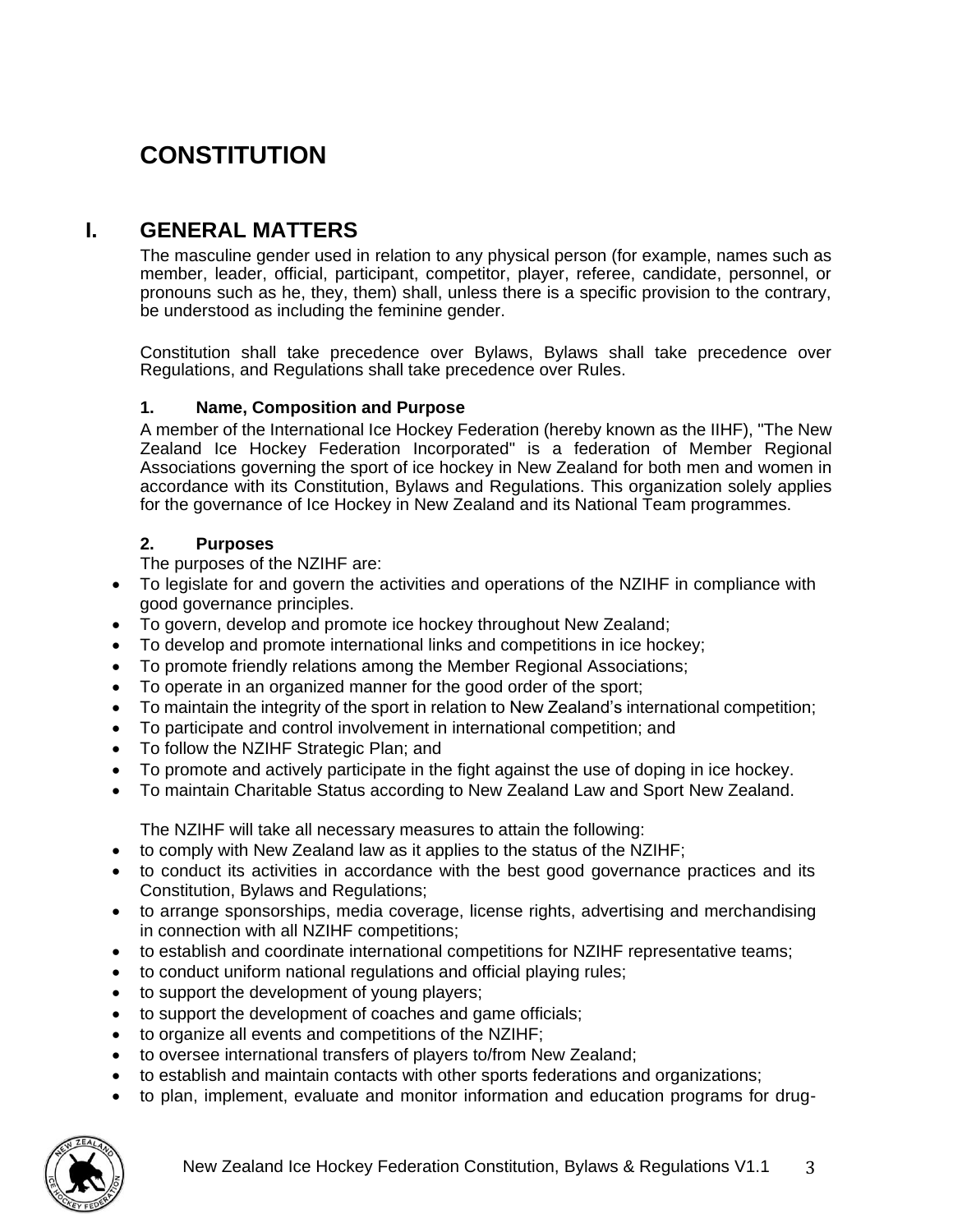free sport;

- to support the development of new ice hockey rinks and the improvement of existing ice hockey facilities; and
- to develop, educate, and emphasize sport's role in promoting environmental consciousness and sustainability.
- To educate and follow guidelines against Match Fixing in line with Sport New Zealand guidelines and documents.

## **3. Affiliations to Other Organizations**

Membership of the NZIHF in any other federation or organization is subject to approval by The NZIHF Management Committee (formerly known as the Management Committee).

## **4. Recognition by the IIHF, IOC, NZOC and Sport NZ**

The NZIHF is recognized by the IIHF, International Olympic Committee (IOC), New Zealand Olympic Committee (NZOC) and Sport New Zealand as the only governing body for ice hockey in New Zealand.

## **5. Common Seal**

The Seal of the NZIHF shall be in the custody of the General Secretary and President and/or other authorized Management Committee Member who shall affix it to any such documents as may be authorized by the Management Committee and by any subcommittee authorized by the Management Committee.

## **6. Constitution, Bylaws and Regulations**

The NZIHF shall establish the Constitution, Bylaws, Regulations and official playing rules which govern the game of ice hockey and the relations between the Member Regional Associations and shall also establish the rights of the NZIHF towards the Member Regional Associations and to other national and international federations and organizations.

Bylaws and Regulations are supplements to the Constitution.

The Regulations include but are not limited to:

- The NZIHF Championship Regulations (Events Manuals)
- The NZIHF Sport Regulations
- The NZIHF Medical Regulations
- The NZIHF Disciplinary Regulations
- The IIHF International Transfer Regulations
- The NZIHF World Championship Bid Regulations
- The NZIHF Club Competition Regulations
- The NZIHF Sanctioned International Competitions

## **7. Club Competition Constitution, Bylaws and Regulations**

The NZIHF Management Committee may establish separate bodies and related regulations under the control of the NZIHF Management Committee for NZIHF National Competitions. Such bodies and/or regulations may be subject to the NZIHF Constitution, Bylaws and Regulations. This includes the NZIHL and other committees set up for the purpose of administration of competitions.

## **8. Non-profit Organization**

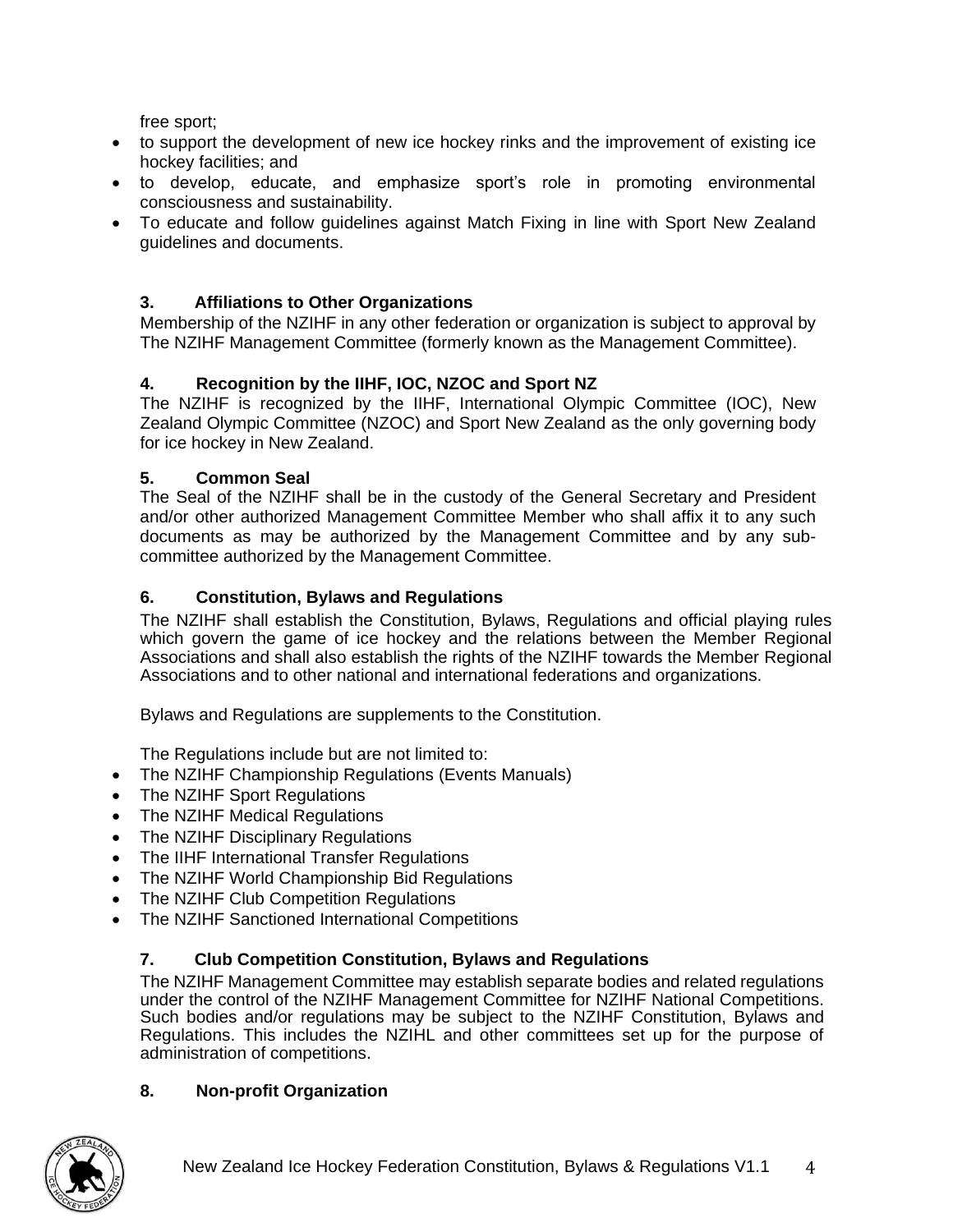The NZIHF is a non-profit organization functioning as trustee in financial matters and does not seek pecuniary rewards from its operations. Reasonable reimbursement for work is possible as agreed by the NZIHF Management Committee.

## **9. Neutrality**

The NZIHF observes strict political, racial, gender and religious neutrality.

No discrimination is permitted against a Member Regional Association or any club or person on political, racial or religious grounds.

## **10. Languages**

The NZIHF Management Committee and meetings shall be conducted in English. Any delegate who has difficulties in expressing his views in English will have the right to do so in his own language, provided he has an interpreter.

All correspondence with the NZIHF must be in English. All NZIHF documentation will only be published in English. All official NZIHF communication to and from the NZIHF Office shall be delivered either via Fax, Mail, and/or Email.

## **11. Headquarters of THE NZIHF**

The location of the NZIHF headquarters will be as decided by the NZIHF Management Committee.

## **12. Fiscal Year**

The fiscal year of the NZIHF starts on 1 November and ends on 31 October of the following year.

## **13. Financial Responsibilities**

The General Secretary is responsible for establishing annually a budget that forecasts the total income and expenditure of the NZIHF.

The Treasurer shall be given the opportunity to review and discuss a revision of the budget prior to presentation to the NZIHF Management Committee.

The NZIHF Management Committee shall receive the budget one week prior to the relevant NZIHF Management Committee Meeting. The NZIHF Management Committee shall review the budget prior to presentation for approval by the Annual General Meeting.

At the start of the Annual General Meeting the budget shall be distributed in writing to the Meeting participants.

Adjustments to Committee budgets may be made within the approved overall budget, but are subject to the approval of the President and General Secretary.

Yearly accounts together with the External Auditor's Review shall be submitted to the Annual General Meeting for approval. The draft or review of yearly accounts shall be distributed in writing to the Member Regional Associations once completed.

All further responsibilities are specified in the Financial Bylaws.

## **14. Financial Limitation**

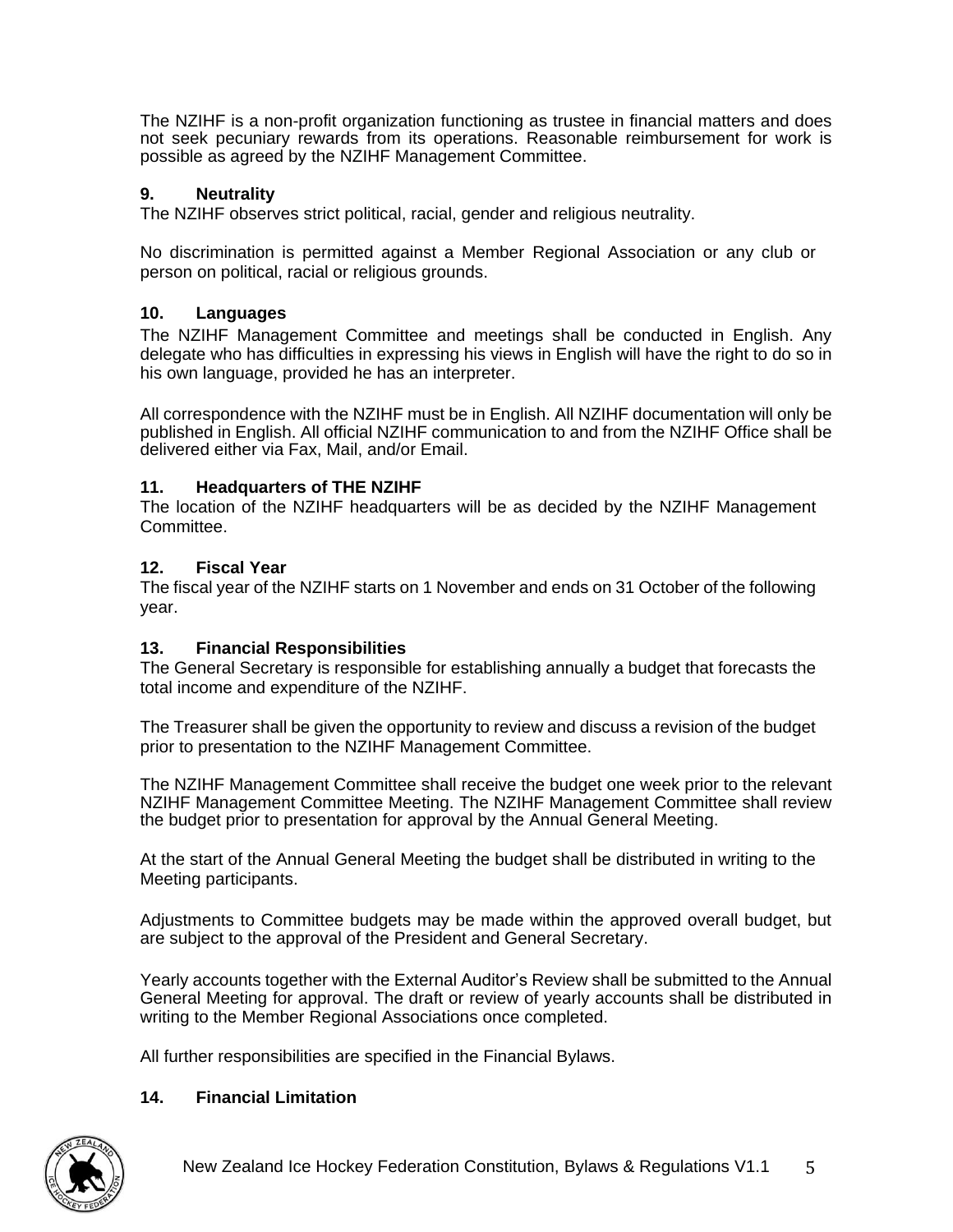The NZIHF's financial commitments and/or any liabilities that arise from its activities and/or the activities of the NZIHF Management Committee, the NZIHF officers, and/or person working on the NZIHF's behalf are limited to the NZIHF's assets.

## **15. Private Pecuniary Profit**

Any income, benefit, or advantage must be used to advance the charitable purpose of the NZIHF.

No member of the NZIHF, or anyone associated with a member, is allowed to take part in, or influence any decision made by the NZIHF in respect of payments to, or on behalf of, the member or associated person of any income, benefit or advantage.

Any payments made to a member of the NZIHF, or person associated with a member, must be for goods or services that advance the charitable purpose and must be reasonable and relative to payments that would be made between unrelated parties.

## **16. Commercial Rights of THE NZIHF**

The NZIHF is the sole owner of all commercial rights pertaining to all competitions and related activities of the NZIHF, without any restrictions as to content, time, place and law. These rights include but are not limited to any right which has the potential to yield financial benefit, audio-visual and radio recording, reproduction and broadcasting rights, multimedia rights, sponsorship, advertising and promotional rights and incorporeal rights such as the NZIHF general and event marks and rights arising under copyright law. The exercise of these rights by the NZIHF (and/or contracted commercial partner) is applicable to all Member Regional Associations and their constituent bodies, leagues, clubs, teams, players, officials and any person or body whatsoever or howsoever competing or participating in competitions and/or related activities of the NZIHF.

The exercise of such rights includes but is not limited to the supply of on-ice uniforms, the design of which may be determined by the NZIHF.

Notwithstanding the forgoing, and except as otherwise provided for herein, all Member Regional Associations retain the commercial rights pertaining to the Regional team logo or emblem and the uniform design of the Member Regional Association.

Where any rights or parts thereof are designated by international or national law to be under the ownership of a Member Regional Association or one of its constituent bodies, then such rights are considered assigned by the Member Regional Association to the NZIHF. All Member Regional Associations shall execute any necessary documentation according to national law to effect the assignment.

## **17. Life Memberships & Patron**

Upon the approval of the NZIHF Management Committee, the NZIHF may award Life Memberships in to persons for extraordinary service for New Zealand ice hockey.

A Patron of the NZIHF may be nominated upon agreement by the NZIHF Management Committee.

A Service Award may be nominated upon agreement by the NZIHF Management Committee.

## **18. Deadline Dates**

For the observance of the dates established in the Constitution, Bylaws and Regulations, the post-mark date of letters or system date mark on e-mails is decisive.

## **19. Dissolution**

The NZIHF dissolution shall only be effected by an Extra-Ordinary Meeting called

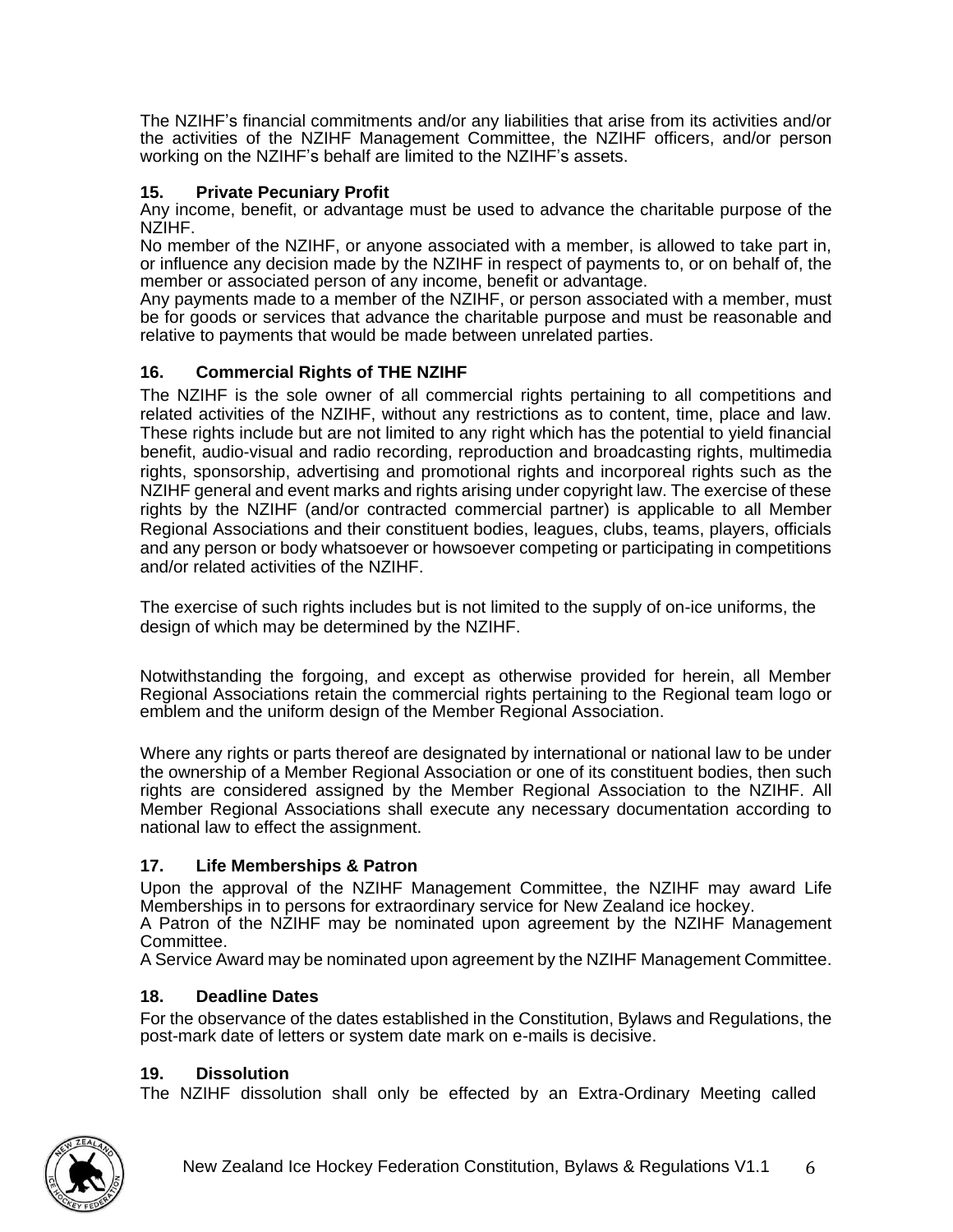especially for the purpose of dissolution.

Dissolution shall only become effective subject to a qualified majority (80% or more) of all Member Regional Association votes cast.

The NZIHF Management Committee will fulfill the duties required to effect the dissolution, liquidation and distribution of the NZIHF funds and assets.

Any potential excess of funds occurring from dissolution shall be transferred (and held) in an earmarked account to the NZIHF until a new Ice Hockey Federation with the same or similar objectives as the NZIHF, and that is also tax exempt, is found and/or established, at which time all excess funds shall be transferred to the similar federation.

# **II. MEMBERSHIP OF THE NZIHF**

## **A. Becoming a Member**

Subject to the following conditions, only ice hockey Member Regional Associations may be members of the NZIHF, which is in turn a member of the IIHF.

## **20. New Member Applicants**

An organization requesting membership to the NZIHF must fulfill the following conditions. It:

- must be the ice hockey association of a region;
- must be recognized by the regional sports association, and where applicable by other authority of their region deemed acceptable in the sole opinion of the NZIHF;
- must be in a position to control ice hockey in the region if played in the region;
- must confirm that it will abide by the Constitution, Bylaws and Regulations of the NZIHF and be representative of the players, clubs, game officials and, if any, regional ice hockey organizations;
- must furnish the NZIHF with its Constitution and Bylaws and/or Constitution which has received NZIHF approval and which includes, but is not limited to, all requirements in the NZIHF Statute Section II (B) – Duties of all members and is registered as an Incorporated Society; and
- must provide additional information as requested by and to the satisfaction of the NZIHF.

No additional application for membership will be considered from a region where there is an existing NZIHF Member Regional Association that is in control of ice hockey in that region.

The NZIHF membership is subject to the approval of the NZIHF Management Committee, however, in exceptional circumstances the NZIHF Management Committee may grant conditional members, subject to ratification by the Annual General Meeting.

## **21. Membership Classes**

Membership of the NZIHF shall be accorded as follows:

## 1. Full Membership

Full membership may be accorded to a Regional ice hockey association that operates independently of any other organization, solely controls ice hockey, meets minimum participation standards as specified in the Bylaws and meets the minimum standards of a

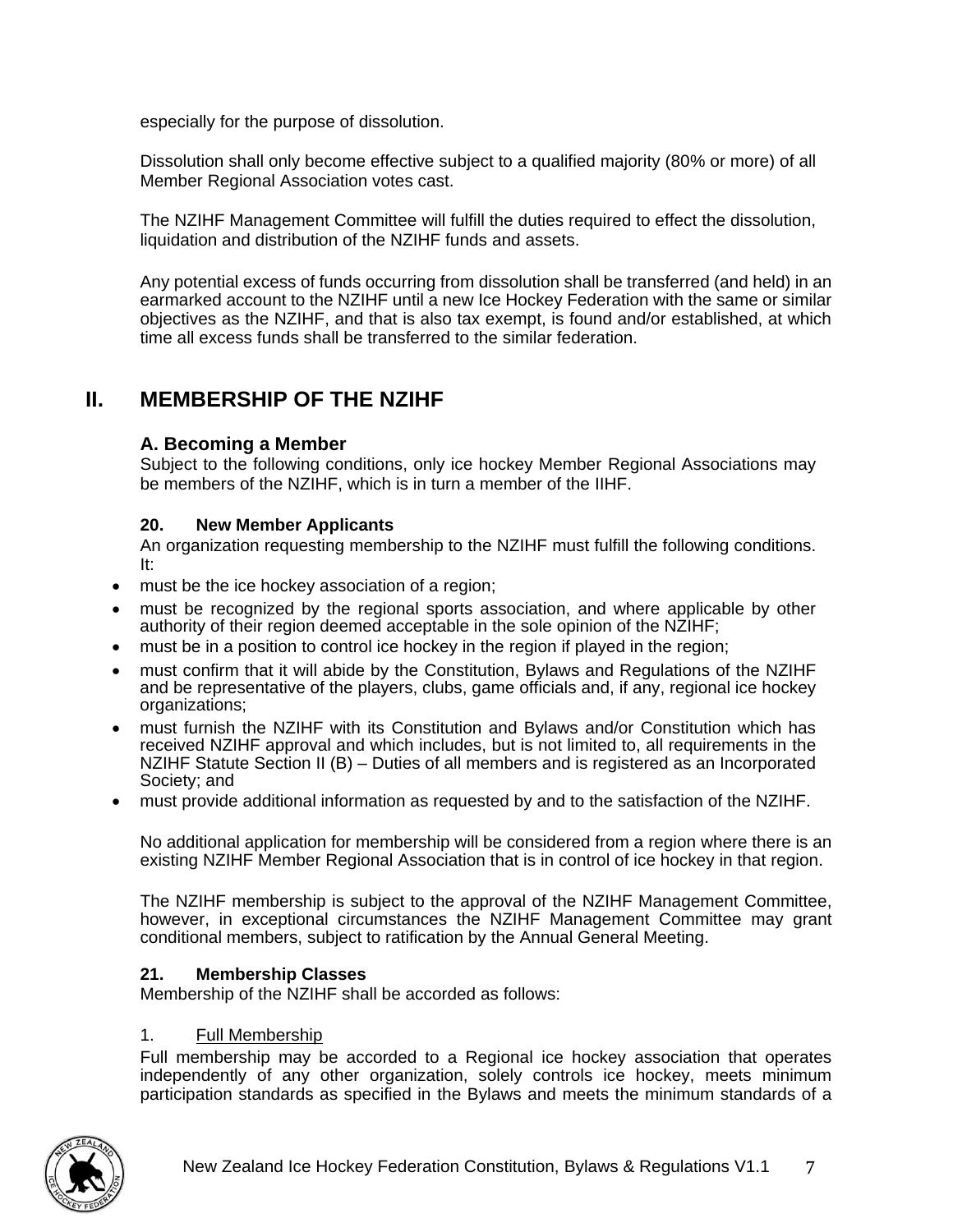Full Member as specified in the Minimum Participation Standards in the NZIHF Bylaws.

The NZIHF Management Committee may temporarily grant full membership status to a Member Regional Association that has made progress toward full independent status and has a clear transition plan.

Full membership (in good standing) entitles the Member Regional Association to participate in all NZIHF activities and affairs, including the right to maximum of four votes at the Annual General Meeting, and two votes in The NZIHF Management Committee – as current with the existing NZIHF Constitution and registration percentages.

A Member Regional Association with Full Membership Status that not has participated in NZIHF Championships (all age grade Men and Women categories) loses two votes at the Annual General Meeting, if it subsequently fails to compete in two consecutive National Championships at any level.

If a Full Member Regional Association has not been involved in NZIHF related activities for two consecutive years, it loses all rights to vote until it once again becomes fully active in NZIHF related activities and sanctioned National Championships.

#### 2. Associate Membership

Associate membership may be accorded to either

- a Regional ice hockey association that does not operate independently of any other organization or that does not solely control ice hockey; or
- an independent ice hockey association controlling ice hockey but whose operations do not fulfill the Minimum Participation Standards specified in the NZIHF Bylaws.

Where the regional organization controls other sports in addition to ice hockey, then in order to have Associate Status there must be a special committee of that organization solely in control of ice hockey. When such special committee has been established, it is granted the right by the regional organization to deal directly with the NZIHF on all matters pertaining to ice hockey, including a separate and exclusive bank account for financial dealings with the NZIHF. Such special committee shall assume the same obligations to the NZIHF as an independent Full Member Regional Association.

Associate membership (in good standing) entitles the Member Regional Association to participate in all activities and affairs of THE NZIHF except that Associate Members are entitled to one vote at the Annual General Meeting but not nominate NZIHF Management Committee Members or Auditors.

#### 3. Affiliate Membership

Affiliate membership may be accorded to an ice hockey association in a region where ice hockey is not played or where the Member Regional ice hockey Association has given notice that it is not in a position to develop ice hockey.

Affiliate membership (in good standing) entitles a Member Regional Association to participate in all NZIHF activities including attending the Annual General Meetings at their own expense, but is not entitled to vote, nominate NZIHF Management Committee Members and Auditors, or submit proposals.

#### **22. Change of Membership Class**

An Association Member shall be accorded Full Member status as soon as it has fulfilled the

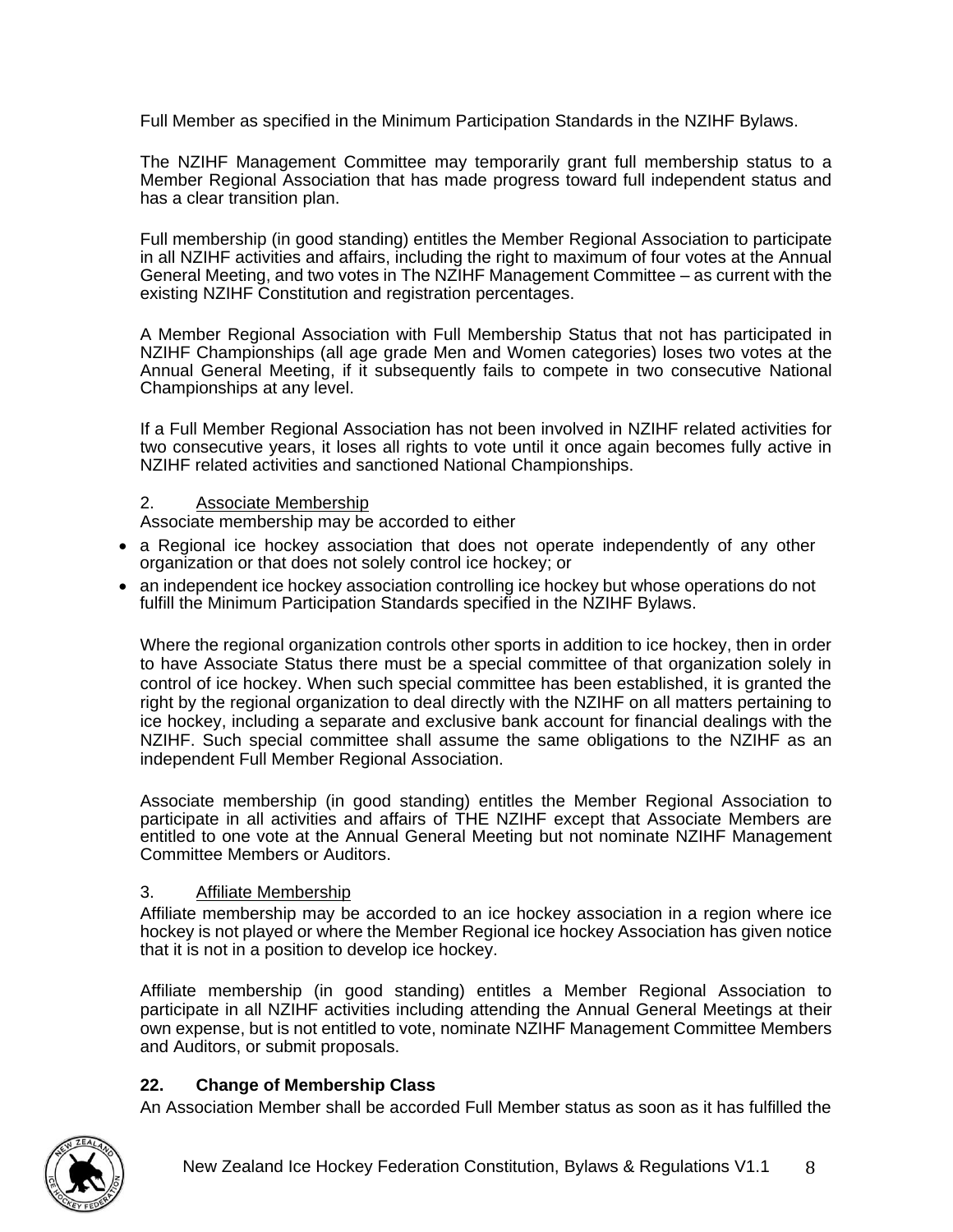specified criteria for Full Membership and receives NZIHF Management Committee approval based on the Minimum Participation Standards and Bylaws.

An Affiliate Member shall be accorded Association or Full Member status as soon as it has fulfilled the specified criteria for the relevant Membership and receives NZIHF Management Committee approval.

The NZIHF Management Committee shall revoke and/or change any Membership status if the Member Regional Association no longer fulfills the specified criteria for such membership status.

If a Member Regional Association controlling ice hockey has given notice to the NZIHF that it is not in a good position to develop ice hockey or the NZIHF Annual General Meeting deems that the Member Regional Association is not in a good position to develop ice hockey, then the NZIHF may grant affiliate status to a governing body controlling ice hockey in the region concerned. An affiliated member shall be subject to the rights and obligations as specified in the regulations governing members participating in NZIHF ice hockey championships, competitions and programs under the control of the NZIHF, but shall not be entitled to associate membership or full membership of the NZIHF.

## **B. Duties of all Members**

#### **23. Member in Good Standing**

Member in good standing refers to any Member Regional Association who has fulfilled all requirements within its membership class, who has neither voluntarily withdrawn from membership nor has been expelled or suspended from membership, who is current on all financial obligations with the NZIHF and other Member Regional Associations, and who fully complies with all NZIHF Statute and Bylaw requirements, specifically including but not limited to, all requirements in Statute 20 through 26 and minimum participation standards in the Senior Men's or Women's Category.

Members not in good standing are not entitled to participate in NZIHF activities as referenced in their membership class.

Any waiver by the NZIHF of any Member Regional Association obligation within the NZIHF Constitution, Bylaws and/or Regulations does not operate as, and should not be construed as, a waiver of any other provision within the Statute, Bylaw and/or Regulations. Failure of the NZIHF to enforce any rights granted within the NZIHF Constitution, Bylaws and/or Regulations or to take action against a Member Regional Association in the event that the Member Regional Association does not meet all requirements contained therein, shall not be deemed as a waiver by the Member Regional Association of subsequent enforcement rights by the NZIHF.

#### **24. WADA Requirements**

Membership in THE NZIHF includes acceptance of the World Anti-Doping Code (Code) and a requirement that the policies, rules and programs of Member Regional Associations are in compliance with the Code. This is relevant to both the World Anti-Doping Code and Drug Free Sport New Zealand.

#### **25. Statutory Requirements**

Member Regional Associations shall issue Constitution and Bylaws (and/or Constitution),

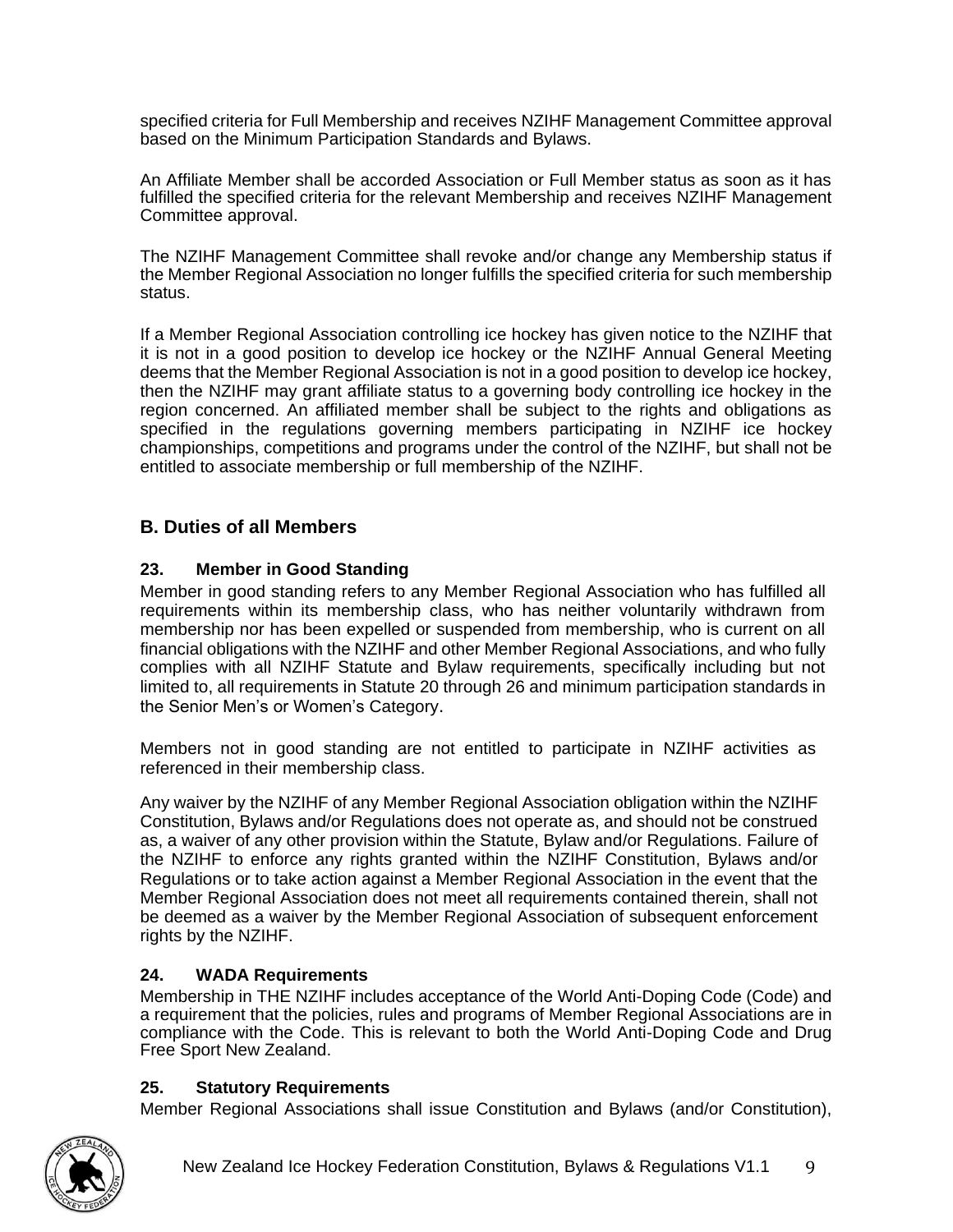Regulations, and rules for the organization and operation of ice hockey within their individual region.

Rules and Regulations shall (a) contain good governance principles aimed at promoting and maintaining the highest level of integrity and management of ice hockey within the Members respective region, and (b) not stand in contradiction to the NZIHF Constitution and Bylaws. It is recommended that all Member Regional Associations include a clause as follows within their constitution confirming that they and their members accept the final and binding authority of the NZIHF in relation to all international matters and ensuring that they and their members comply with WADA Requirements. All Member Regional Associations shall take all reasonably necessary steps to ensure the enforcement and compliance herewith.

> All leagues, clubs, teams and persons under the jurisdiction of or under contract to the [insert title of the Member Regional Association], where such contracted body or person shall include any person or persons, organizations or leagues authorized to organize ice hockey games, are as regards all international matters subject to the Constitution, Bylaws, Regulations, Official Playing Rules and related decisions of the NZIHF and undertake not to involve any third party whatsoever in the resolution of any dispute arising therefrom excepting where having exhausted the appeal procedures within the NZIHF, in which case, such dispute may be submitted only to the jurisdiction of Sport New Zealand whose decision shall be final and binding to all parties involved. The Anti-Doping Bylaws and Regulations of the NZIHF, specifically including but not limited to adherence to the WADA Code, shall apply to the Member Regional Association.

The absence of this provision in the constitution of a Member Regional Association does not negate its application as described herein.

#### **26. Jurisdictional Requirements**

The NZIHF Member Regional Associations are obliged to abide by the Constitution, Bylaws, Regulations and decisions of the NZIHF, to undertake not to involve any third party whatsoever outside of the NZIHF in the resolution of any dispute arising and to submit any such dispute to the jurisdiction of the NZIHF as specified in the NZIHF Constitution, Bylaws and Regulations.

Membership in the NZIHF includes acceptance by such Member Regional Associations, their constituent bodies, leagues, clubs, players, members, officials and any person or body whatsoever or howsoever associated with the final and binding authority of the NZIHF.

The NZIHF may always, at any time, overrule any decision of any Member Regional Association over National matters that is inconsistent with the Constitution, Bylaws and Regulations and official playing rules, or decisions of the NZIHF. The same principle shall apply to all National doping matters.

Notwithstanding the above, decisions regarding the application or interpretation of the Constitution, Bylaws, official playing rules and decisions of the NZIHF, by the NZIHF Office or an NZIHF Committee or League Director (excepting as specified in Constitution 44, 50, 57, 58 and 59) may be appealed to the NZIHF Management Committee (the appeal process). Decisions by the NZIHF Management Committee may be referred to Sport NZ or the Court

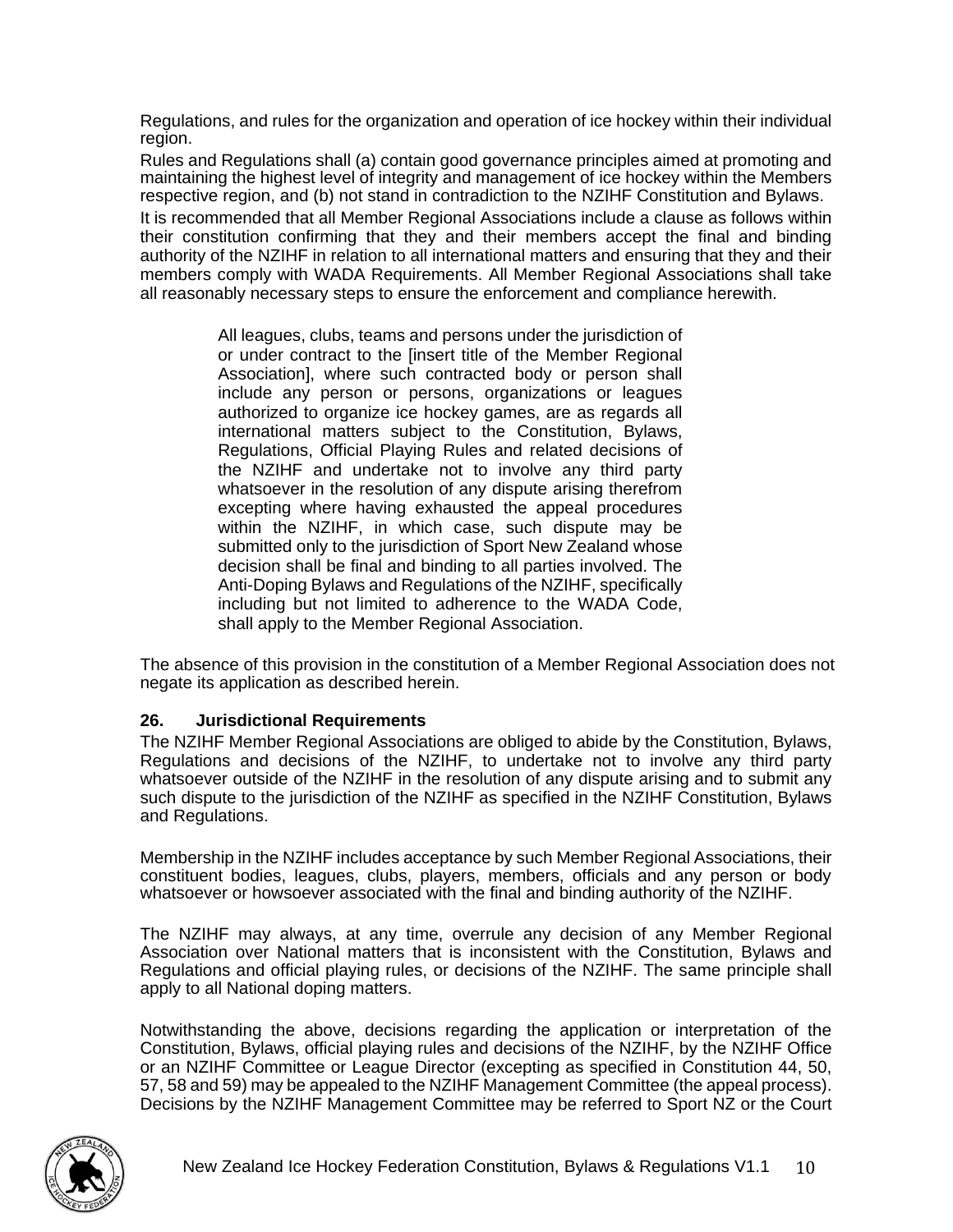of Arbitration for Sport (CAS).

## **27. Requirements of Member Regional Association Mutual Recognition**

Member Regional Associations shall recognize each other as being solely empowered to control ice hockey in their respective regions; therefore, all Member Regional Associations shall ensure that neither they nor any of their members have any relations with (a) nonassociated bodies or a non-associated body's member or (b) a member of another Member Regional Association, except as may be permitted by the Constitution and Bylaws or with special permission of the NZIHF President and then only as specified herein for limited time periods. Overseas Teams wishing to participate in regional competition and/or tours must follow the NZIHF Sanctioning Procedures.

## **C. Cancellation of Memberships**

## **28. Resignation of a Member Regional Association**

Resignation by a Member Regional Association may be accepted by the NZIHF Management Committee upon written request and after having fulfilled all the fiscal obligations towards the NZIHF and any of its Member Regional Associations.

The request must be submitted in writing at least six weeks before the end of the NZIHF fiscal year; otherwise, the Member Regional Association shall remain a member for the following year with all financial responsibilities.

## **29. Suspension of a Member Regional Association**

The NZIHF Management Committee may temporarily suspend a Member Regional Association after written notice if its members, clubs, teams, officials, etc.:

- have been deemed to have brought the sport into disrepute;
- have repeatedly failed in their responsibilities towards the NZIHF; or
- have acted contrary to the Constitution, Bylaws and Regulations or decisions of the NZIHF.

The Member Regional Association and/or said bodies or persons will be informed about such suspension. Suspensions of Member Regional Associations will be submitted for ratification by the next Annual General Meeting. However, if such decision is not ratified, the Member Regional Association shall not have any right of action against the NZIHF.

A suspended Member Regional Association will have no vote at the Annual General Meeting and NZIHF Management Committee Meetings and all teams and players registered with this Member Regional Association will not be allowed to participate in any national competitions and games during the period of the suspension.

## **30. Expulsion of a Member Regional Association**

The NZIHF may revoke a Member Regional Association's membership after written notice if it:

- ceases to fulfill the conditions for the respective membership class;
- violates the Constitution, Bylaws, Regulations or decisions of the NZIHF;
- brings ice hockey into disrepute internationally, nationally or in its own region;
- does not pay the annual subscriptions or meet other financial obligations owed to the NZIHF;
- ceases to be an association of a sovereign region; or
- fails to participate in any NZIHF Competitions for one year.

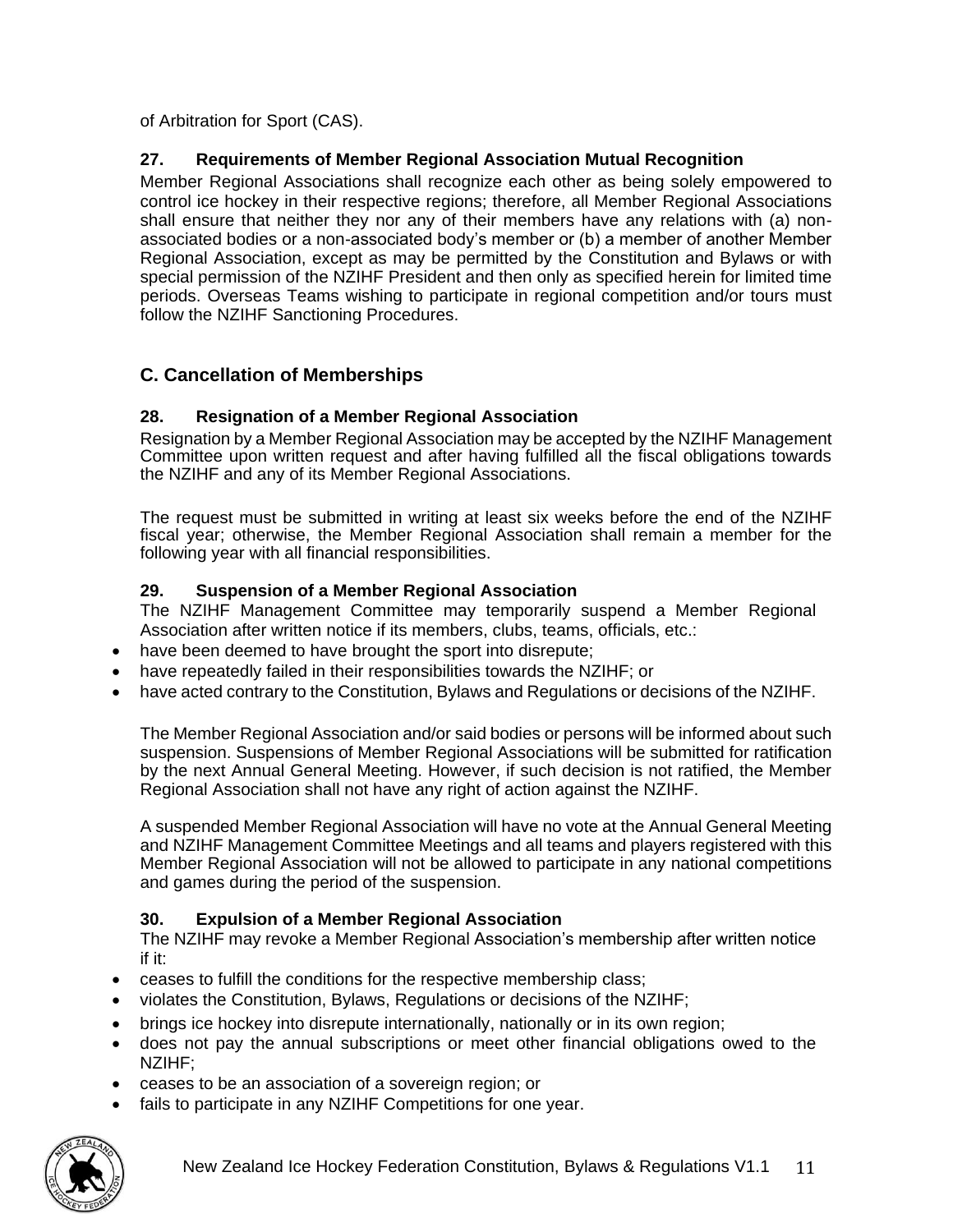Expulsions will be submitted for ratification by the next Annual General Meeting.

## **31. Termination of Rights and Duties of Members**

All rights and duties pertaining to membership shall cease with resignation or expulsion excepting the payment of outstanding debts to the NZIHF and Member Regional Associations. A Full, Associate or Affiliate Member Regional Association that has been expelled or has resigned is not entitled to any assets or property of the NZIHF.

## **D. Individual Rights and Duties**

## **32. Right of Refusal**

The NZIHF Management Committee may refuse the application of a club, team or of any individual irrespective of their capacity to participate in the NZIHF competitions or activities if in the NZIHF Management Committee's discretion such participation would be detrimental to the best interests of the sport.

#### **33. Suspension and Expulsion from NZIHF Activities**

Any person elected at the Annual General Meeting or appointed by the NZIHF Management Committee to carry out duties in any capacity on behalf of the NZIHF, or a member, team, club, team official or game official participating in an NZIHF competition or international game involving national teams can after written notice be temporarily suspended or expelled by the NZIHF Management Committee from the relevant position, appointment or NZIHF activities if they

- are deemed to have brought the sport into disrepute;
- have repeatedly failed in their responsibilities towards the NZIHF; or
- have acted contrary to the Constitution, Bylaws, Regulations or decisions of the NZIHF.

# **III. BODIES OF THE NZIHF**

#### **34. Administration of the NZIHF**

Bodies of the NZIHF are:

Legislative Bodies

- Annual General Meeting;
- Extra-Ordinary Meeting

Executive Bodies

- The NZIHF Management Committee;
- President and Vice President;
- General Secretary;
- Treasurer;
- NZIHF Office; and
- NZIHF League Directors & General Managers.

**Committees** 

• Auditors;

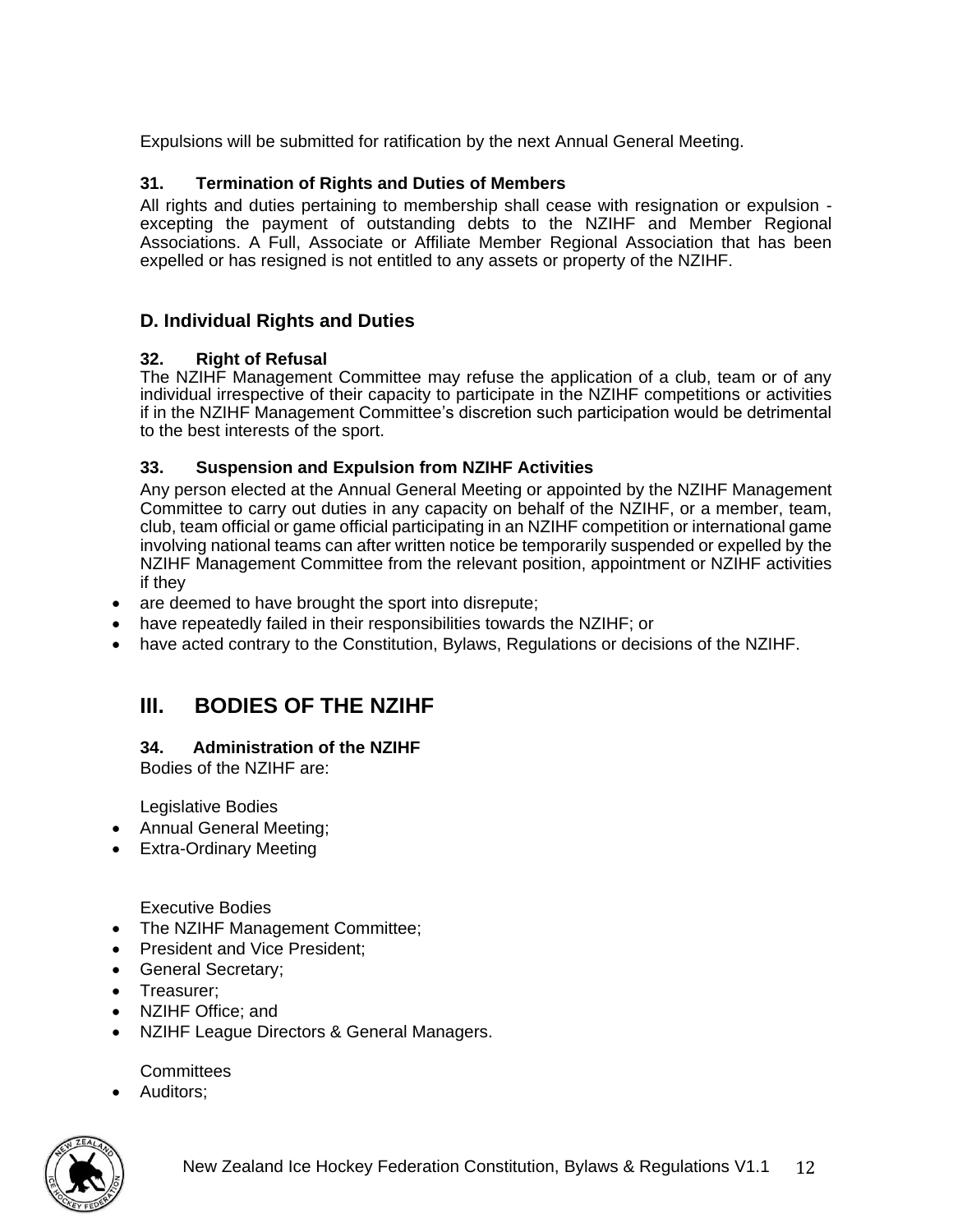- Disciplinary Committee;
- Operational Committees;
- On-Ice Officials Committee;
- Off-Ice Officials Committee:
- Anti-Doping Committee; and
- Health & Safety Committee.

## **A. Annual General Meeting (AGM)**

The Annual General Meeting is organized by the NZIHF Office in co-operation with the hosting Member Regional Association and as specified in the NZIHF Annual General Meeting Guidelines.

Proposals for modification of the agenda must be received in writing by the NZIHF Office not later than three weeks before the starting day of the Annual General Meeting.

All Annual General Meeting decisions shall be valid immediately after the respective Meeting, unless the NZIHF Management Committee makes a specific exception.

#### **35. Annual General Meeting**

#### 1. Meeting

The Annual General Meeting shall be held within 4 months of the NZIHF financial year end 31st October.

2. Notice

Notice of the Annual General Meeting and tentative agenda will be given by the NZIHF Office to all Member Regional Associations not later than 30 days before the Annual General Meeting. Relevant documents will be sent out at least two weeks before the Annual General Meeting.

#### 3. Remits

Remits for modification of the NZIHF Statues and Bylaws may only be submitted to the designated Meeting. The NZIHF Office must receive remits for the Constitution and Bylaws in writing not later than two weeks preceding the respective Annual General Meeting.

Proposals for modification of the Regulations may be submitted to each Annual General Meeting.

THE NZIHF Office must receive proposals for the Constitution and Bylaws in writing not later than two weeks preceding the respective Annual General Meeting. The NZIHF Office must receive all other proposals in writing not later than 14 days before the starting day of the Annual General Meeting. The proposals must include the precise wording of the proposed amendment to the Regulation or Official Playing Rule, together with the reasons for the remit.

Except for the Official Playing Rules, adopted changes shall be valid immediately after the current Annual General Meeting. Exceptions can be made by the NZIHF Management Committee.

At the Annual General Meetings, 8 members present shall form a quorum. In the event of equality of votes, the President, in addition to any vote he may have exercised as a member, shall have a casting vote.

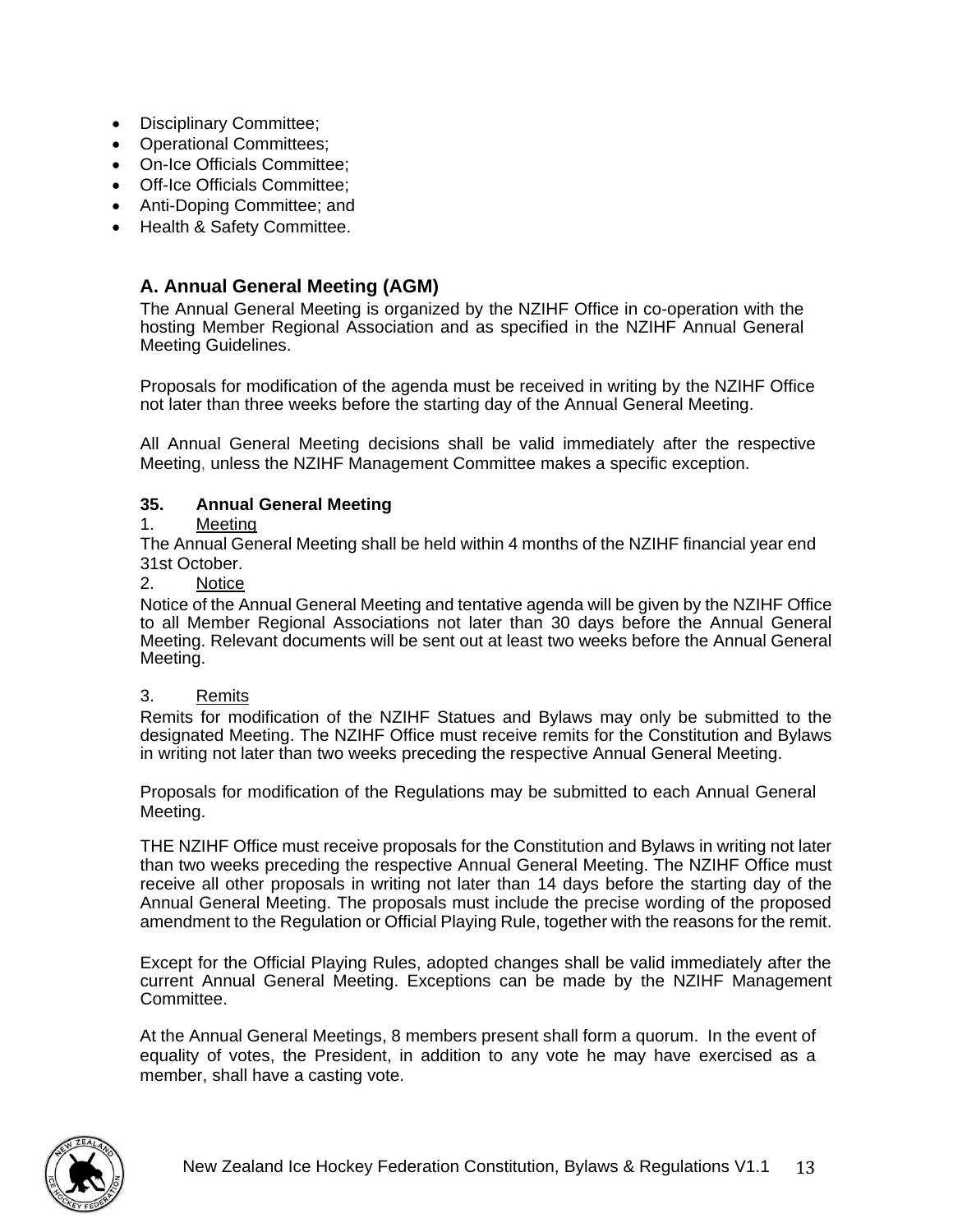## **36. Extra-Ordinary Meeting**

### 1. Meetings

An Extra Ordinary Meeting shall be called upon request of two-thirds of the full Member Regional Associations membership in good standing or by two-thirds of the NZIHF Management Committee. An Extra Ordinary Meeting shall meet within 30 days following the request for such meeting, and 66% voting is needed for any amendments or change.

Representatives would be the same as prescribed in the NZIHF Annual General Meeting.

#### 2. Notice

Notice of the Extra-Ordinary Meeting will be given by the NZIHF Office to all Member Regional Associations not later than three weeks before the meetings.

#### 3. Agenda

The items on the agenda shall be limited to those specified at the time the Extra Ordinary Meeting was requested.

#### 4. Remits

The NZIHF Office must receive all remits in writing not later than two weeks before the starting day of the Meeting.

Remits to the NZIHF Statute, Bylaws, Regulations, and/or Playing Rules must include the precise wording of the proposed amendment and the corresponding reasons for the remit.

## **37. Voting Procedures**

No Member Regional Association is obliged to vote. The Meeting may only vote if a quorum representing 66% of the voting entitlement is present. Abstentions and invalid ballots will not count as a cast vote. However, the number of abstentions and invalid ballots will be counted and announced. Voting is by open ballot unless a secret ballot is requested by one delegate who is entitled to vote. An electronic voting system may be used at the discretion of the NZIHF Management Committee.

At Annual, Special and General Meetings, those entitled to be present and the voting rights shall be based on the proportion of fully paid up registered NZIHF players (as at 30th September) belonging to each member Association:

 $6\% = 1$  delegate 13%= 2 delegates 21%= 3 delegates 30%= 4 delegates (maximum entitlement)

Associate members shall be counted as .1% (i.e. 10 Associate members shall be counted as 1 player.

For voting in Meetings, except for elections, the following rules apply:

Two-thirds majority of the votes cast is required for:

- adoption or modifications of the Constitution;
- appointment of Life Members:
- removal from the NZIHF of any or all members of the NZIHF Management Committee, Auditors or of other bodies of the NZIHF; before the end of their term; and
- expulsion of a Member Regional Association.

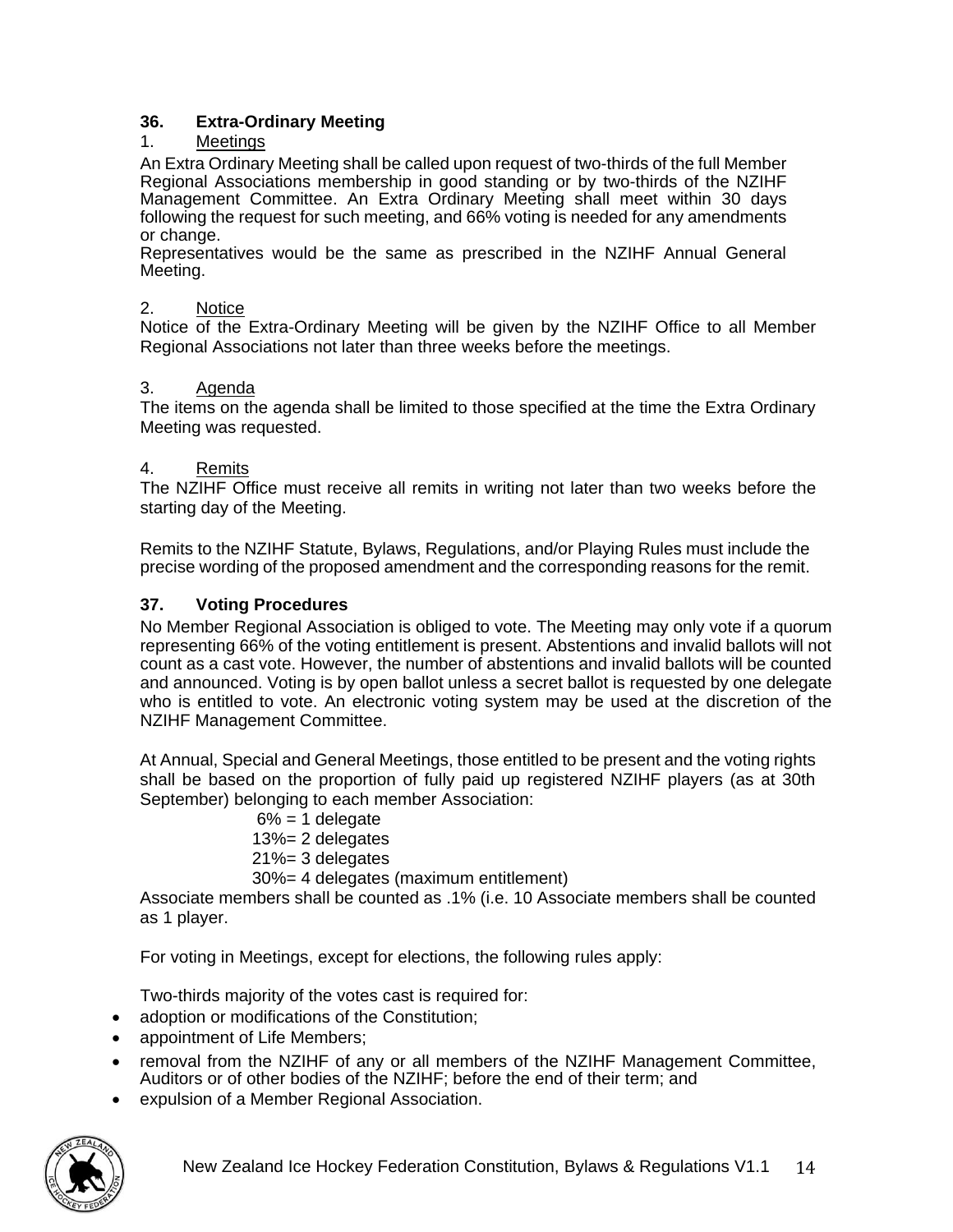A simple majority (more than 50%) of the votes cast is required for:

- modifications of the Bylaws and Regulations;
- suspensions; and
- all other Meeting decisions not herein specified.

#### **38. Member Delegates**

All Member Regional Associations are entitled to send up to four delegates (depending on registration percentages and numbers) to the Annual General Meeting and may be represented by a minimum of two delegates. All delegates must be members of their Member Regional Association. Member Regional Associations with Full Membership are entitled to 4 votes maximum, as prescribed above.

Official delegates must be empowered to commit the Member Regional Associations on all matters relating to NZIHF business of the Meeting.

The names and positions of both delegates must be given to the General Secretary of the NZIHF before the opening of the Meeting.

A Member Regional Association may substitute a delegate at any time. The Regional President must advise / agree to the substitution in writing. The General Secretary must be advised of any substitution.

#### **39. Minutes**

The Proceedings of all Meetings shall be recorded in minutes. The minutes shall be written in English. The minutes will be sent to all Member Regional Associations and the NZIHF Management Committee within 30 days of the closing date of the Meeting.

Objections to the minutes with reasons should be addressed to the NZIHF Office in writing within one month. The minutes shall be adopted at the next Meeting.

## **B. The NZIHF Management Committee**

#### **40. The NZIHF Management Committee Composition**

The NZIHF Management Committee shall consist of 8 voting members incorporating:

- the President:
- One Vice-President;
- Six other delegate members (two for each region) spread over the Member Regional Associations; and
- General Secretary (non-voting member).
- Treasurer (non-voting member).

No person who is a paid officer or employee of, or appointee to, a Member Regional Association or of one of its affiliated bodies or who holds a position with an NZIHF commercial partner or of one of their competitors can serve as an NZIHF Management Committee member. The aforementioned requirement also applies to all persons directly related to the candidate.

Should a vacancy occur in the NZIHF Management Committee during its term, with the exception of the position of President, the NZIHF Management Committee shall decide

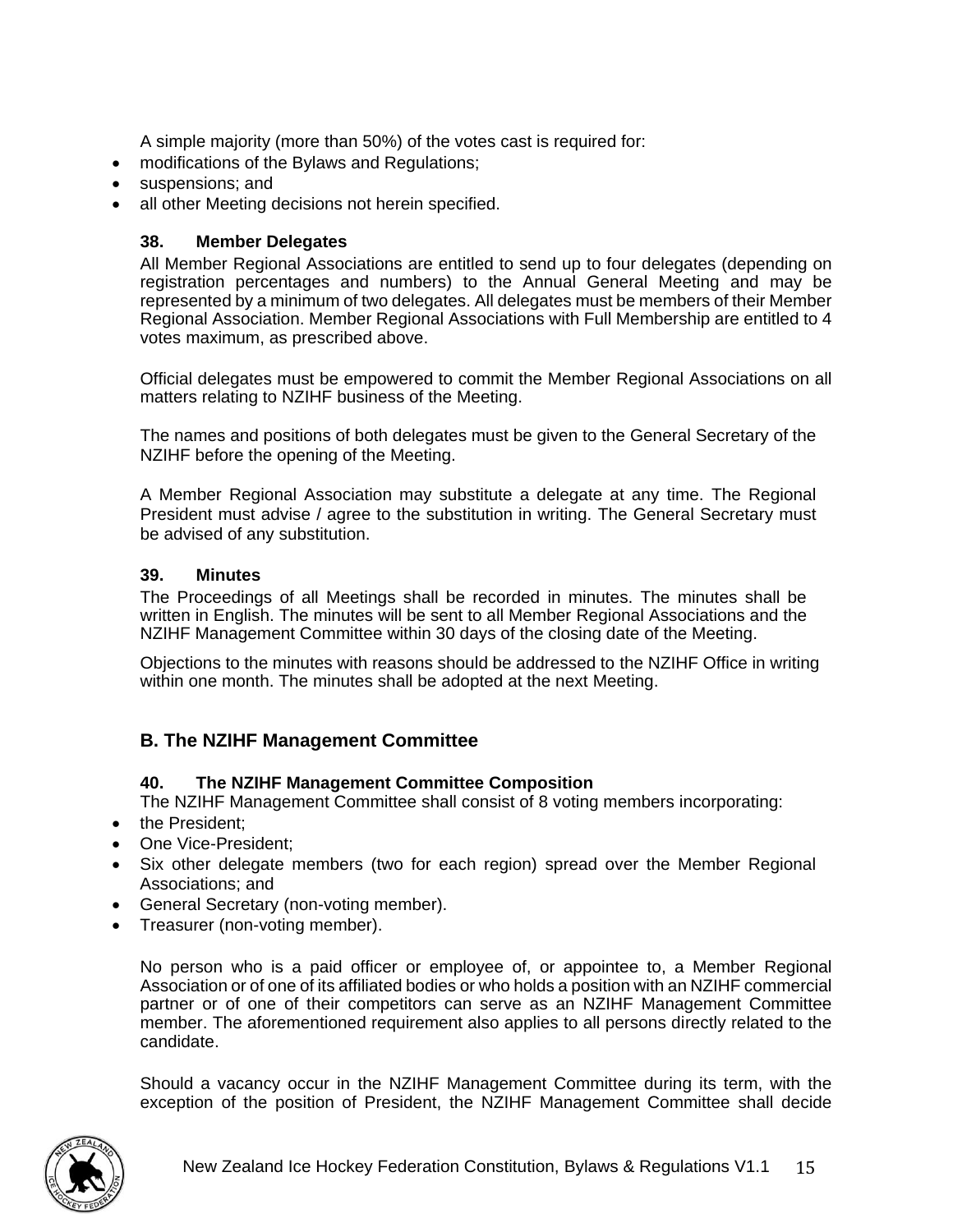whether or not the particular vacancy shall be filled before the next respective Annual General Meeting where elections are held. In the case that the NZIHF Management Committee decides a vacancy should be filled before the next respective Annual General Meeting or the vacant position is the Presidency, the elections for such position shall occur at an NZIHF meeting not less than one month and not more than two months following the date on which the vacancy occurred.

The President may invite external specialists and/or representatives of any other ice hockey organization to attend NZIHF Management Committee meetings. The external specialists do not have a right to vote.

#### **41. Nominations for The NZIHF Management Committee**

A candidate may only be nominated to the NZIHF Management Committee by his Full Member Regional Association in good standing of which he may or may not be a member of the governing board, except for an incumbent President offering himself for re-election.

The NZIHF office must receive all candidate nominations for the NZIHF Management Committee (including executive positions) in writing (including prescribed information about the candidate) not less than two weeks prior to the election. In case there is no candidate for a position, the President can call on the floor for nominations. All candidates for the NZIHF Management Committee must comply with the prerequisites and the conduct guidelines specified in the pre-election procedure.

In the event that eligibility of a candidate is disputed, the good standing of a Member Regional Association is questioned or the election conduct guidelines are allegedly breached, the circumstance will be reported to the NZIHF Disciplinary Committee who upon review shall have the sole authority to disqualify the candidate or not.

The NZIHF Office will remind all Member Regional Associations in good time regarding the nomination process and will provide the names and relevant information concerning the candidates nominated for election not less than three weeks before the election date.

## **42. Duties and Responsibilities of The NZIHF Management Committee**

The NZIHF Management Committee may take decisions only when more than half of its voting members are present. In case of urgency, decisions of the NZIHF Management Committee can be agreed by mail, fax or e-mail.

In the event of an equality of votes the President or his appointed deputy must exercise the casting vote.

The NZIHF Management Committee will meet:

- during or in association with Meetings and throughout the year;
- when the President deems it necessary; or
- upon request of not less than three voting members.

All members of The NZIHF Management Committee shall:

- support and defend the general interests of the NZIHF and NZIHF Management Committee decisions;
- shall remove themselves from discussions and abstain from voting on matters where a conflict of interest exists and sign and adhere to the NZIHF Code of Conduct.
- shall have a right to submit proposals to Meetings.

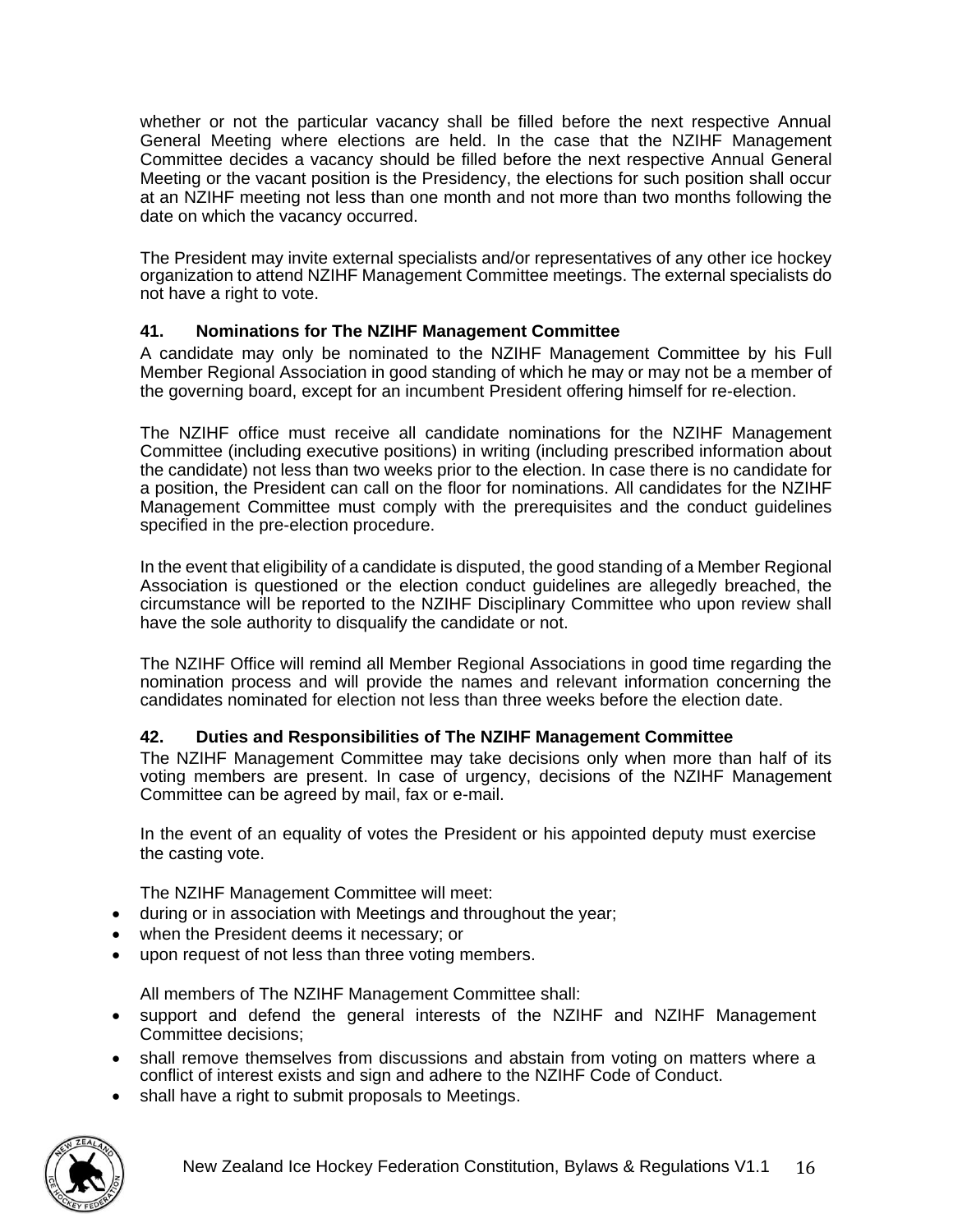The NZIHF Management Committee shall be responsible for:

- observing and enforcing the Constitution, Bylaws and Regulations;
- executing decisions of the Meetings;
- ratifying urgent decisions of the Committees;
- reviewing recommendations of the committees;
- reviewing and making recommendations on all proposals to be submitted to the Meeting;
- initiating proposals for decision by the NZIHF Management Committee;
- ensuring that Member Regional Associations follow the NZIHF Constitution, Bylaws and Regulations;
- appointing League Director chairpersons;
- appointing and dismissing committee members (nominations with consent of the respective Member Regional Association);
- appointing of ad hoc committees and their members;
- executing the financial policy of the NZIHF;
- approving the budget and adjustments thereto;
- approving agreements (television, radio, advertising, sponsor, merchandising, etc.);
- controlling of all domestic championships of the NZIHF and New Zealand-hosted IIHF World Championship ice hockey competitions;
- recommending external auditors to the Meetings;
- approving new staff positions, agents or representatives;
- deciding appeals lodged against decisions of the NZIHF Office, the NZIHF Disciplinary Committee (other than appeals in connection with a doping offence) or other bodies of the NZIHF (the appeal process);
- employing a General Secretary and other staff as approved by the NZIHF Management Committee;
- exploiting all NZIHF commercial rights in the furtherance of NZIHF objectives;
- Instituting and observing practices and principles associated with good governance; and
- All duties and matters arising that are not specifically outlined in the Constitution and Bylaws are under the authority of the NZIHF Management Committee.

The NZIHF Management Committee's work is only entitled to receive compensation based on allowable expenses and cash expenditures as per NZIHF Financial Regulations. However, an NZIHF Management Committee can receive appropriate compensation for a special duty performed for the NZIHF with NZIHF Management Committee approval. Exception is made with regards to a full time employed General Secretary.

## **43. Elections**

The elections of the President, the Vice-President, Portfolio Holders and the other NZIHF Management Committee members shall take place at the designated Annual General Meeting. Nominations must be received to the NZIHF Office no less than two weeks prior to the Annual General Meeting or if the President has called nominations from the floor. Only eligible votes cast will be counted.

## 1. President (Two Year Term)

A simple majority of all votes cast on the first ballot shall be decisive. If a second or subsequent ballot is necessary, the candidate with the lowest number of votes will drop out until one candidate receives a simple majority.

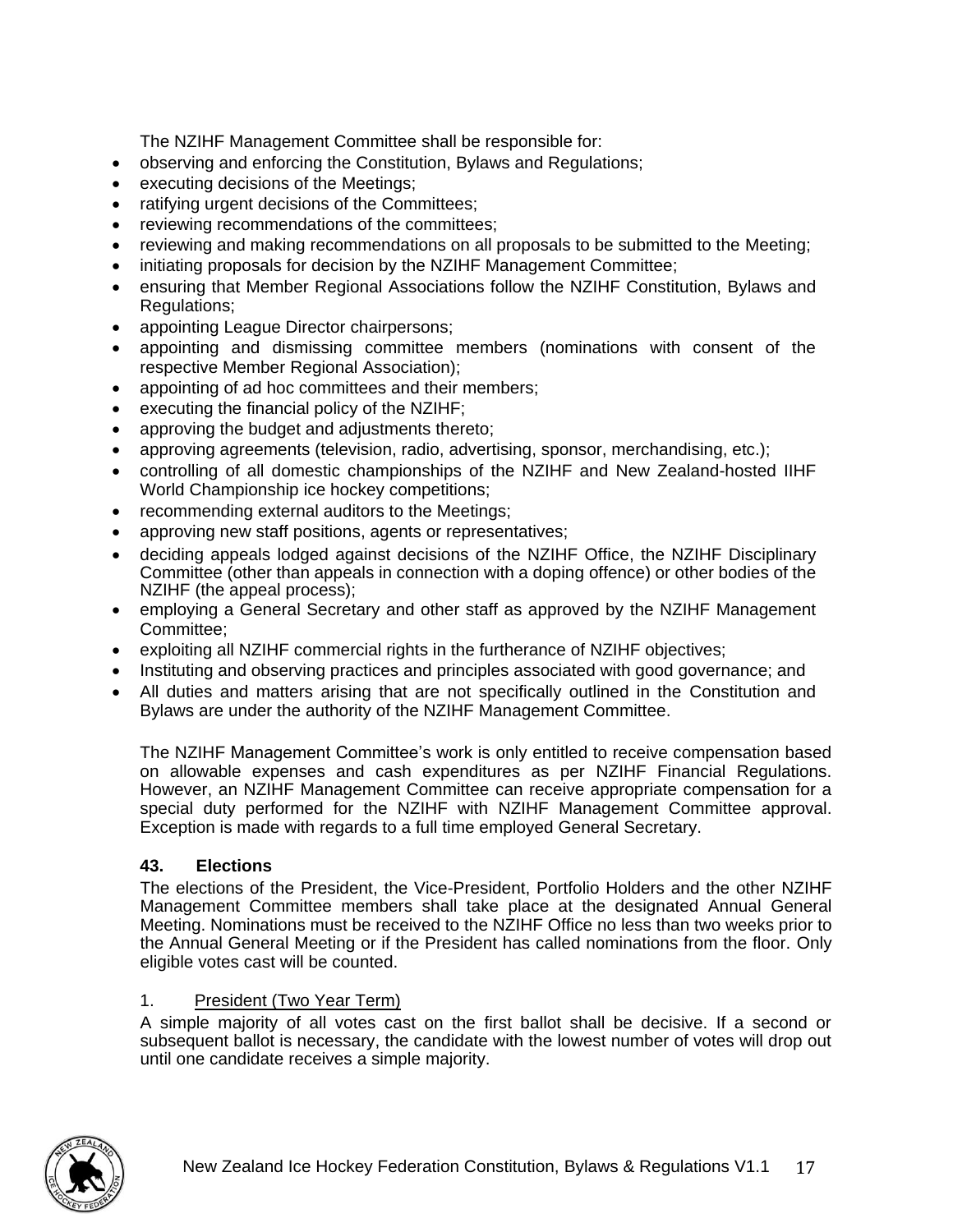## 2. Vice-President (One Year Term)

A simple majority of all votes cast on the first ballot shall be decisive. If a second or subsequent ballot is necessary, the candidate with the lowest number of votes will drop out until one candidate receives a simple majority.

#### 3. International Ice Hockey Portfolio (One Year Term)

A simple majority of all votes cast on the first ballot shall be decisive. If a second or subsequent ballot is necessary, the candidate with the lowest number of votes will drop out until one candidate receives a simple majority.

#### 4. National Ice Hockey Portfolio (One Year Term)

A simple majority of all votes cast on the first ballot shall be decisive. If a second or subsequent ballot is necessary, the candidate with the lowest number of votes will drop out until one candidate receives a simple majority.

#### 5. Other NZIHF Management Committee Members

From the total number of nominated candidates (male and female), a total of six NZIHF Management Committee members (two from each region) will be elected in the order of the total number of votes received.

If because of equality of votes the required number of NZIHF Management Committee members would be exceeded, there will be subsequent ballots among only those candidates who did not get elected because the vote ended in a tie, until the full number of NZIHF Management Committee members is elected.

If a second or subsequent ballot is necessary, the candidate with the simple majority of votes will be elected.

If after this procedure, there are only two candidates remaining and the vote establishing the two remaining candidates ended in a tie, then a final decisive ballot will be held. If the final decisive ballot ends in a tie, then if one of the two candidates is the immediate past incumbent of the respective position, he shall be declared as the elected candidate; otherwise the candidate to be declared elected will be decided by lot.

## **C. President and Vice-President**

#### **44. Additional Duties and Responsibilities of the President**

The President has the following duties and responsibilities:

- chairing all Meetings and NZIHF Management Committee meetings;
- ensuring that all members of the NZIHF Management Committee are aware of their responsibilities under New Zealand Law;
- representing the interests of the NZIHF in all external matters;
- ensuring that all decisions are taken in accordance with the Constitution, Bylaws and Regulations as well as for the execution of decisions by Meetings and by the NZIHF Management Committee;
- negotiating agreements with IIHF, International Olympic Committee, other sports federations and organizations, but may delegate this authority; and
- negotiating television, radio, advertising, sponsor and merchandising contracts on behalf of the NZIHF, but may delegate this authority.

Notwithstanding his responsibility to negotiate agreements and contracts as above, he may

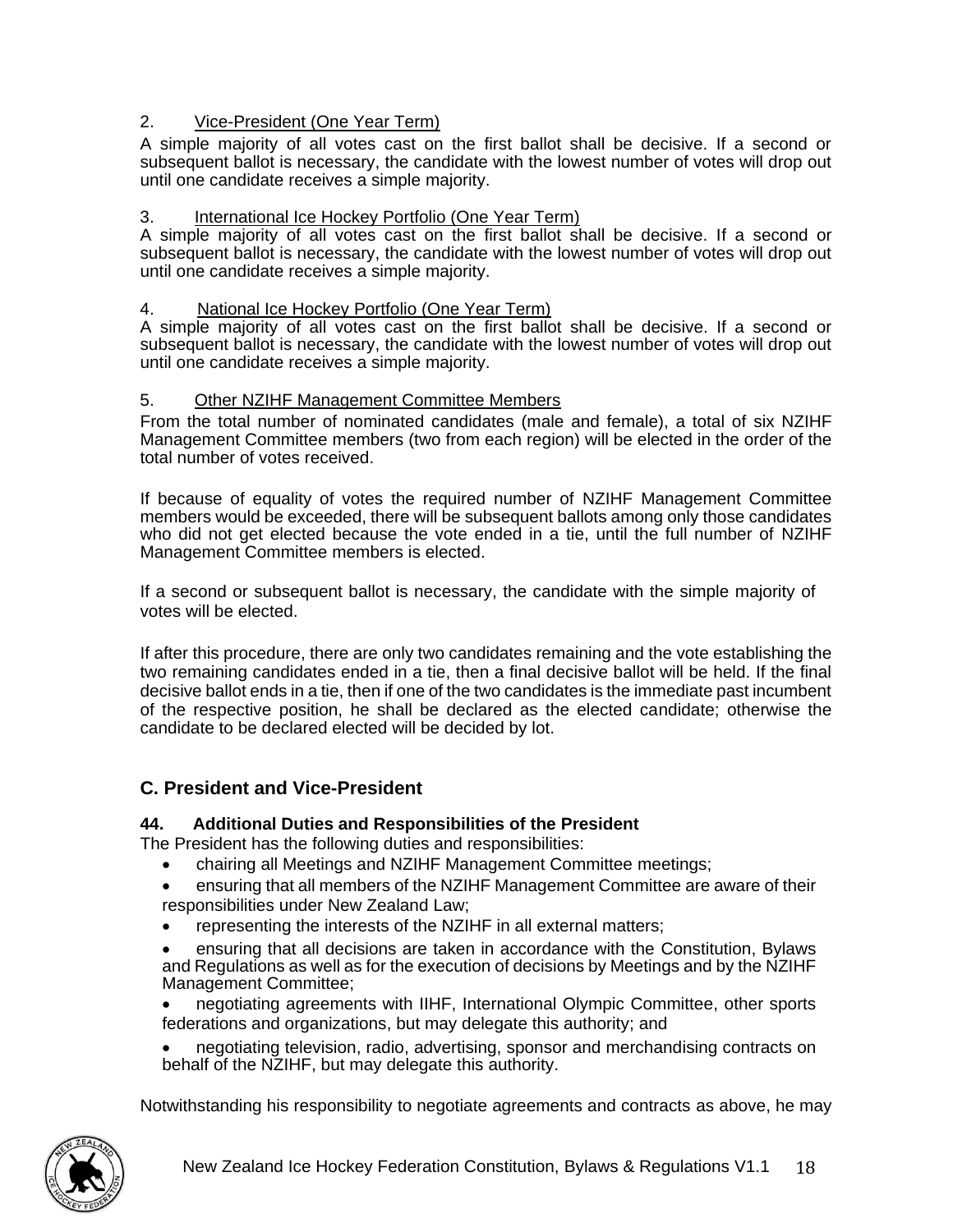not commit the NZIHF without the approval of the NZIHF Management Committee or, where required, Meetings.

Additionally, the President has the right to:

• sign on behalf of the NZIHF in all matters that have been approved by the NZIHF Management Committee; but may delegate this authority to another NZIHF Management Committee member. Nevertheless, he cannot sign any contract exceeding the period for which he has been elected, except with the approval of the NZIHF Management Committee for one additional year and with the approval of Meeting for a longer period. All contracts shall also be signed by another member of the NZIHF Management Committee or by the General Secretary. The following Meeting shall be advised about contracts that have been entered into pursuant to the President's contracting power.

take decisions normally under the authority of the NZIHF Management Committee in cases of extreme urgency where there is not sufficient time to convene and/or contact the NZIHF Management Committee for such decisions. However, such urgent decisions shall be ratified by the NZIHF Management Committee and/or at the Annual General Meeting.

## **45. Additional Duties and Responsibilities of the Vice-President**

The Vice-President has the following duties and responsibilities:

- in the absence of the President of the NZIHF, the Vice-President can execute the affairs delegated to them by the President or the NZIHF Management Committee.
- monitors the development of the sport in their respective geographical region; and
- reports the interests of their respective region to the NZIHF Management Committee.

## **46. Duties and Responsibilities of the Treasurer**

The Treasurer has the following duties and responsibilities:

- overseeing the annual budget that forecasts the total income and expenditure of the NZIHF;
- establishing annually a two-year financial forecast of total NZIHF income and expenditures and related fund movements;
- monitoring and advising NZIHF on short and long term financial management;
- proposing contributions to organizers and participating regions at each Annual General Meeting for NZIHF Management Committee approval; and
- advising NZIHF Management Committee on the strategic financial matters including asset management.

## **47. Decisions by The NZIHF Management Committee in Case of Urgency**

The NZIHF Management Committee may take decisions normally under the authority of the Annual General Meeting or in cases of urgency where a decision is required before an Annual General Meeting or Extra-Ordinary Meeting can be convened. However, such decisions shall be ratified by the NZIHF Management Committee at the Annual General Meeting.

If any decision taken by the NZIHF Management Committee is not ratified where required by Meetings, the decision shall be declared void and the status quo prior to the decision shall be re-established without compensation to any party that may have been affected either by the original decision or the re-establishment of the status quo.

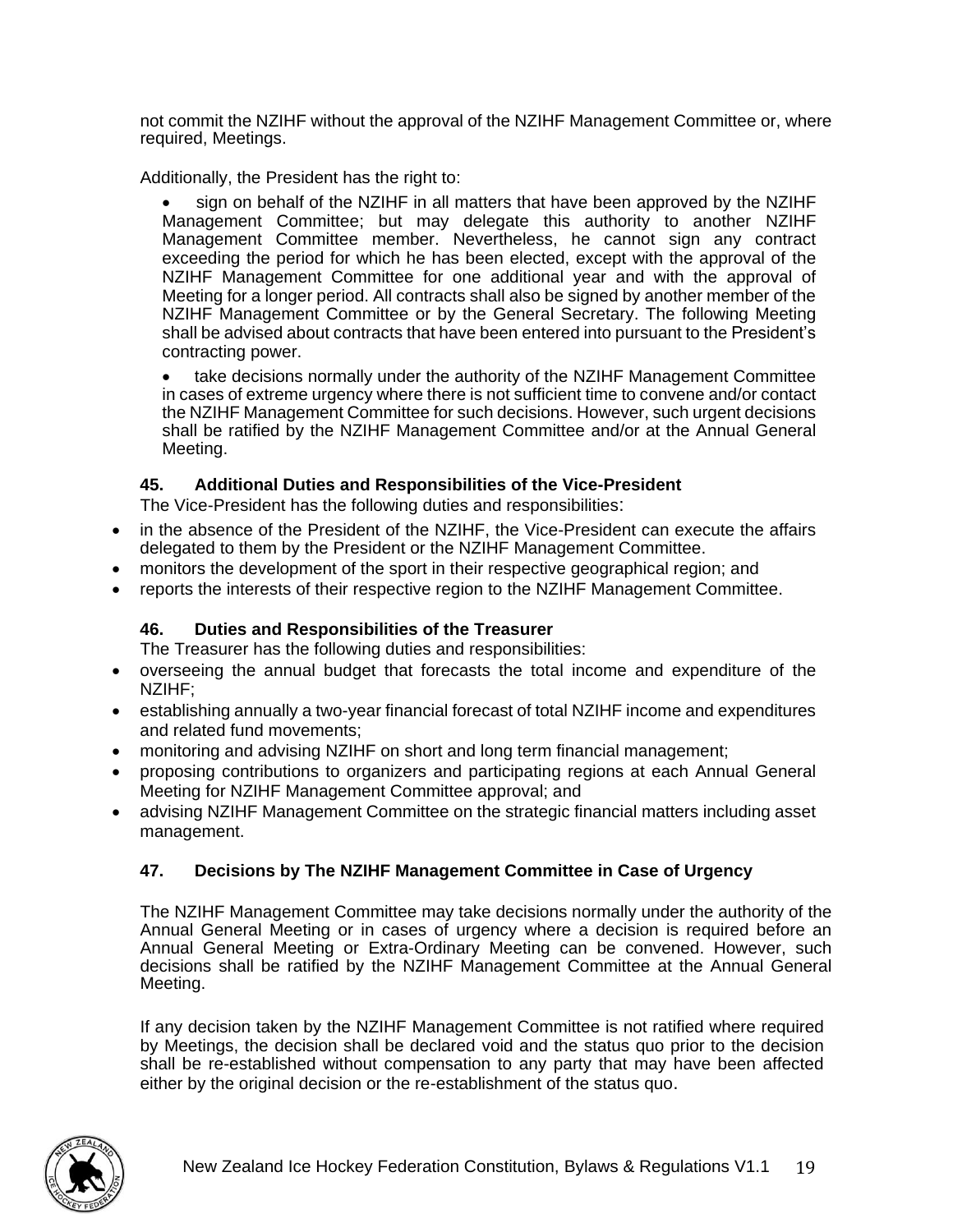## **D. Other Executive Bodies**

## **48. The NZIHF League Directors & General Managers**

The League Directors are temporary executive bodies of the NZIHF with responsibility for conducting National Ice Hockey Championships.

The League Directors of the National Ice Hockey Championship will be under the chairmanship of the NZIHF President and/or Vice-President. Where a participating Member Regional Association is not represented on the NZIHF Management Committee, such Member Regional Association shall have the right to have a member as the League Director. The NZIHF Management Committee member may appoint a substitute from the Member Regional Association to the League Director in which case they waive their right to participate in the League Director.

The League Director of all other National Ice Hockey Championships and qualifications thereto will be under chairmanship of an NZIHF Management Committee Member or NZIHF Management Committee Appointee (who shall not be from the hosting region), and one representative of each competing Member Regional Association plus one representative of the hosting region.

In all League Events, every member has one vote. In the case of equality of votes, the chairperson must then exercise the casting vote.

All decisions of the League Directors, including disciplinary matters concerning the participation in and operation of the National Ice Hockey Championships, are final for the present competition and do not establish a precedent. The League Director decision-making power is limited to the respective championship. Any violation which requires a sanction beyond the championship must be referred to the NZIHF Disciplinary Committee.

League Directors are responsible for the maintenance, updating and application of each League's Events Manual.

The first League Director meeting will be held on the eve of the relevant competition.

## **49. THE NZIHF Office**

#### 1. The NZIHF Office Location

The NZIHF Office is located at the NZIHF headquarters and shall carry out all the administrative work of the NZIHF under the direction of the General Secretary.

## **E. Committees**

#### **50. Treasurer**

The NZIHF Management Committee shall review nominations and have the right to reject candidates in the event they do not meet the required qualifications for that post, as advertised.

The Treasurer should be financially literate, being defined as able to read and understand financial statements, have financial management expertise and relevant business management experience and experience with awareness of the New Zealand legislation

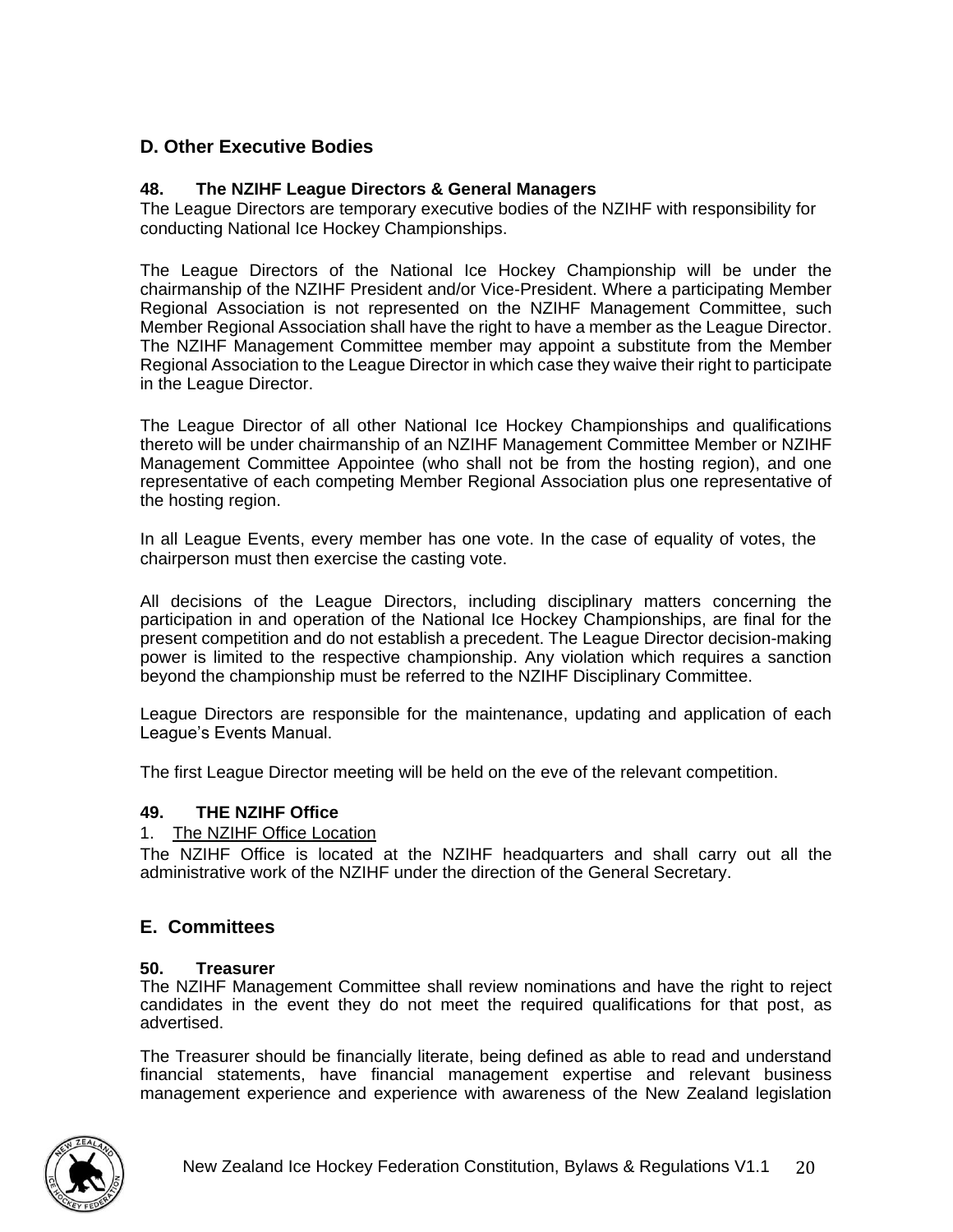relating to book keeping, taxes and presentation of accounts and New Zealand Auditing Standards.

The Treasurer should be familiar with the operations of the NZIHF.

Duties and Responsibilities of the Treasurer shall consist of:

- 1. Identifying and monitoring the management of the principle risks, which may impact the NZIHF financial and reporting position;
- 2. Monitoring the integrity, completeness and reliability of the NZIHF financial reporting processes and systems of internal controls regarding financial reporting and accounting;
- 3. Reviewing the mandate, budgets, plans, change in plans, activities, and organizational structures, as needed, including any litigation claim or other contingency which could have a material effect upon the financial position of the NZIHF;
- 4. Reviewing the NZIHF Annual Audited Statement and related documents prior to filing or distribution;
- 5. Monitoring the independence and performance of the NZIHF External Auditors, considering whether the External Auditors should be appointed and making recommendations to the NZIHF Management Committee accordingly;
- 6. Providing an avenue of communications among the External Auditors, management staff, the NZIHF Management Committee and Annual General Meeting members, with the requirement of presenting an annual report to Annual General Meeting on the year's operations; and
- 7. Reviewing and advising on the internal organizational procedures for implementing and operating the NZIHF Office.

#### **51. General Secretary**

The NZIHF Management Committee shall appoint one General Secretary at the Annual General Meeting where applications are reviewed from candidates, and following processes established under New Zealand Employment Law. Voting procedures shall be as established in the Constitution for the election. The General Secretary is equal and must be completely independent from the NZIHF Management Committee. The General Secretary shall distribute all tasks fairly and shall report to Annual General Meeting.

The NZIHF Management Committee shall review applications and have the right to reject candidates in the event they do not meet the required qualifications for that post, as advertised.

The General Secretary should be financially literate, being defined as able to read and understand financial statements and IIHF correspondences, have management expertise and relevant business management experience and experience with awareness of the New Zealand ice hockey processes.

Duties and Responsibilities of the General Secretary shall consist of:

- 1. Ensure the effective and efficient operation of the NZIHF office in accordance with good governance practices;
- 2. Establish an organization and staff complement as required to fulfill the objectives of the NZIHF and subject to the approval of the NZIHF Management Committee. The General Secretary shall select and employ office staff and be responsible for good human resource practices;
- 3. Attend NZIHF Management Committee and Meetings as required, but shall have

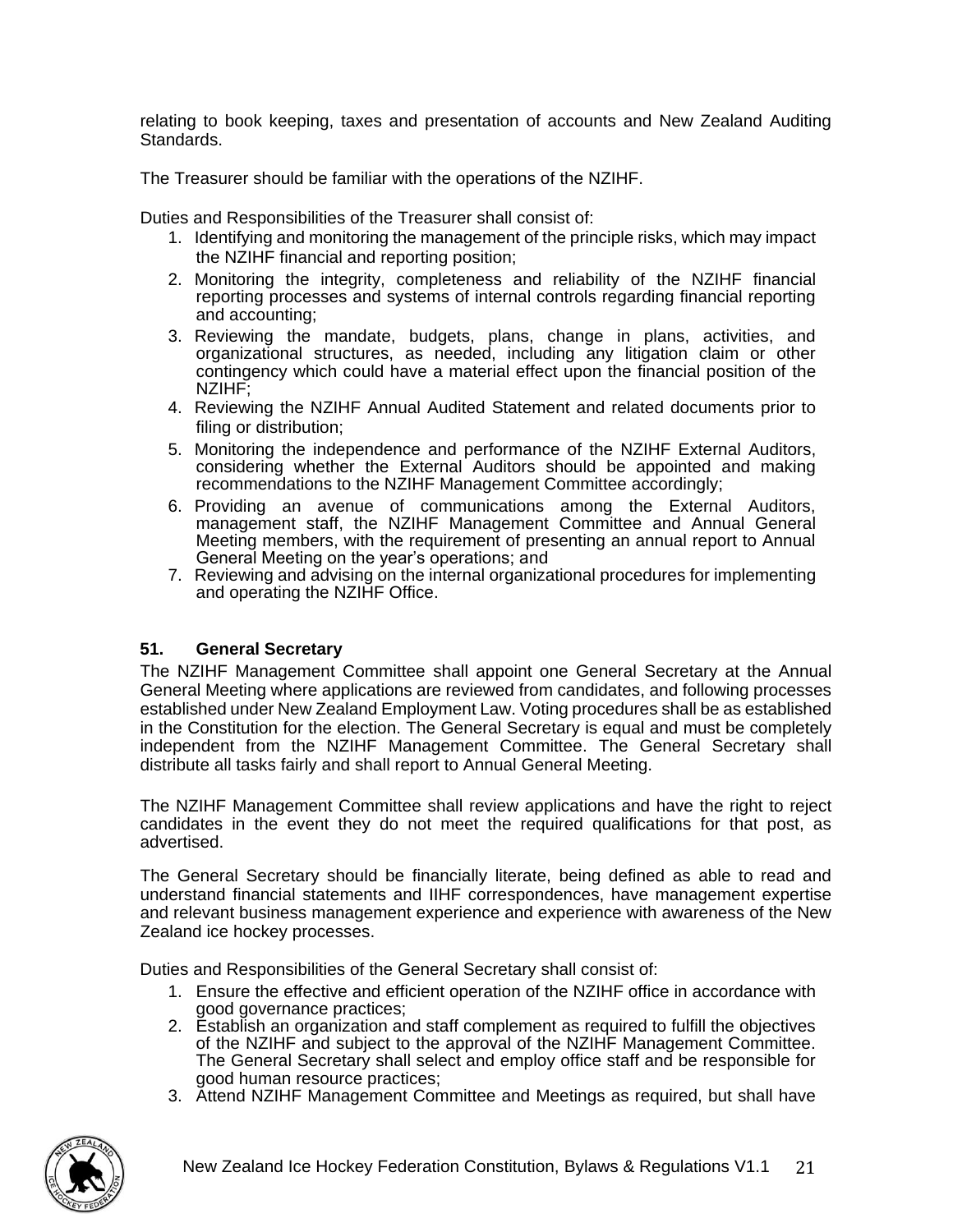no right to vote;

- 4. Implement decisions in compliance with the President's directives;
- 5. Manage and keep the NZIHF accounts proper;
- 6. Compile the meeting minutes for Meetings and NZIHF Management Committee;
- 7. Coordinate official NZIHF correspondence;
- 8. Administer the relations between NZIHF Member Regional Associations; and
- 9. Other duties based on existing General Secretary contract

The General Secretary should be familiar with the operations of the NZIHF.

Duties and Responsibilities of the General Secretary shall be listed in the relevant Job Description.

#### **52. External Auditors**

The NZIHF Management Committee (with advice from the Treasurer) shall propose an External Auditor to examine and review the treasury of the NZIHF and the accounts for the past financial year. The External Auditor shall be appointed annually and is subject to approval by the NZIHF Management Committee. The review of the External Auditor shall be submitted to the NZIHF Management Committee and Annual General Meeting.

#### **53. Disciplinary Committee**

The Disciplinary Committee shall consist of a Chairman, a Deputy Chairman and up to six other members. The members of the Disciplinary Committee are appointed by the NZIHF Management Committee for a 12 month period. The NZIHF Management Committee members may not be members of the Disciplinary Committee. The members of the Disciplinary Committee should be familiar with the sport, its rules and procedures. They are independent, not bound by instruction and are not accountable to anyone for their decisions.

The Disciplinary Committee may, with prior approval of the General Secretary, take external advice, if the members judge that additional expertise is required in a specific case.

The Disciplinary Committee shall act in accordance with the Disciplinary Regulations. All decisions of the Disciplinary Committee require the presence of the Chairman, or deputy chairman, and at least two other members. The Committee meets when convened by the Chairman by conference call, Skype, in-person meeting or a method deemed fit by the Chairman.

The Disciplinary Committee shall examine violations of the NZIHF Code of Conduct brought to its attention and present its findings to the NZIHF Management Committee; the Disciplinary Committee is entitled to submit recommendations for further action by the NZIHF Management Committee.

Decisions of the Disciplinary Committee except for doping offences can be appealed to the NZIHF Management Committee.

Notwithstanding the provisions in the NZIHF Constitution, Bylaws and Official Playing Rules, the NZIHF Management Committee may refer any incident or activity to the Disciplinary Committee.

#### **54. Operational Committees**

Operational Committees shall be established at the discretion of the NZIHF Management Committee. The NZIHF Management Committee may vary the number, structure, activities and mandate of the operational committees.

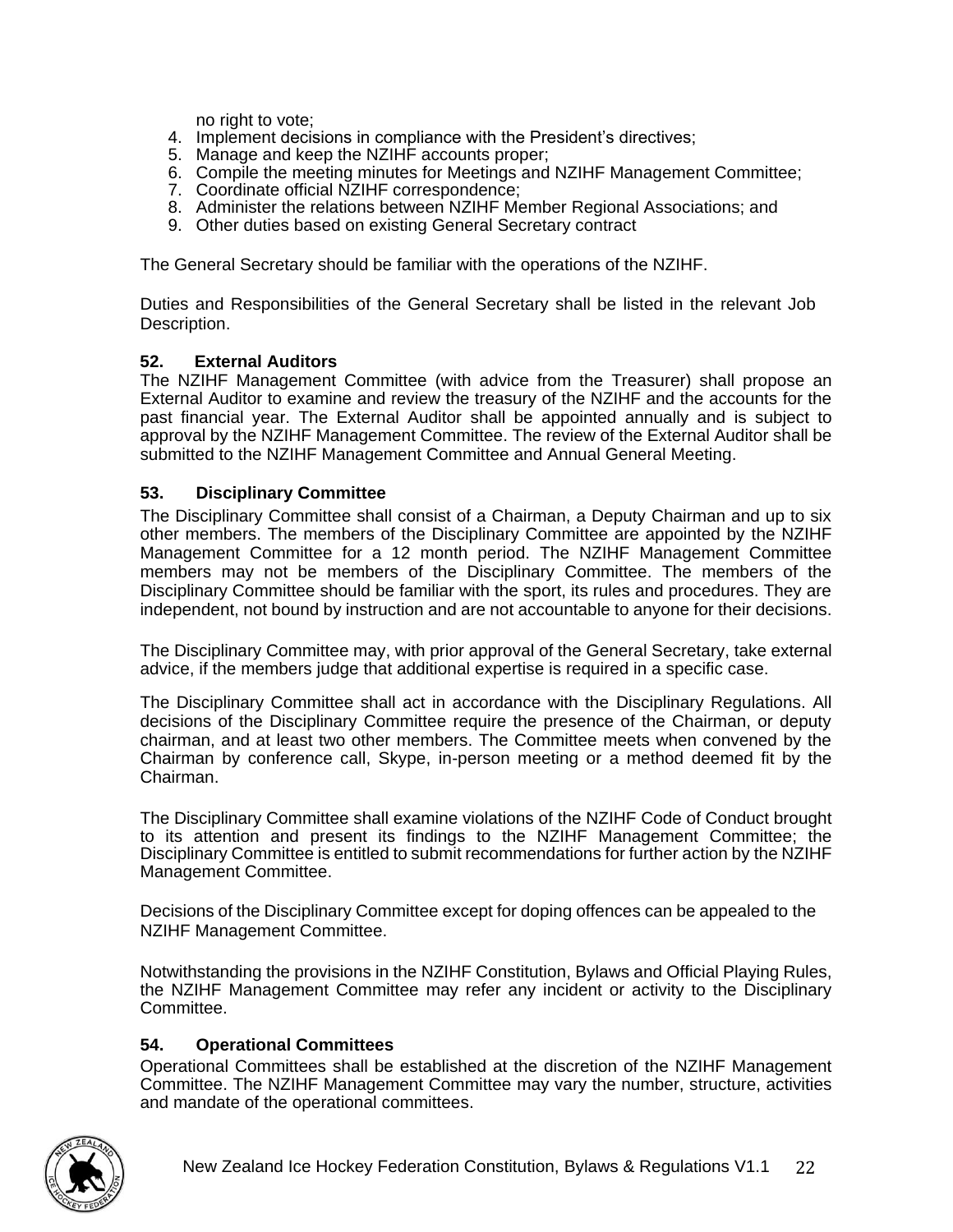With the exception of the Disciplinary Committee, committees are recommending bodies to the NZIHF Management Committee.

The NZIHF Management Committee shall determine the committee structure of the NZIHF and assign activities with specific mandates to different committees. The operational committees should be chaired by an NZIHF Management Committee member appointed by the NZIHF Management Committee and supported by a maximum of four other members. The members will be proposed by the chairman together with the General Secretary and by the NZIHF Management Committee.

The NZIHF Management Committee may establish separate bodies and related regulations under the control of the NZIHF Management Committee and Annual General Meeting with regard to NZIHF Competitions which may be subject to Bylaws and Regulations established specially for such competitions or championships.

The Committee Chair shall conduct the affairs of the committee in accordance with the mandate from the NZIHF Management Committee.

The Committee Chair must control financial expenditures by the committee within the framework of the approved budget. Financial adjustments within their budget must be approved by the President or the General Secretary.

The Committee Chairman may invite external specialists and/or form a working group on an ad hoc basis with the approval of the General Secretary. Such members do not have the right to vote.

Each Committee Chairman will submit an annual written report on the committee's activities to the NZIHF Management Committee and to the Annual Meeting.

The committees may make recommendations or decisions within their mandate when more than half of the total number of members is present.

Committee decisions shall be by simple majority.

Each committee member has one vote. In case of equality, the Chairman must exercise the casting vote. In case of urgency, decisions can be taken by fax or by e-mail.

# **IV. ARBITRATION**

#### **55. Subject Matter of the Arbitration**

Any dispute concerning the interpretation or application of the Constitution, Bylaws, Regulations and official playing rules or decisions of the NZIHF bodies or the decisions of any duly authorized representative of the NZIHF and the appeal and all review processes within the NZIHF having been fully exercised must be settled by arbitration through the Court of Arbitration for Sport (CAS) - except of those specified in statute 49. This also applies to disputes between and among the Member Regional Associations or between them and the NZIHF bodies, if no amicable agreement has been reached.

## **56. Court of Arbitration for Sport (CAS)**

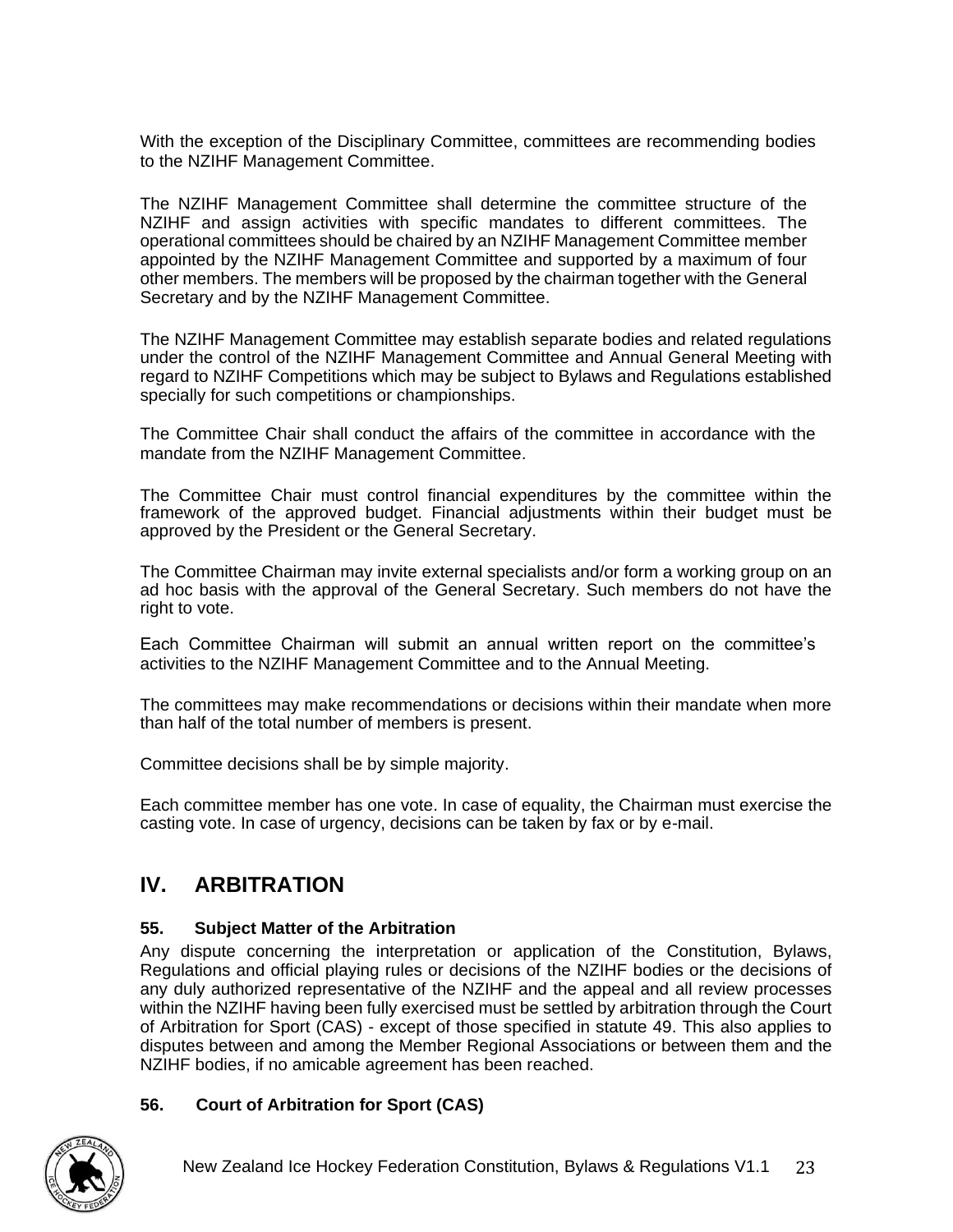Any dispute to be settled by arbitration must be submitted exclusively by way of appeal to the Court of Arbitration for Sport (CAS) in Lausanne, Switzerland, which will resolve the dispute definitively in accordance with the Code of Sports-Related Arbitration. The time limit for appeal is in accordance with the Code of Sports Related Arbitration.

## **57. Binding Authority of CAS**

All parties that are subject to the arbitration accept that the CAS is the Court of Final Appeal and the decisions of CAS shall be final and binding to all parties involved.

### **58. Liabilities**

Member National Associations are responsible to ensure that they understand and apply Constitution, bylaws and regulations of the NZIHF and contracts entered into by the NZIHF of which they are party.

In the event that they challenge or cause one of their constituent bodies, clubs, teams, players or officials to challenge the validity of the said statute, bylaw regulation, contracts or their interpretation by the NZIHF Office and having exhausted the appeal procedures within the NZIHF seek arbitration or settlement by a court, then in an event they are unsuccessful, the Member Regional Association shall be held liable for all expenses incurred by the NZIHF in defending the challenge. Notwithstanding the above in event of any dispute to the extent of the expenses incurred by the NZIHF the matter will be resolved by a sole arbitrator agreed by the parties whose decision would be final.

# **BYLAWS**

The Bylaws only apply to ice hockey, except, where applicable, the general management of the NZIHF as a whole. The purpose of the Bylaws is to set clear the organization and management of ice hockey under the umbrella of the NZIHF.

# **100 GENERAL MATTERS**

## **101. Application**

These Bylaws and related Regulations apply to all NZIHF bodies and committees, to all Member Regional Associations, including but not limited to their constituent bodies, clubs, teams, players, officials, members and any person or body whatsoever and howsoever associated as regards to NZIHF competitions or international games or competitions.

#### **102. Meetings and Minutes**

The meetings of the NZIHF bodies are conducted by the President of the NZIHF or by a Chairman appointed by the President.

Minutes of committee meetings containing all recommendations and decisions taken must be recorded for every meeting. As soon as reasonably possible, the minutes shall be sent to all NZIHF Management Committee members and Committee members and, where appropriate, shall be made available to Member Regional Associations.

## **103. Jurisdiction, Players and Officials**

All clubs, teams, players, team officials and game officials who participate in international and national games must be under the jurisdiction of their Member Regional Association.

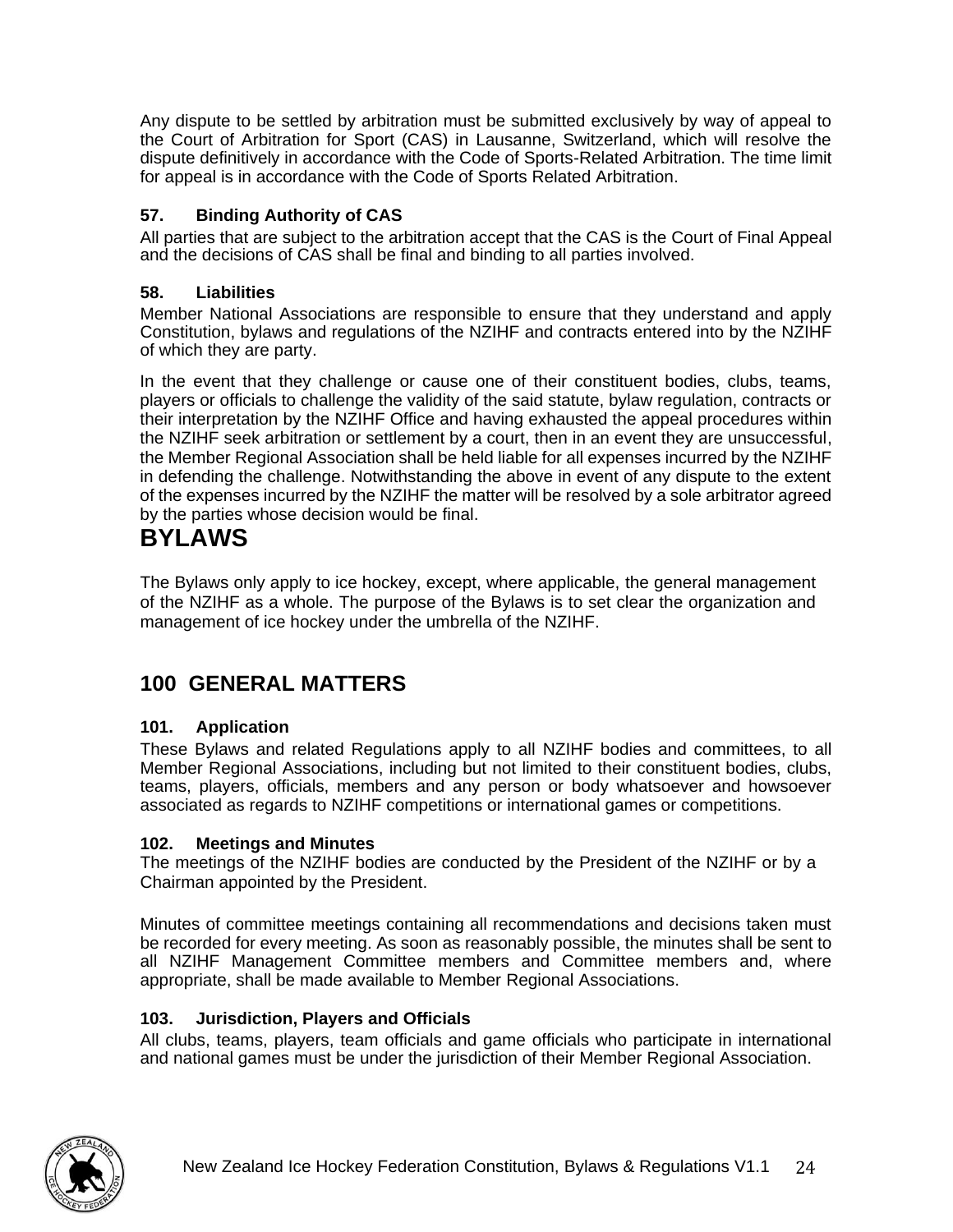# **200 FINANCIAL BYLAWS**

#### **201. Administration**

The NZIHF General Secretary shall report financial matters to the NZIHF Management Committee and Meeting according to the Constitution. All correspondence, documentation and bank statements relating to financial matters shall be made available to the Auditors.

#### **202. THE NZIHF Accounts and Currencies**

All payments to the NZIHF must appear on the NZIHF bank accounts, or as approved by the NZIHF Management Committee.

The NZIHF may maintain bank accounts in other currencies for operational purposes. The NZIHF may buy or sell currency for operational purposes.

The NZIHF will make all payments owed to Member Regional Associations directly to the member's respective bank account and/or third party as specifically authorized in writing by the Member Regional Association.

The NZIHF funds shall be administered according to the budget and the decisions of the NZIHF Management Committee.

#### **203. Authorized Signatures**

No persons other than the President, and the Treasurer are authorized to commit expenditures and/or sign financial contracts on behalf of the NZIHF, or as approved by the NZIHF Management Committee.

#### 1. Contracts

The President and other persons as authorized by the NZIHF Management Committee are separately entitled to enter into contracts.

The President shall negotiate and sign all employee contracts.

The President shall sign the employee contract of the General Secretary.

#### 2. Committed expenditures

The President, the General Secretary or the Treasurer and other persons as authorized by the NZIHF Management Committee are separately authorized to make and/or commit expenditure on behalf of the NZIHF.

Only the Treasurer or other person as authorized by the President in the Treasurer's absence is entitled to make payments against invoices or expense payments that have been authorized.

#### **204. Income of THE NZIHF**

The income of the NZIHF consists of but is not limited to:

1. an affiliation fee is to be paid by a new member on admission, as determined at the NZIHF Annual General Meeting;

2. annual subscriptions based on Member Regional Association numbers is due by 31 August of the current financial year, as determined annually at the NZIHF Annual General Meeting;

3. the service fees of international transfers and the license fees for international referees

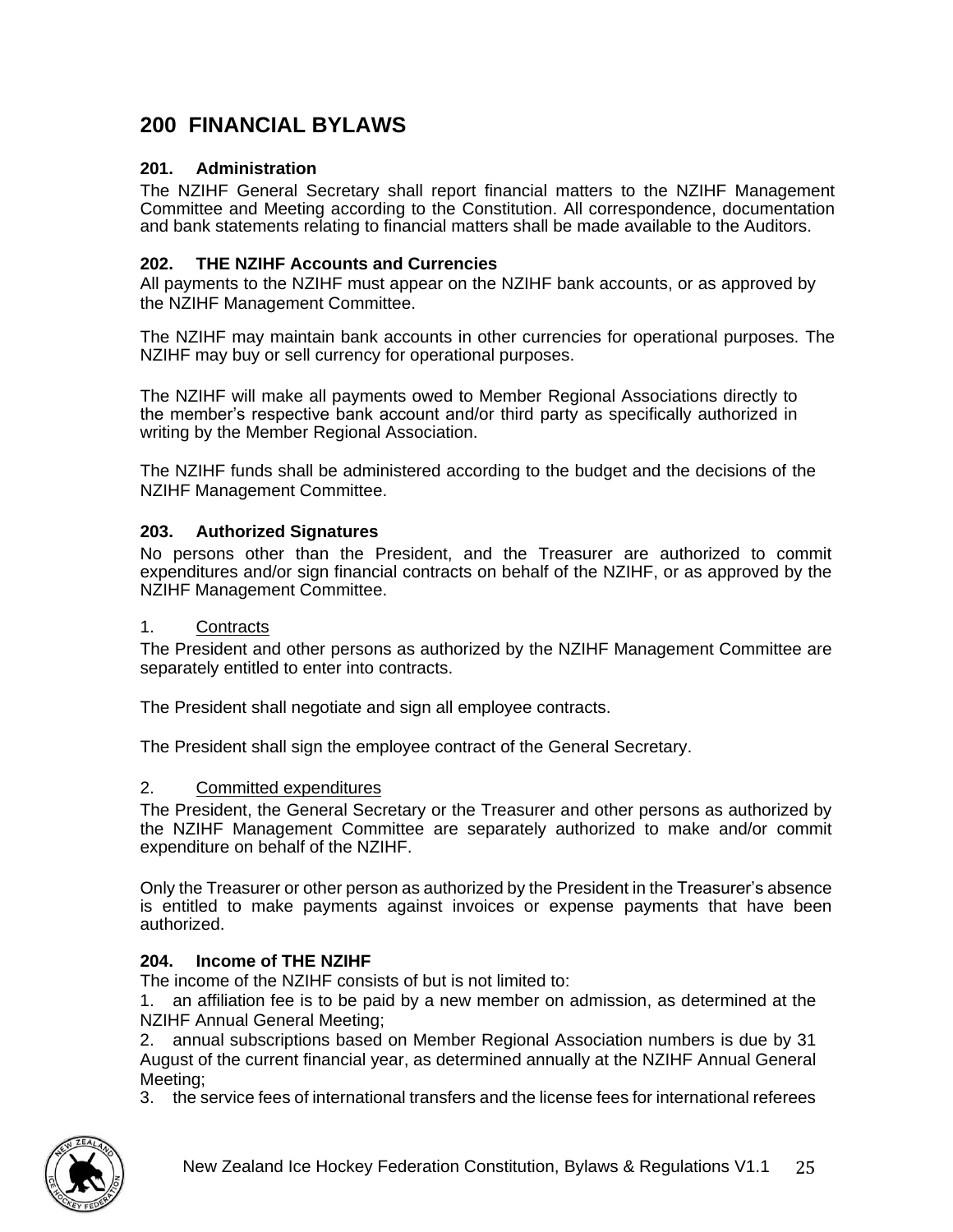and linesmen as established annually by the IIHF and the NZIHF Management Committee and which reflect the cost of providing and supporting such services;

4. NZIHF competition fees;

5. revenues from television, advertising, sponsorship, and other commercial rights from competitions and related activities of the NZIHF;

6. share of the revenue from the NZIHF and other competitions requiring the authorization of the NZIHF;

7. revenue from the investment of assets;

8. fines;

- 9. sales of official publications;
- 10. revenues from licensing emblem rights, advertising, merchandising, etc.;
- 11. NZIHF National Championship Profits;
- 12. IIHF Ice Hockey World Championship Hosting Profits; and
- 13. incidental revenues.
- 14. IIHF World Championship Travel Grants
- 15. IIHF Solidarity Funding
- 16. Sport New Zealand Funding
- 17. NZ Olympic Committee Funding
- 18. Trust Funding Income
- 19. Ice Hockey Betting (NZ Gaming Board) Income
- 20. Donations

#### **205. Television, Radio, Advertising and Licensing Rights**

All television, radio, new media, advertising, sponsorship, official supplier licensing, merchandising and/or other commercial rights in and outside the organizing region of the National Championships are the exclusive property of the NZIHF or shall have been assigned to the NZIHF. The NZIHF is the sole beneficiary of all revenues from the exploitation of these rights. The NZIHF has the right to assign any of the above rights to the Local Organizing Committee(s) or any other third party.

#### **206. Solidarity Fund**

From the revenues of the NZIHF (as by Bylaw 204), the NZIHF shall make provisions for the operational costs of the NZIHF, establish reserves, contribute to the costs associated with the operation of the NZIHF competitions and the development of the sport, establish funds for specified purposes and distribute financial support to Member Regional Associations to enable them to participate in NZIHF activities.

The NZIHF Management Committee shall establish an annual program for the distribution of funds for these purposes.

Provided that payments are made to the NZIHF under existing contracts, the contribution to hosts and participating teams at National Championships will be as presented by the General Secretary at each Annual General Meeting and during the said period, and

a) shall not exceed in total the amount agreed by the most recent Annual General Meeting; and

b) shall be distributed in accordance with the provisions as agreed at the last Annual General Meeting.

## **207. THE NZIHF Competitions**

The NZIHF Management Committee will establish the financial conditions for all other

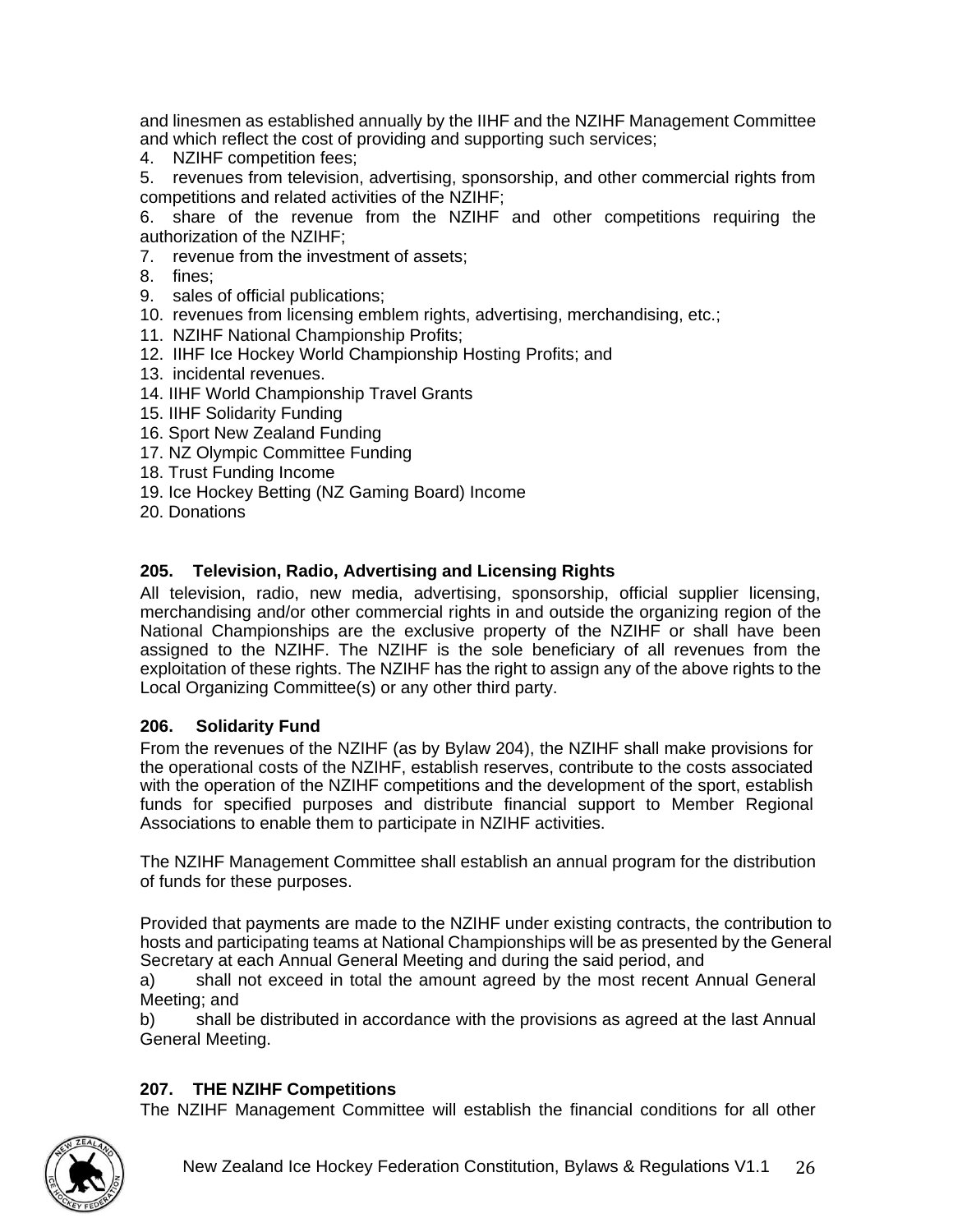NZIHF authorized competitions.

## **208. Expenses**

The NZIHF will pay expenses for all persons appointed by the NZIHF Management Committee when performing their authorized duties. The NZIHF will pay the travel, board and lodging expenses, except when the person is attending an NZIHF event as an official or delegate of his Member Regional Association.

## **209. Liability Insurance**

The NZIHF will provide directors' and officers' liability insurance for all persons authorized to act on behalf of the NZIHF, including but not limited to, the NZIHF Management Committee, control and disciplinary bodies, elected or nominated officials and staff who act and make decisions on behalf of the NZIHF.

## **210. Accident and Health Insurance**

The NZIHF shall provide accident and medical treatment insurance coverage for NZIHF Management Committee and committee members as well as other persons assigned to duties and acting on behalf of the NZIHF and, where authorized, their accompanying persons.

## **211. Insurance for Participants**

The Member Regional Associations or their teams are responsible for all medical, and accident insurance coverage of their players, team officials and delegates participating in National championships, competitions, meetings, clinics, seminars, symposiums, meetings and any other NZIHF operated and organized activities.

The NZIHF is neither responsible for insurance nor for any liability whatsoever or howsoever arising of any kind for teams, players, team officials, delegates, spectators, or of media representatives or representatives of the hosts or commercial partners or any other persons or bodies whatsoever participating in NZIHF activities of any kind unless otherwise arranged by the NZIHF. However, the NZIHF Management Committee, at its sole discretion, may vary the insurance conditions related to player participation.

## **212. Insurance for National Championships and Competitions**

The insurance responsibilities of Member Regional Associations that host and organize NZIHF championships and participating teams are specified in the NZIHF Championship Regulations and Insurance Guidelines.

All insurance coverage effected by a host Member Regional Association in connection with the organization of a Championship including but not limited to insurance coverage that is required to be provided in accordance with the Championship Regulations and Insurance Guidelines shall include NZIHF indemnification from any and all claims whatsoever and howsoever they may arise and the NZIHF must be named as first insured under those policies.

# **300 NEW MEMBERS IN NATIONAL CHAMPIONSHIPS**

#### **301. Allocation of Regional Teams of New Member Regional Associations or Reorganized Regions into the NZIHF National Championships and Competitions.**

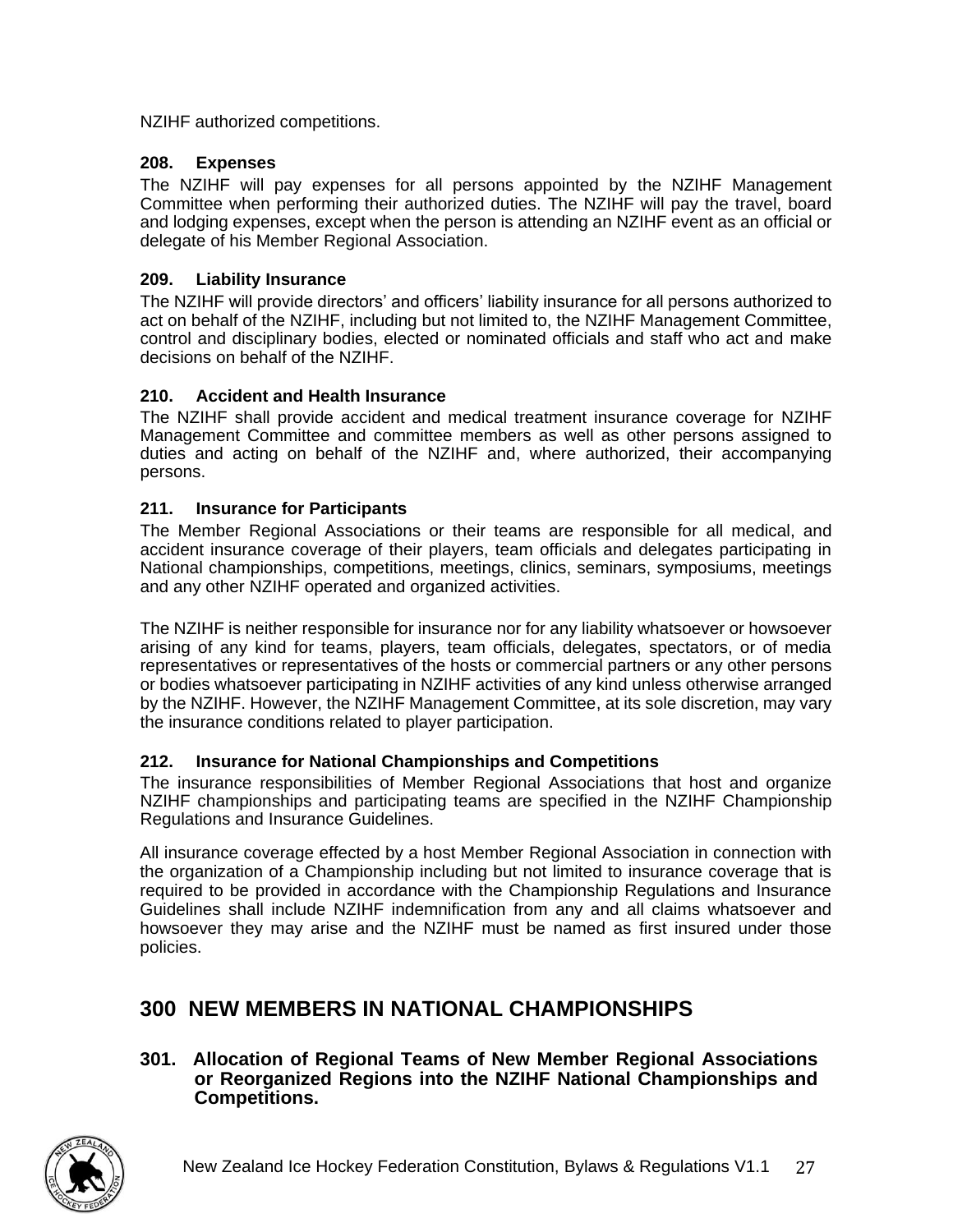Regional teams of New Member Regional Associations will start their participation in NZIHF National Championships in the bottom division or qualification (if applicable) of the respective competitions subject to meeting NZIHF minimum participation standards as specified in the NZIHF Minimum Participation Standards.

If a sovereign region has been newly established by separation from an existing sovereign region and its Member Regional Association is then affiliated to the NZIHF, its regional team may be entered into the bottom division or qualification of the respective competitions.

The regional team of the existing sovereign region is entitled to participate in the same championship division for which it qualified from the preceding championship.

If a region is incorporated into another existing sovereign region with a Member Regional Association affiliated to the NZIHF, the former will be deleted from membership in the NZIHF and the latter will be entitled to enter its representative team into the higher championship division in which one of the two or more regions qualified from the preceding the NZIHF championship.

If two or more regions are united into a region country with a Member Regional Association affiliated to the NZIHF, the previous region(s) will be deleted from membership in the NZIHF and the new region will be entitled to enter its team into the higher championship division in which one of the previous regions qualified from the preceding NZIHF championship.

If a region is divided into two or more regions countries with Member Regional Associations affiliated to the NZIHF and the previous region does not exist anymore, then if no other agreement is reached between the new regions the following shall apply:

(a) The region that proves that during the preceding four-year period the majority of players on the regional team of the previous region were its present membership will be entitled to enter its team into the division for which the team of the previous region was qualified from the preceding NZIHF National Championship.

(b) The other region or regions may enter their teams into the bottom division or qualifications.

Notwithstanding the above, entry is subject to current NZIHF Bylaws and Regulations.

# **400 COMPETITIONS, ELIGIBILITY, TRANSFERS**

#### **401. Competitions of The NZIHF**

Competitions of the NZIHF are:

- New Zealand Ice Hockey League (NZIHL);
- New Zealand Women's Ice Hockey League (NZWIHL);
- New Zealand Junior Ice Hockey League (NZJIHL);
- New Zealand Midget Ice Hockey League (NZMIHL);
- New Zealand Bantam Ice Hockey League (NZBIHL);
- New Zealand Peewee Ice Hockey League (NZPIHL);
- Any other NZIHF designated international or national competition

All clubs, teams, players, team officials, game officials and members of the League Director who participate in games organized or conducted by the NZIHF are under NZIHF

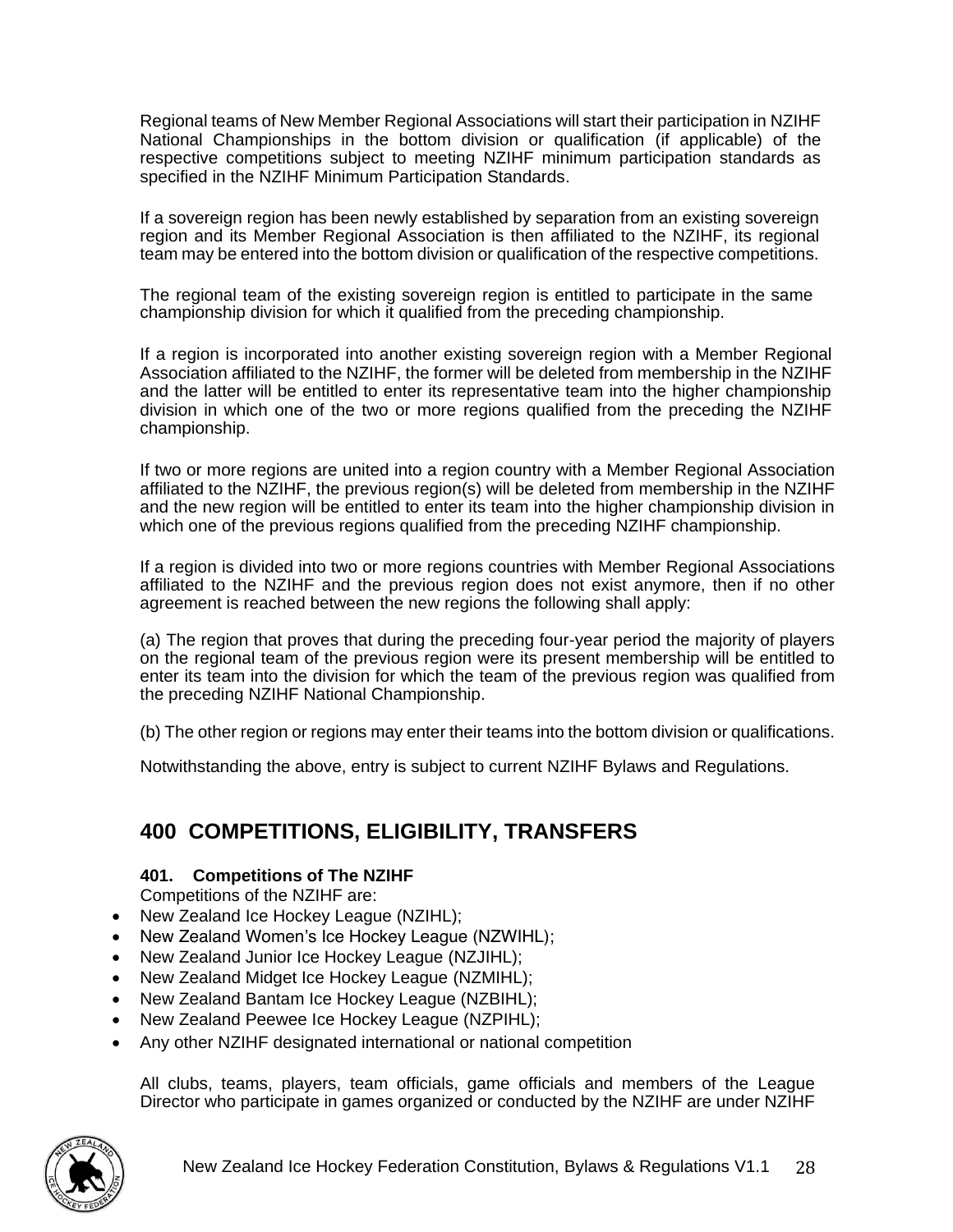jurisdiction.

## **402. Minimum Standards to participate in NZIHF National Competitions**

Only Member Regional Associations fulfilling the Minimum Participation Standards as specified below are eligible to participate in NZIHF National Competitions.

To enter a team in NZIHF National Competitions, the Member Regional Association has to submit proof to the NZIHF office that the NZIHF minimum standards are fulfilled.

Exceptions may be decided by the NZIHF Management Committee.

## **403. NZIHF League Statistical System Requirements**

NZIHF Member Regional Associations participating in NZIHF National Championship Program must operate and maintain a fully functional on-line statistical system for any league in which players, who wish to participate in any NZIHF Championship category, take part. The statistical program must at least consist of the following:

- 1. League schedules of each category played;
- 2. League standing and statistics including:
	- Name of competing teams,
	- Standing/Ranking,
	- Games played,
	- Wins,
	- Losses,
	- Goals for,
	- Goals against, and
	- Points;
- 3. Individual names of registered players by team and statistics including:
	- Name,
	- Gender of player,
	- Date of Birth,
	- Citizenship,
	- Other Citizenships,
	- Position,
	- Games played,
	- Goals,
	- Assists,
	- Penalty Minutes, and
	- Goalkeeper statistics;
- 4. Game statistics; and
- 5. An active and current player suspension list.

All Member Regional Associations are individually responsible to ensure their on-line statistical system complies with National and International Data Protection Laws.

#### **404. Player Eligibility Rules for Participation in IIHF Championships and Olympic Competitions**

It is the objective of the IIHF that national teams competing in IIHF championships shall reflect the status and standard of the sport as currently played by both citizens of and citizens in the country concerned and to protect the integrity of international competition.

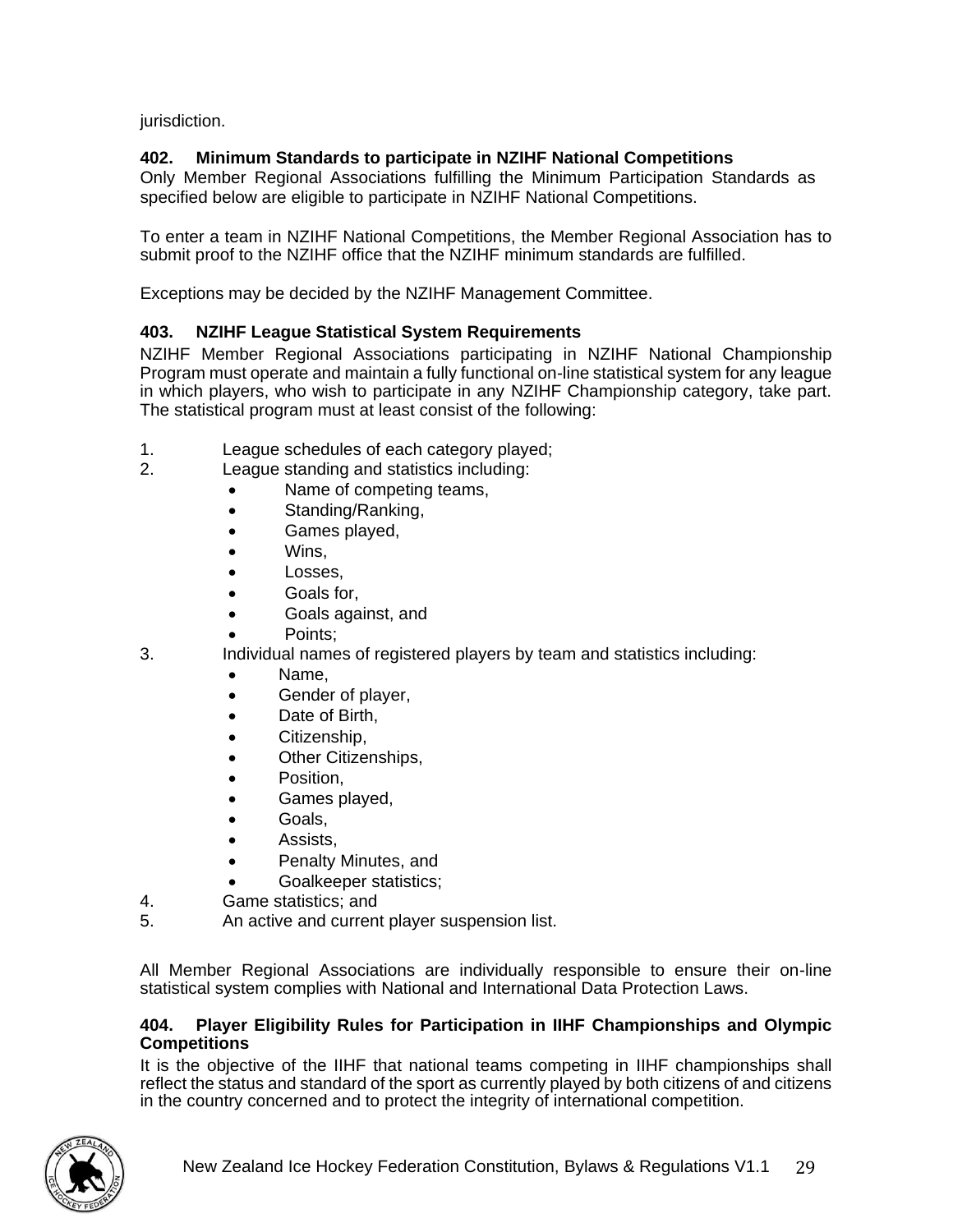1. Only players meeting the following qualification requirements can participate in the IIHF Championships, the Olympic Competition and in the qualifications to these Competitions:

1.1 Each player must be under the jurisdiction of a Member Regional Association of the NZIHF and be a citizen of New Zealand. The player must properly complete and sign the IIHF Player Entry Form which must also be completed and countersigned by the NZIHF which shall at all times be responsible for the player's eligibility.

1.2 The player must submit (a) his/her signed Player Entry Form and (b) his/her national passport that is valid for the duration of the event and which must confirm that he/she is a citizen of New Zealand.

1.3 Once a player has represented New Zealand in any IIHF championship, or in the Olympic competition or in the qualification to these competitions he/she will not be eligible to represent another country excepting that he/she may apply to the IIHF to represent another country provided that

a) he/she is a citizen of that country;

b) he/she has an international transfer that was approved by the IIHF and dated at least four years before the start of the IIHF competition in which he/she wishes to participate;

c) he/she has participated, on a consistent basis, for at least four consecutive years (1460 days) in the national competitions of his/her new country during which period he/she has neither transferred to another country nor played ice hockey for a team registered/located within any other country: and

d) he/she has not played for his previous country in an IIHF competition either during this four year period or between completion of this four-year period and the start of the IIHF championship he/she wishes to compete.

1.4 The NZIHF is bound absolutely to the IIHF International Transfer regulations and Eligibility Requirements, for IIHF World Championship and Olympic events.

1.5 When a player wishes to establish his eligibility with the IIHF, the Member Regional Association and the NZIHF must submit an application to the IIHF together with all relating evidence at the latest eight weeks before the competition or game in which the player wishes to play. The General Secretary is responsible for investigating the application and confirming the player's eligibility to play for New Zealand. Notwithstanding the above, the decision of the General Secretary is not conclusive proof of the eligibility of the player to play for the country concerned.

1.6 Exceptional circumstances can be decided by the NZIHF Management Committee, but must be within the rules and regulations of the IIHF.

2. The player and the NZIHF registering a player for an IIHF championship, Olympic competition or qualification to these competitions are at all times fully responsible for the player's eligibility with all the disciplinary consequences to the NZIHF, Member Regional Association and the player.

## **405. International Player Transfers**

It is one of the responsibilities of the NZIHF to ensure the good order of the sport internationally and, in relation to player movement, to safeguard the player and the player's

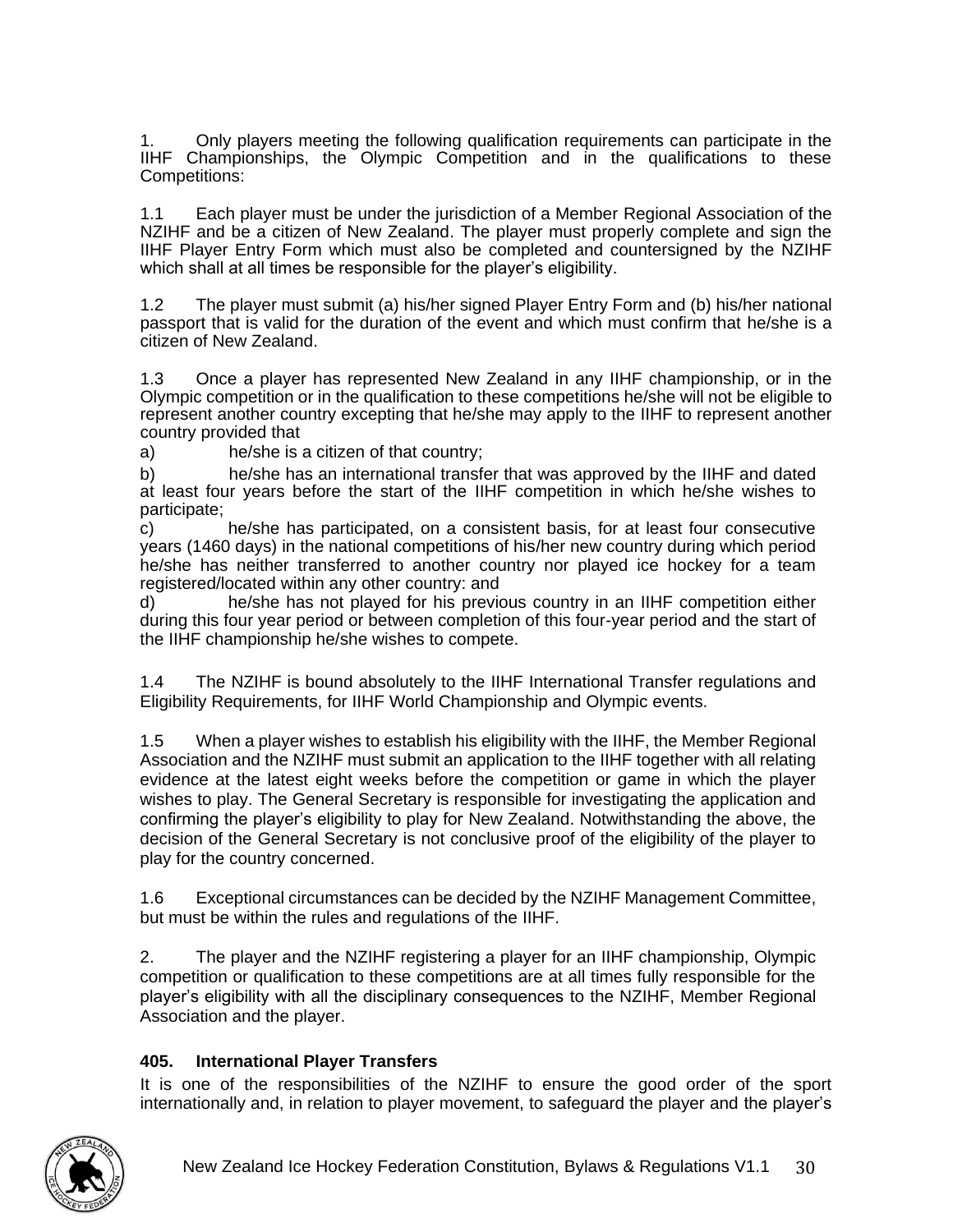position with regard to player eligibility for international competitions and to uphold discipline and maintain order between the clubs and within the sport.

Players who wish to move from one country, irrespective of whether or not they are registered with the Member Regional Association and of the NZIHF, to the NZIHF of another country are required to have a valid IIHF international transfer card (ITC). The ITC must be signed by the player, by the NZIHF, by the new Member National Association and confirmed by the IIHF. The transfer becomes valid on the date it has been confirmed by the IIHF.

When a player applies for an international transfer, the NZIHF, in signing the transfer application, shall be deemed to have confirmed that there is no reason for them to prevent the player from transferring to the new club or national association.

The regulations governing international player transfers are specified in the IIHF International Transfer Regulations.

In exceptional circumstances, the NZIHF Management Committee may authorize the transfer of a player.

A player under suspension by the IIHF, by the NZIHF, or a non-affiliated organization, if recognized by the IIHF, shall not be allowed an international transfer. Notwithstanding the above, a player who has been under suspension by the NZIHF or a non-affiliated organization recognized by the NZIHF may not be allowed an international transfer if he would have received a longer suspension had the offence for which he was suspended occurred in an IIHF competition. Such cases shall be reviewed by the IIHF Disciplinary Committee and the NZIHF Disciplinary Committee to determine the length of time during which the transfer will be withheld.

#### **406. Transfers within Member Regional Associations**

Transfers within Member Regional Associations are managed through the NZIHF Office, and signed off upon mutual agreement by each Member Regional Association involved. Nonagreement by the NZIHF must be for solely disciplinary or financial issues.

#### **407. Offences against the Regional Transfer Regulations**

When a player plays without a valid regional transfer, the player shall be subject to the NZIHF disciplinary procedures.

# **500 GAMES AND COMPETITIONS**

#### **501. International Games**

Only Member Regional Associations, leagues or clubs (with the permission by way of Official Sanctioning) of the NZIHF are authorized to organize and/or participate in international games, leagues or other competitions.

Clubs, teams, players and officials taking part in such games shall be subject to the applicable NZIHF Constitution, Bylaws, Regulations and Official Playing Rules.

For all international games, the IIHF Official Rule Book shall apply and official game sheets

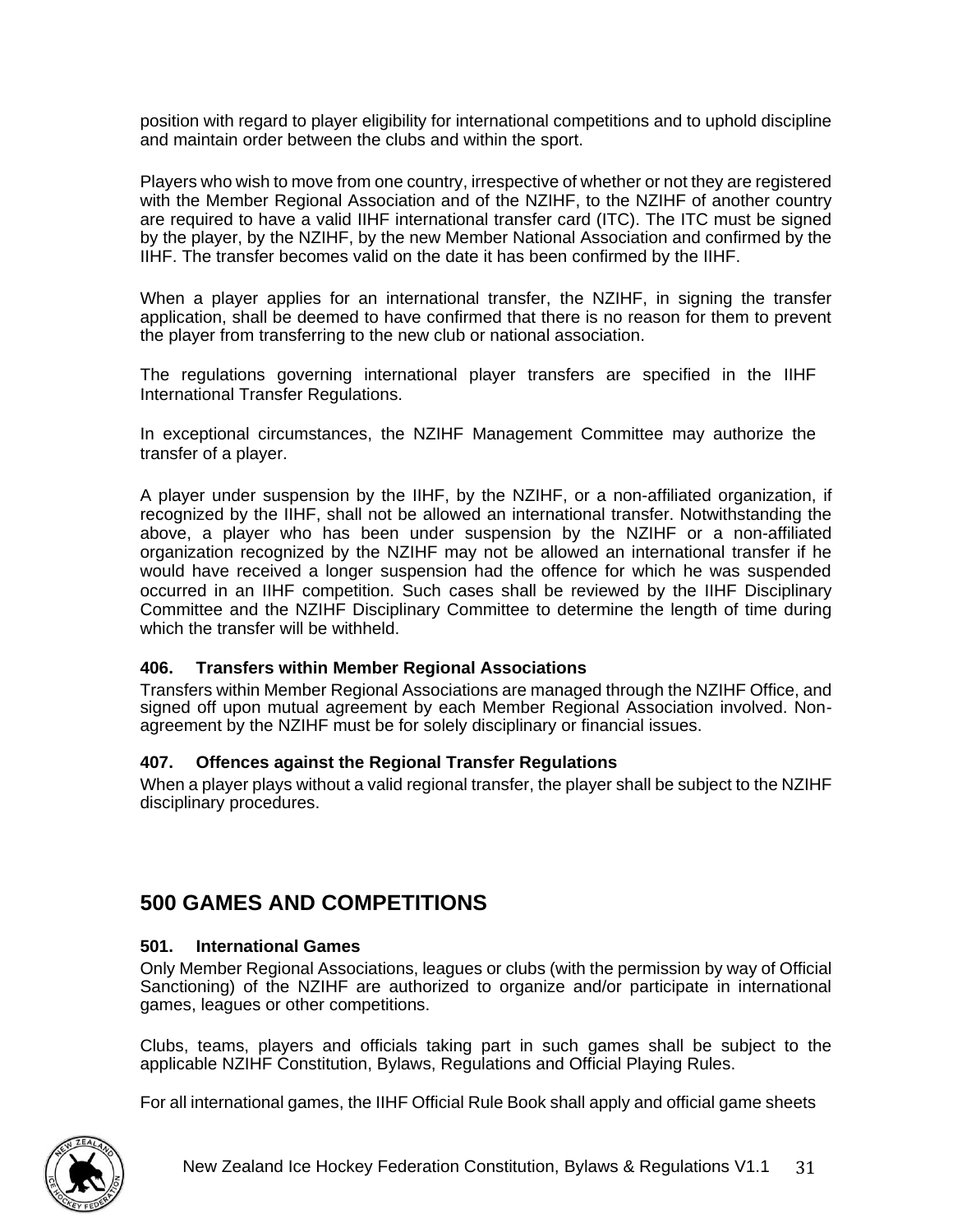must be completed.

All international senior club team and national team games in New Zealand must be officiated by IIHF and NZIHF licensed referees and linesmen.

#### **502. Games with Non-Member Teams**

Teams of Member Regional Associations wishing to host international games involving teams of non-member organizations must obtain the sanctioning approval of (1) the NZIHF, (2) the Member Regional Association where the games will be played, (3) the Member Regional Association where the non-member organization is geographically located, and (4) the Member Regional Association(s) of the participating team(s) or the National Governing Body of the country the non-member organization is from.

Teams of Member Regional Associations wishing to participate in an international game hosted by a non-member organization must obtain the approval of their Member Regional Association and the NZIHF. For these games, a fee set by the NZIHF Management Committee must be paid to the NZIHF.

The NZIHF Disciplinary Committee may impose sanctions on any team that does not obtain the necessary approvals.

#### **503. Description of Selected Teams**

The name "international" team, " The NZIHF " team, "Ice Blacks", "Ice Fernz", or "New Zealand" team or any like description is the exclusive right of the NZIHF with respect to all Member Regional Associations. No Member Regional Association or club of such association is permitted to have a team play under these names.

The descriptions "national" team, "national junior" team, "national selection" team or any like description are the exclusive right of the NZIHF.

The description "International All Star" team or a description using Member Regional Association's territory can only be used by the Member Regional Association with the NZIHF prior written approval.

#### **504. NZIHF Official Game Sheets**

Official game sheets of all games must be entered on the NZIHF Hydra system.

Online and/or hard copy official game sheets and referee reports of games where a match penalty or game misconduct penalty was imposed on a player or team official must be sent to the Member Regional Association of the penalized player or team official and to the NZIHF by the match officials.

Where the game officials were physically or verbally abused or their safety endangered, the official game sheet and referee report must also be sent to the NZIHF and the Member Regional Association by referee for possible disciplinary action.

## **600 COMPETITION**

#### **601. Range**

These Bylaws apply to all NZIHF competitions and the participating clubs, teams, players,

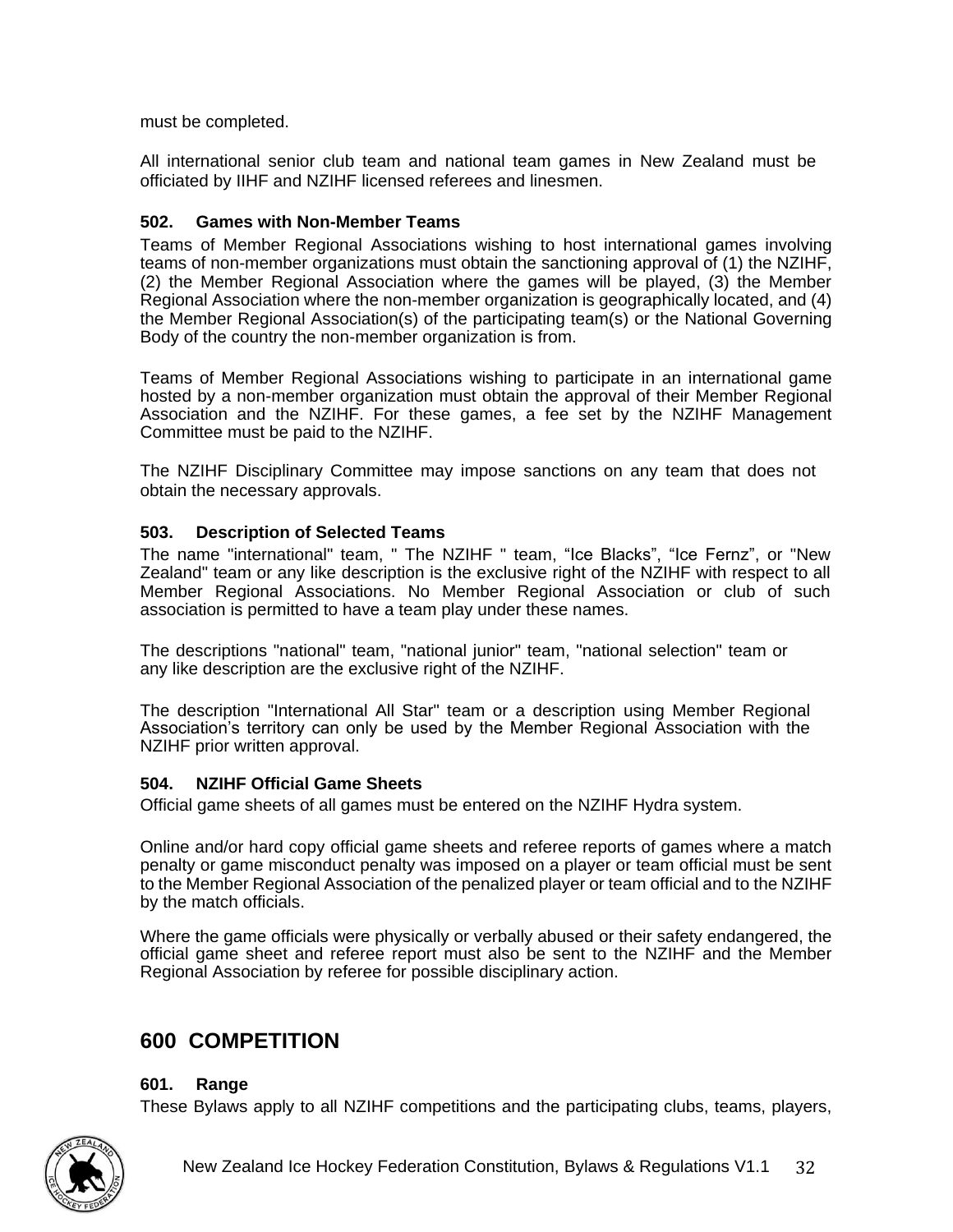referees and officials related thereto.

#### **602. Organization of National Competitions**

The NZIHF Constitution & Bylaws, Events Manual and associated policies shall govern all NZIHF National Competitions.

All NZIHF National Competitions must be organized and played in accordance with the respective NZIHF Constitution and Bylaws, Regulations, and official IIHF playing rules.

#### **603. Withdrawal from NZIHF National Championships**

A Member Regional Association that does not intend to fulfill its commitment will be fined and sanctioned, as per the NZIHF Events Manual for that specific League. If necessary, a further decision may be made by Management Committee.

A fine does not restrict the rights of the NZIHF and the Member Regional Associations to claim compensation damages arising from the withdrawal.

#### **604. Forfeits**

A game is forfeited when a team does not appear for that game, when a team does not resume playing after a game break or when a team breaks off a game before the completion of the game in contravention of the IIHF Official Playing Rules.

When a game is declared forfeit the result will be recorded 0:5 unless the non-offending team elects to maintain the actual result. When both teams have caused a forfeit, a defeat with a result of 0 points and 0:5 goals will be recorded for each team.

When a team or teams cause a game in progress to be cancelled, then, in addition, three points shall be deducted from the team or teams at fault. The case will be investigated by the NZIHF Disciplinary Committee for further disciplinary action.

**Note:** A game is deemed to be in progress from the opening face-off until the final whistle.

#### **605. Awarding of Points**

Points shall be awarded as follows:

- 3 points for the winning team at the conclusion of regulation time;
- 1 point for both teams at the conclusion of regulation time if the game is tied;
- 1 additional point for the team winning the game in an overtime period (sudden death), or the game winning shots procedure if the teams are still tied at the conclusion of the overtime period;
- 0 points for the losing team at the conclusion of regulation time; and
- minus 3 points for a team causing a forfeit

The NZIHF Management Committee may authorize a different system for NZIHF National Competitions.

#### **606. Classification**

Teams within a competition are classified according to the number of points awarded.

In case of equality of points of two or more teams for any classification the teams will be ranked according to the National Competition Events Manual.

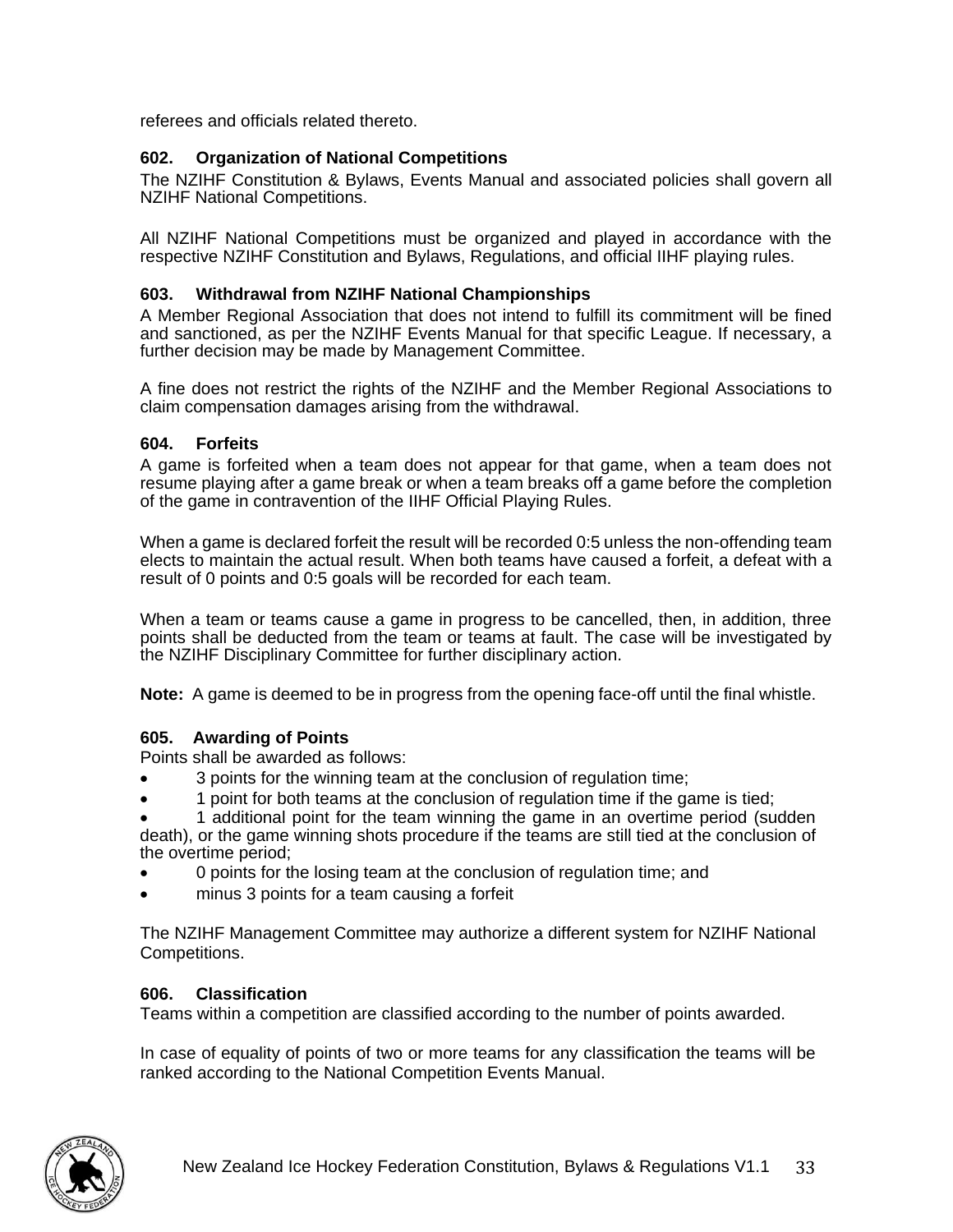## **607. Responsibilities of the League Directors**

Every NZIHF National Competition is controlled by its League Director.

The League Director shall be responsible for:

- overseeing the eligibility documents of the players;
- overseeing the host's responsibilities;
- overseeing the participating Member Regional Association teams' responsibilities;
- overseeing of media and marketing issues;

• forwarding on all disciplinary matters during the competition to the NZIHF Disciplinary Committee;

- doping control and all matters resulting from or related to doping control;
- awarding trophies, medals, awards and all individual recognitions;

• confirming the nominations of the best three players of each team in the competition;

- selecting the best goalkeeper, defenseman and forward of the competition; and
- authorizing any other awards of the competition.

Game protests, if any, must be submitted to the NZIHF League Director in writing within one hour after the completion of the game.

If no Medical Supervisor is assigned to the tournament, the League Director is responsible to ensuring compliance with the NZIHF Medical Regulations.

THE NZIHF League Director is responsible to ensure that after each game the game sheet is submitted to the NZIHF Office or other NZIHF designated site.

The League Director will send a written report and the minutes of each League Director meeting to the NZIHF Office within two weeks after the completion of the championship.

#### **608. Schedule of Games**

The NZIHF must prepare the game schedules for the respective National Championships in accordance with the Portfolio Holder. The Portfolio Holder will propose the dates, times and places of the games to the NZIHF Office and Team Officials for approval.

The team listed first is the home team and will have the choice of jersey colour and players' bench. Subsequent rounds will be run based on the National Championship Events Manual.

#### **609. Uniforms and Numbers**

For the NZIHF National Championships each participating team must have uniforms confirmed prior to the competition.

All team players shall be dressed in jerseys and socks that are uniform in colour, with the players' jerseys and socks matching in colour.

Each player must play the entire competition with the same number.

#### **610. Players Control by the League Director**

1. The players participating in the respective NZIHF National Championships must conform to the age restrictions as stipulated in the respective Events Manual, governing the

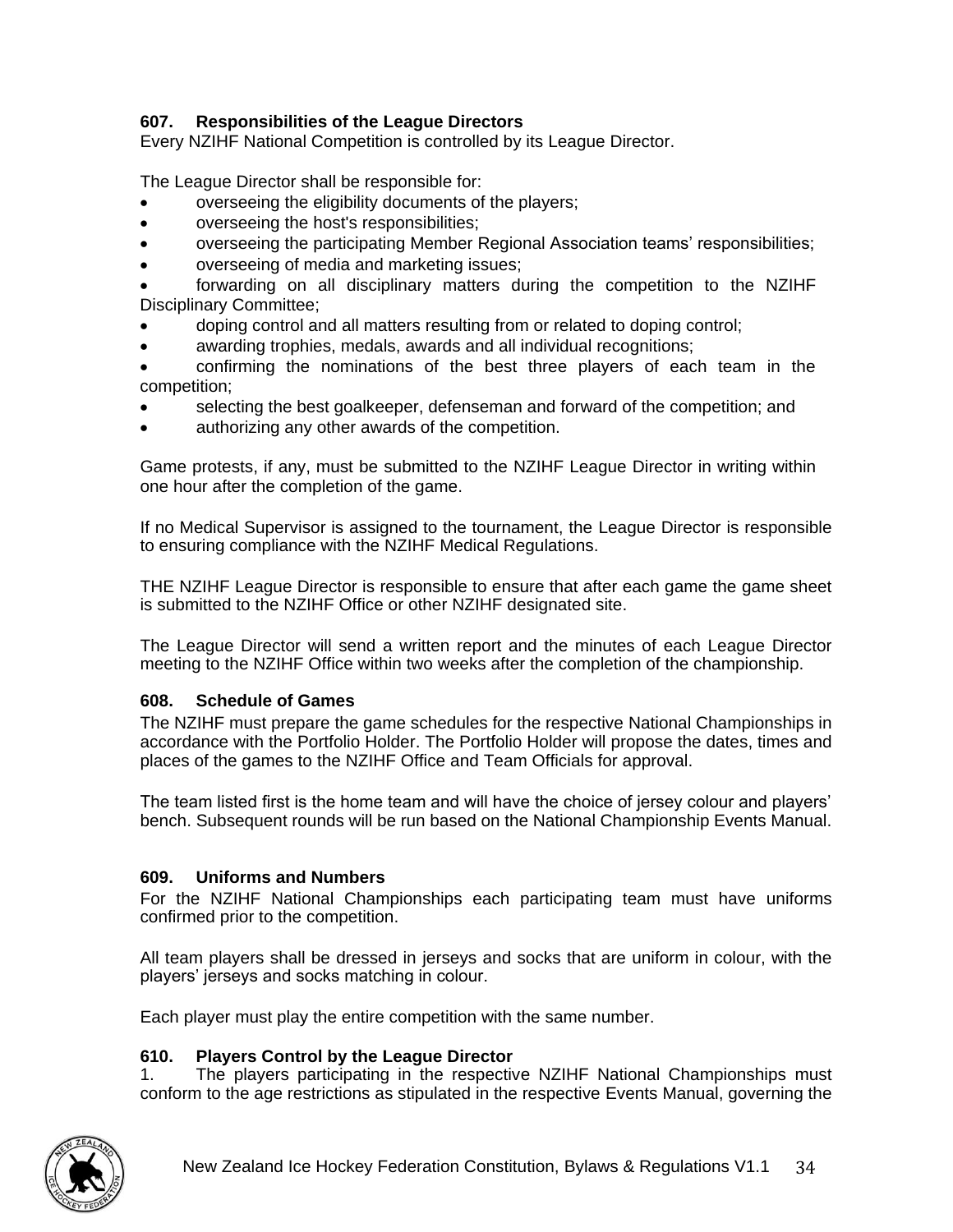various gender and age categories.

2. Younger players outside the defined age limits participating in the Senior Men and Women Championships may be permitted only on presentation of a waiver signed by two medical doctors, by the Member Regional Association and the player's parents or legal guardian, confirming that the player has the physical ability to play ice hockey in the respective age category. Nevertheless, the League Director reserves the right to refuse entry of an under-aged player for any Junior NZIHF League.

3. The Team Registration Form must name a minimum number of 15 players and 2 goalkeepers per team and be submitted to the League Director at least two weeks prior to the first game. This minimum number of players and goalkeepers must be present at the championship venue otherwise the team will be disqualified.

# **700 DISCIPLINE**

#### **701. Disciplinary Bylaws**

The NZIHF may sanction any person or entity, including but not be limited to, Member Regional Associations, clubs, officials, coaches, and players if they infringe the Constitution, Bylaws, Regulations or official playing rules of the NZIHF, or if they violate the good order of the sport of ice hockey, or bring the sport of ice hockey into disrepute, or if they violate the decisions of the NZIHF Management Committee, League Directors or officials of the NZIHF who are entrusted with the implementation of the Constitution, Bylaws, Regulations and/or official playing rules.

The Member Regional Association is accountable for the conduct of its clubs, players, officials and fans at NZIHF events.

Notwithstanding the above, disciplinary sanctions, shall not be limited to cases specified expressly in the Constitution, Bylaws, Regulations and official playing rules.

Any disciplinary measure does not restrict the right of the NZIHF to compensation arising from the violation where such violation results in financial or other loss to the NZIHF or its Member Regional Associations. The exercise of sanctions is as specified in the NZIHF Disciplinary Regulations.

THE NZIHF Disciplinary procedures are set out in the NZIHF Disciplinary Regulations.

#### **702. Disqualification**

A disqualified player shall be dismissed from the respective NZIHF competition and his case will be investigated by the NZIHF Disciplinary Committee for possible further disciplinary action.

A disqualified team shall be dismissed from the respective NZIHF competition, its results annulled and the ranking adjusted accordingly. The case will be investigated by the NZIHF Disciplinary Committee for possible further disciplinary action.

#### **703. Suspension**

Member Regional Associations must honor all NZIHF suspensions.

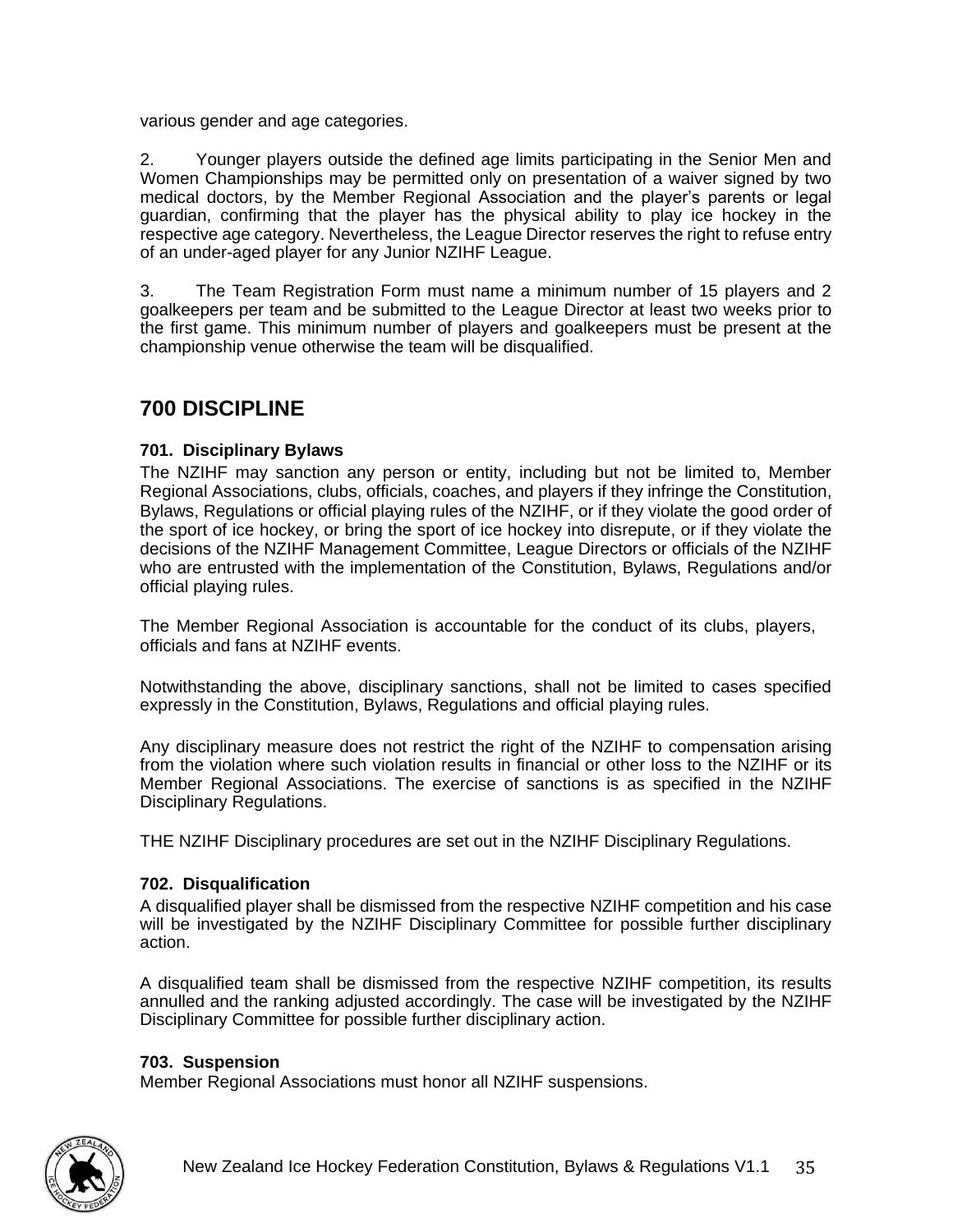A player under suspension by the NZIHF, by their Member Regional Association, or a nonaffiliated organization if recognized by the NZIHF, shall not be eligible to participate in any NZIHF Competition during the term of their suspension. Notwithstanding the above, the NZIHF may also render a player ineligible to participate in an NZIHF Competition who has been sanctioned by his Member Regional Association or a non-affiliated NZIHF recognized organization and, while the player completed the respective sanction, the sanction was disproportional to the sanction the player would have received if the offence had occurred in an NZIHF competition.

All Member Regional Associations must immediately report any penalty that might affect a player's eligibility to participating for a National Team in any NZIHF Competition to the NZIHF. If the penalty occurs immediately prior to an IIHF Competition, the NZIHF shall report the penalty to the League Director of the Competition who will review the circumstances, impose discipline and may refer the case to the IIHF Disciplinary Committee for further action.

The NZIHF reserves the right to review all sanctions or decision (member and/or nonmember) with respect to player participation in NZIHF and IIHF Competitions to determine the validity and proportionality of the sanction or decision and to determine the length of time during which the player will be ineligible to participate in NZIHF Competitions and activities.

A player, team official or team suspended during an NZIHF Competition is not allowed to participate in the remainder of the Competition in accordance with the decision of the respective NZIHF Disciplinary Authority. A suspended team official shall forfeit their accreditation during the period of suspension.

Player suspensions will apply to participation in both ice hockey competitions irrespective of the competition in which the offence occurred.

#### **704. Gambling and Betting**

Players, team officials, on and off ice officials and NZIHF representatives shall not be involved in any gambling and betting activities that relate to ice hockey such as:

Instructing, encouraging or facilitating any other party to bet

Giving insider information not available to the general public (relating to the competition or event that the person possesses by virtue of his/her position within the sport) which either, directly or indirectly, impacts on betting / odds.

Any person asked to violate this Bylaw must immediately report the approach to the NZIHF General Secretary if such approach occurs before or after the respective Event, and the League Director if such approach occurs during the Event.

Any infringement of this prohibition will result in disciplinary sanctions and may result in criminal penalties.

#### **705. Match Fixing**

Players, team officials, on and off ice officials and the NZIHF representatives assigned to an NZIHF Event, shall not be involved, before and during an event, in any match fixing activities, such as, including but not limited to:

- Failing, for reward, to perform to one's ability;
- Ensuring and/or attempting to ensure the occurrence of a particular outcome/result, which may or may not be the subject of a bet and for which he expects to receive or has

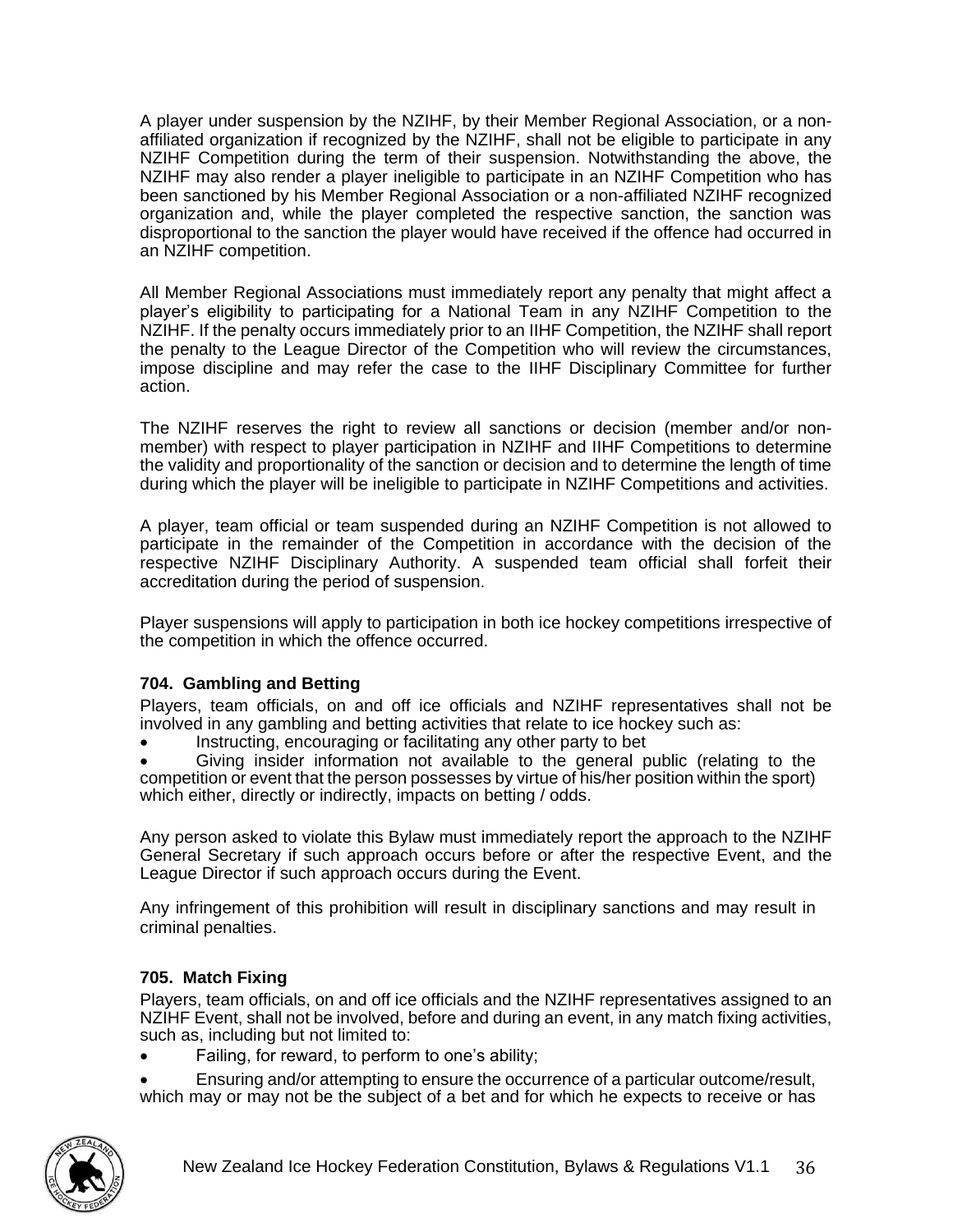received a reward/benefit for himself or his team;

• Providing or receiving and/or attempting to provide or receive any gift, payment or other benefit in circumstances that might reasonably have been expected to bring the athlete or the sport into disrepute;

Failing to disclose information to the NZIHF or League Director (without undue delay) full details of any approaches, invitations to engage in conduct, or incidents that would amount to a breach of the NZIHF and/or competition rules relating to betting and/or match fixing; and

• Failing to cooperate with any reasonable investigation carried out by the NZIHF or League Director.

Any infringement of this prohibition will result in disciplinary sanctions. All disciplinary sanctions shall be proposed by the NZIHF Disciplinary Committee and approved by the NZIHF Management Committee.

Any person asked to violate this bylaw must immediately report the approach to the NZIHF General Secretary if such approach occurs before the respective event or the League Director if the approach occurs during the Event.

#### **706. Appeals**

Any suspended or disqualified team, official or player may appeal the decision to the NZIHF Management Committee. An appeal to the NZIHF Management Committee is mandatory prior to any application for arbitration. The appeal procedure is outlined in the NZIHF Disciplinary Manual.

## **800 OFFICIAL PLAYING RULES**

The official playing rules for all NZIHF competitions all other international games shall be established by the NZIHF and contained within the IIHF Official Rule Book. The NZIHF shall be responsible for establishing guidelines by which the official playing rules are interpreted.

For all international games the IIHF Official Rule Book shall apply and Official Game Sheets must be completed.

## **900 HEALTH CARE**

THE NZIHF National Championships must ensure that applicable NZIHF Medical Regulations are fulfilled at any NZIHF Competition.

## **1000 DOPING CONTROLS**

All matters relating to anti-doping shall be carried out in accordance with the NZIHF Doping Regulations, Drug Free Sport New Zealand and the World Anti-Doping Code.

The organizers of NZIHF competitions must ensure that the Doping Control Regulations specified in the NZIHF Medical Regulations and the International Standard for Testing (WADA Code) are fulfilled.

All clubs, teams, officials, players, team officials and game officials are subject to NZIHF Doping Control Regulations at all times.

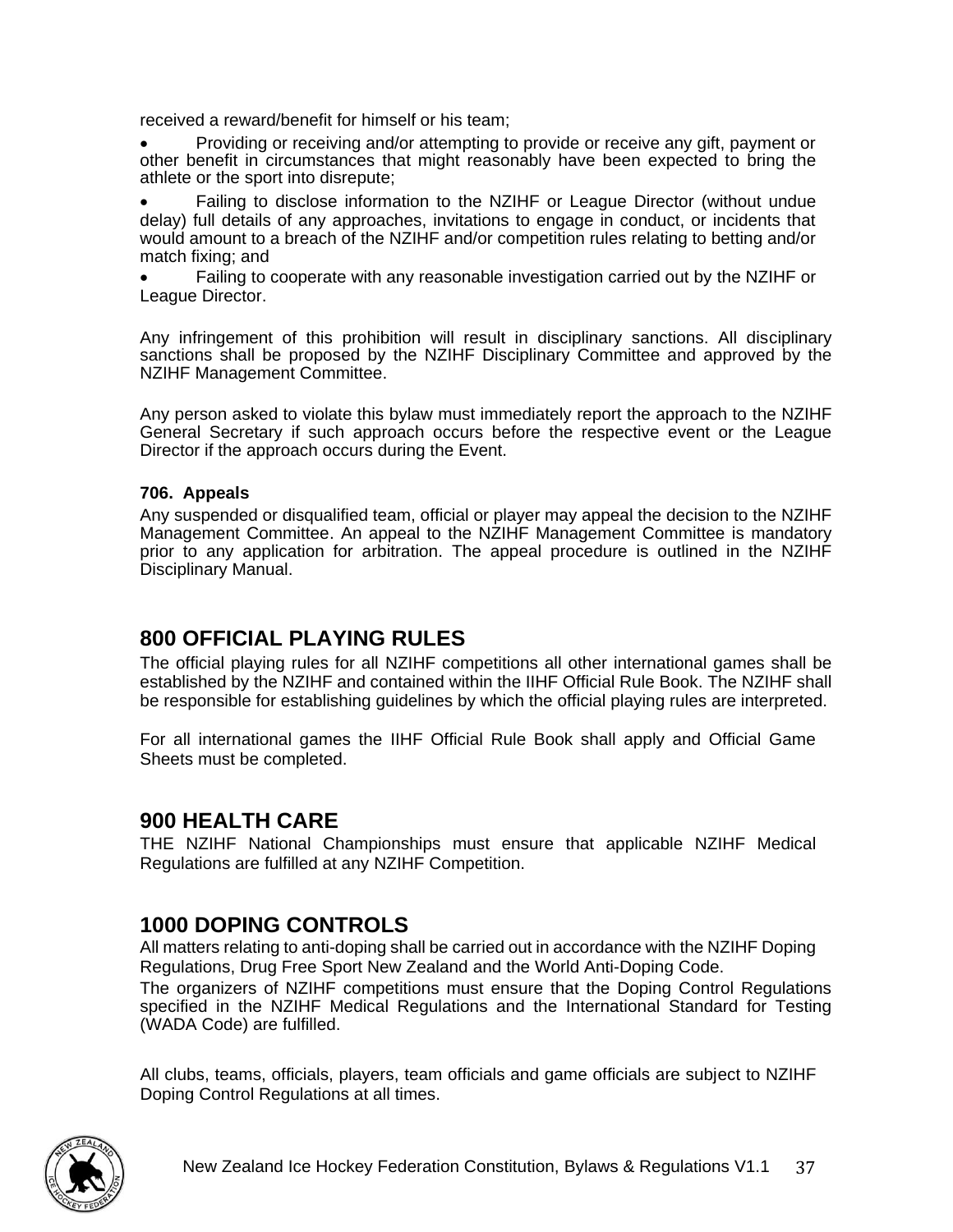#### **1001. Doping Controls**

The NZIHF shall decide at which NZIHF competitions and/or when out-of- competition doping controls are conducted.

The NZIHF (and/or an NZIHF designated Anti-Doping Organization) shall have the authority to conduct in-competition testing for:

- 1. All players who are participating in NZIHF competitions; and
- 2. All players under the jurisdiction of the NZIHF.

The NZIHF shall have the authority to conduct out-of-competition testing at any time or place, with or without advance notice, for all players under the jurisdiction of a Member Regional Association, including players serving a period of ineligibility or a Provisional Suspension.

#### **1002. Doping Control Tests**

Doping controls conducted at all Events will be performed in accordance with Drug Free Sport New Zealand and WADA Doping Control Regulations. Any player or other person who attempts to manipulate or is deemed to have manipulated the results of a test shall be subject to sanctions as specified in the NZIHF Disciplinary Regulations, Drug Free Sport New Zealand and the World Anti-Doping Code.

#### **1003. Sanctions with Doping**

Violations of the IIHF Doping Regulations will be sanctioned according to the NZIHF Disciplinary Regulations in strict compliance with Drug Free Sport New Zealand and the World Anti-Doping Code.

Any player suspended due to a doping offence will be subject to doping control prior to being eligible to play again.

#### **1004. Doping Control Procedures in Member National Associations**

The results of all positive doping tests carried out by Member Regional Associations or on players within their jurisdiction must be reported to the NZIHF together with information about the sanctions imposed.

Any player who has been sanctioned for a doping offence by Member Regional Associations or other authority may have his case reviewed by the NZIHF Disciplinary Committee if the NZIHF deems such necessary. The NZIHF Disciplinary Committee shall have the right to impose additional sanctions in line with the WADA Code and WADA shall at all times have the right to appeal and impose additional sanctions in accordance with the WADA code.

In national level cases where the NZIHF does not possess any anti-doping regulations, the disciplinary measures taken by the NZIHF must be substantially the same as those that would have been imposed by the IIHF in accordance with the IIHF Disciplinary Regulations and the WADA code.

In accordance with THE NZIHF commitment to WADA code compliance, it is understood that WADA at all times retains the right of appeal decisions of the NZIHF Disciplinary Committee, as well as all doping case decisions of Member Regional Associations. Where WADA has a right to appeal under Article 13 of the Code and no other party has appealed a final decision within the NZIHF or its Member Regional Association process, WADA may

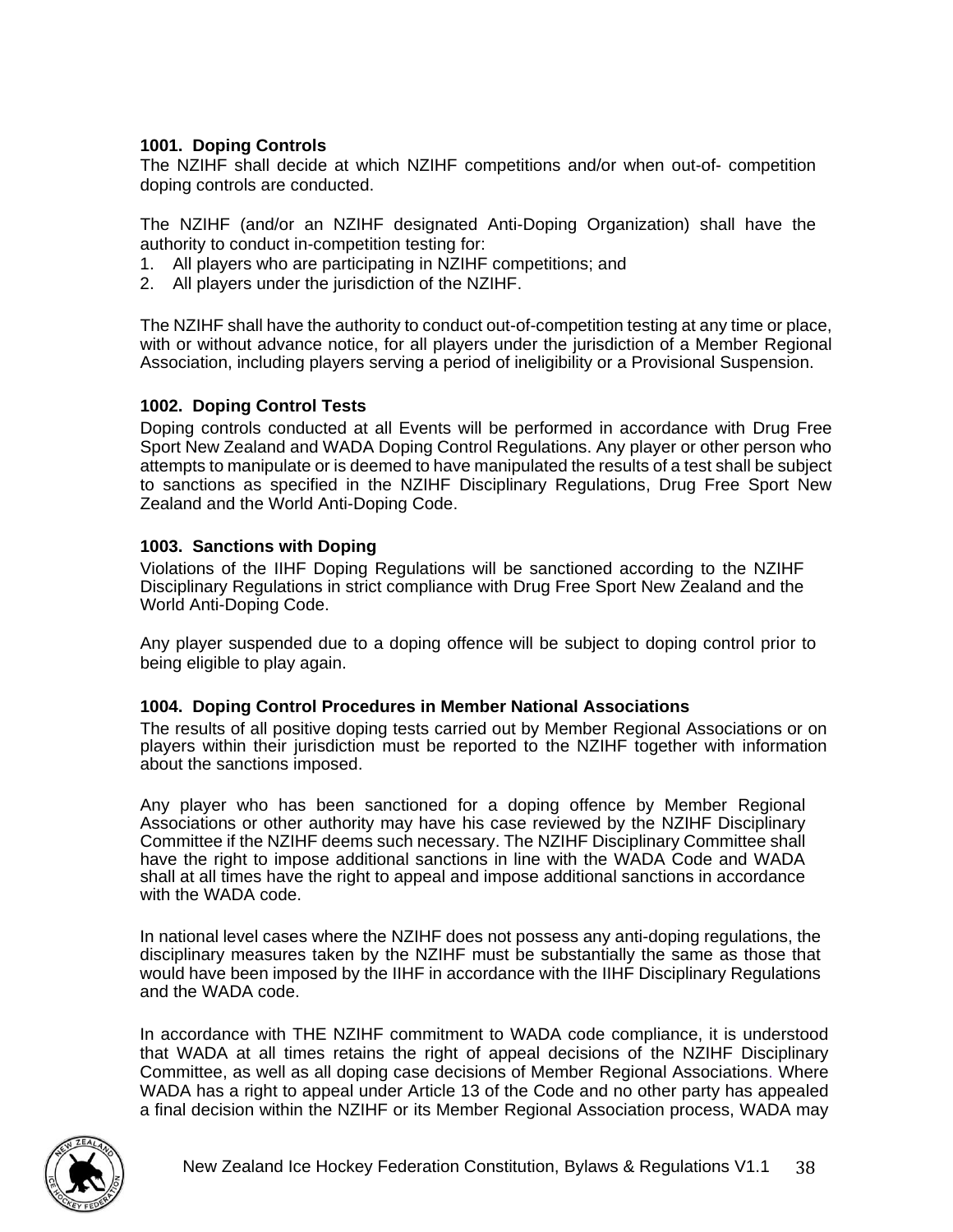appeal such decision directly to CAS without having to exhaust other remedies in the NZIHF or its Member Regional Associations' process.

## **1005. Binding Authority of THE NZIHF and the WADA Code**

THE NZIHF and their affiliated leagues, teams and players are bound by the provisions of the WADA Code and subject to the NZIHF Disciplinary Regulations relating thereto.